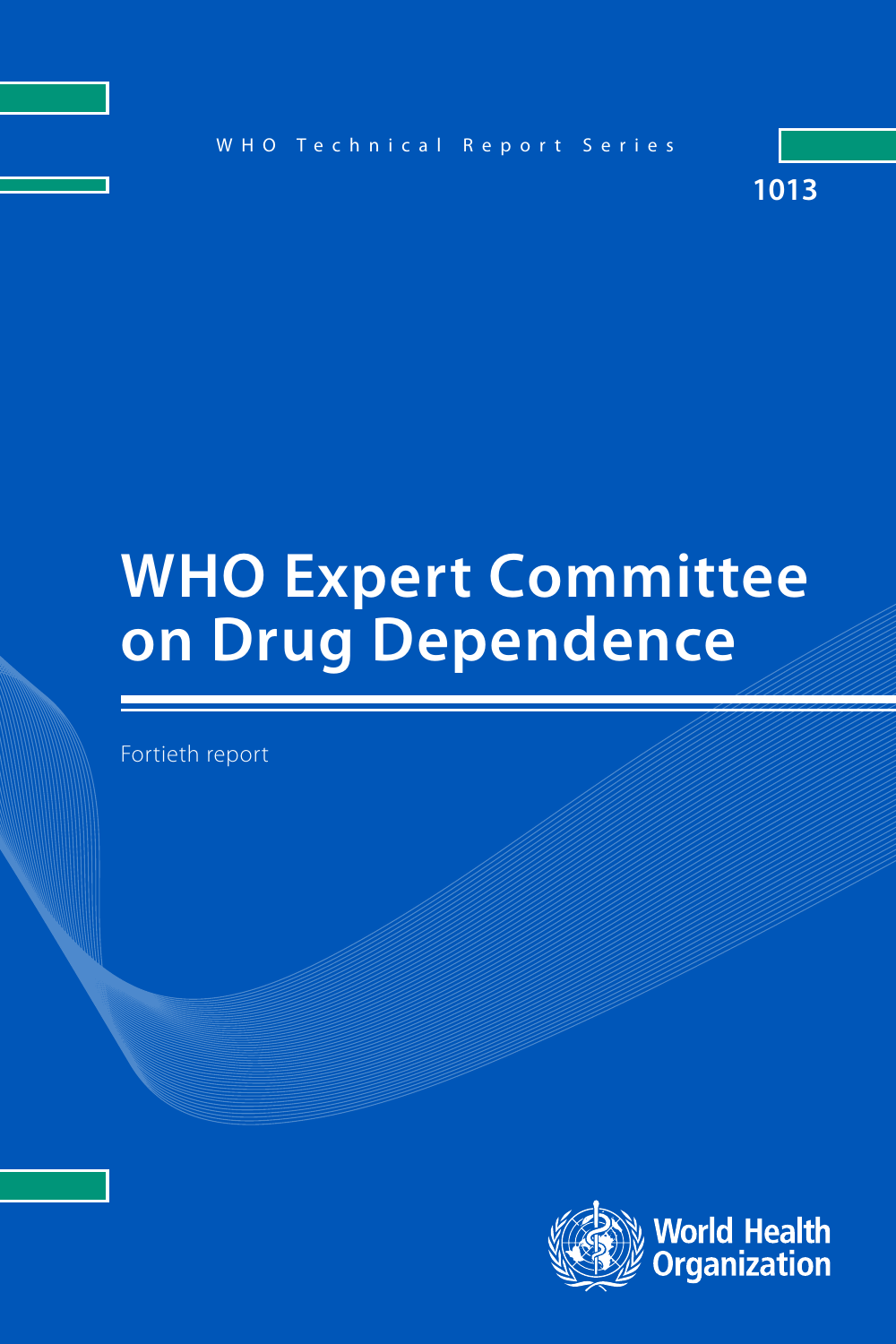The World Health Organization was established in 1948 as a specialized agency of the United Nations serving as the directing and coordinating authority for international health matters and public health. One of WHO's constitutional functions is to provide objective and reliable information and advice in the field of human health, a responsibility that it fulfils in part through its extensive programme of publications.

The Organization seeks through its publications to support national health strategies and address the most pressing public health concerns of populations around the world. To respond to the needs of Member States at all levels of development, WHO publishes practical manuals, handbooks and training material for specific categories of health workers; internationally applicable guidelines and standards; reviews and analyses of health policies, programmes and research; and state-of-the-art consensus reports that offer technical advice and recommendations for decision-makers. These books are closely tied to the Organization's priority activities, encompassing disease prevention and control, the development of equitable health systems based on primary health care, and health promotion for individuals and communities. Progress towards better health for all also demands the global dissemination and exchange of information that draws on the knowledge and experience of all WHO's Member countries and the collaboration of world leaders in public health and the biomedical sciences. To ensure the widest possible availability of authoritative information and guidance on health matters, WHO secures the broad international distribution of its publications and encourages their translation and adaptation. By helping to promote and protect health and prevent and control disease throughout the world, WHO's books contribute to achieving the Organization's principal objective – the attainment by all people of the highest possible level of health.

The WHO Technical Report Series makes available the findings of various international groups of experts that provide WHO with the latest scientific and technical advice on a broad range of medical and public health subjects. Members of such expert groups serve without remuneration in their personal capacities rather than as representatives of governments or other bodies; their views do not necessarily reflect the decisions or the stated policy of WHO. An annual subscription to this series, comprising about four to six such reports, costs CHF 150.00/US\$ 180.00 (CHF 105.00/US\$ 126.00 in developing countries). For further information, please contact: WHO Press, World Health Organization, 20 Avenue Appia, 1211 Geneva 27, Switzerland (tel. +41 22 791 3264; fax: +41 22 791 4857; email: bookorders@who.int; order online: http://www. who.int/bookorders).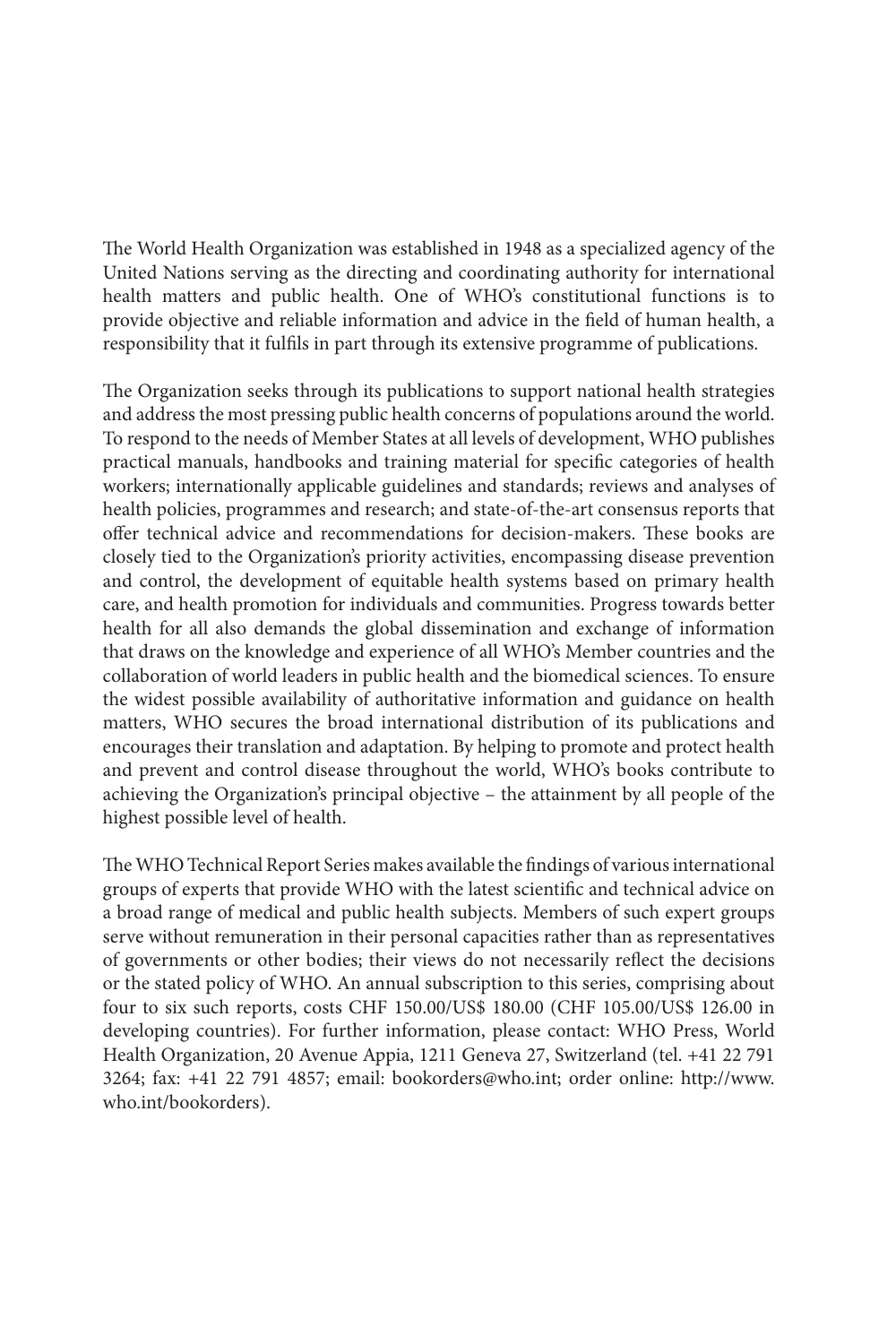WHO Technical Report Series 1013

# **WHO Expert Committee on Drug Dependence**

Fortieth report

This report contains the views of an international group of experts, and does not necessarily represent the decisions or the stated policy of the World Health Organization

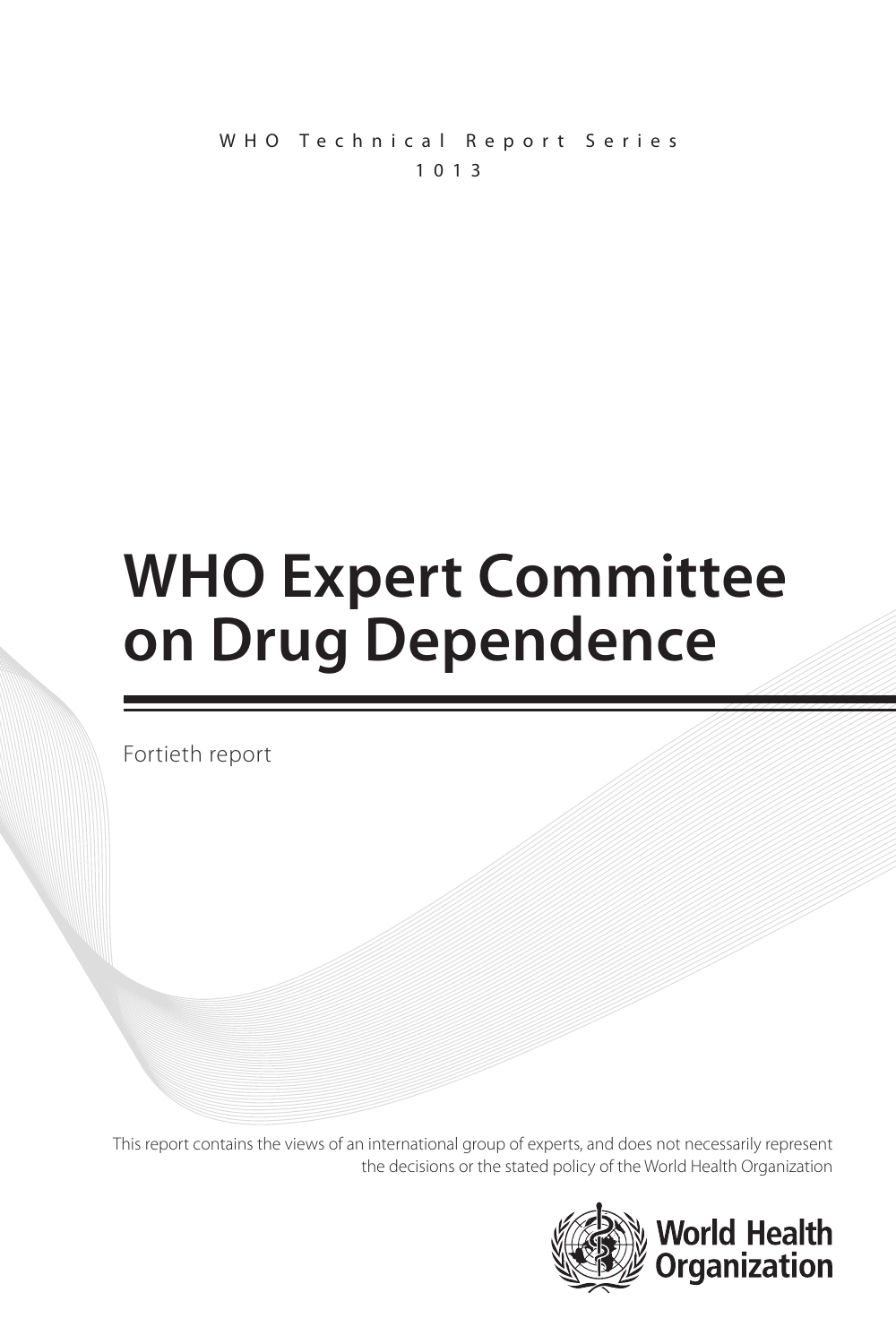WHO Expert Committee on Drug Dependence: Fortieth report (WHO Technical Report Series, No. 1013) ISBN 978-92-4-121022-5 ISSN 0512-3054

#### **©World Health Organization 2018**

Some rights reserved. This work is available under the Creative Commons Attribution-NonCommercial-ShareAlike 3.0 IGO licence (CC BY-NC-SA 3.0 IGO; https://creativecommons.org/licenses/by-nc-sa/3.0/igo).

Under the terms of this licence, you may copy, redistribute and adapt the work for non-commercial purposes, provided the work is appropriately cited, as indicated below. In any use of this work, there should be no suggestion that WHO endorses any specific organization, products or services. The use of the WHO logo is not permitted. If you adapt the work, then you must license your work under the same or equivalent Creative Commons licence. If you create a translation of this work, you should add the following disclaimer along with the suggested citation: "This translation was not created by the World Health Organization (WHO). WHO is not responsible for the content or accuracy of this translation. The original English edition shall be the binding and authentic edition".

Any mediation relating to disputes arising under the licence shall be conducted in accordance with the mediation rules of the World Intellectual Property Organization.

**Suggested citation.** WHO Expert Committee on Drug Dependence, fortieth report. Geneva: World Health Organization; 2018 (WHO Technical Report Series, No. 1013).. Licence: CC BY-NC-SA 3.0 IGO.

**Cataloguing-in-Publication (CIP) data.** CIP data are available at http://apps.who.int/iris.

**Sales, rights and licensing.** To purchase WHO publications, see http://apps.who.int/bookorders. To submit requests for commercial use and queries on rights and licensing, see http://www.who.int/about/licensing.

**Third-party materials.** If you wish to reuse material from this work that is attributed to a third party, such as tables, figures or images, it is your responsibility to determine whether permission is needed for that reuse and to obtain permission from the copyright holder. The risk of claims resulting from infringement of any third-partyowned component in the work rests solely with the user.

**General disclaimers.** The designations employed and the presentation of the material in this publication do not imply the expression of any opinion whatsoever on the part of WHO concerning the legal status of any country, territory, city or area or of its authorities, or concerning the delimitation of its frontiers or boundaries. Dotted and dashed lines on maps represent approximate border lines for which there may not yet be full agreement.

The mention of specific companies or of certain manufacturers' products does not imply that they are endorsed or recommended by WHO in preference to others of a similar nature that are not mentioned. Errors and omissions excepted, the names of proprietary products are distinguished by initial capital letters.

All reasonable precautions have been taken by WHO to verify the information contained in this publication. However, the published material is being distributed without warranty of any kind, either expressed or implied. The responsibility for the interpretation and use of the material lies with the reader. In no event shall WHO be liable for damages arising from its use.

This publication contains the collective views of an international group of experts and does not necessarily represent the decisions or the policies of WHO.

Layout L'IV Com Sàrl, Villars-sous-Yens, Switzerland.

Printed in France.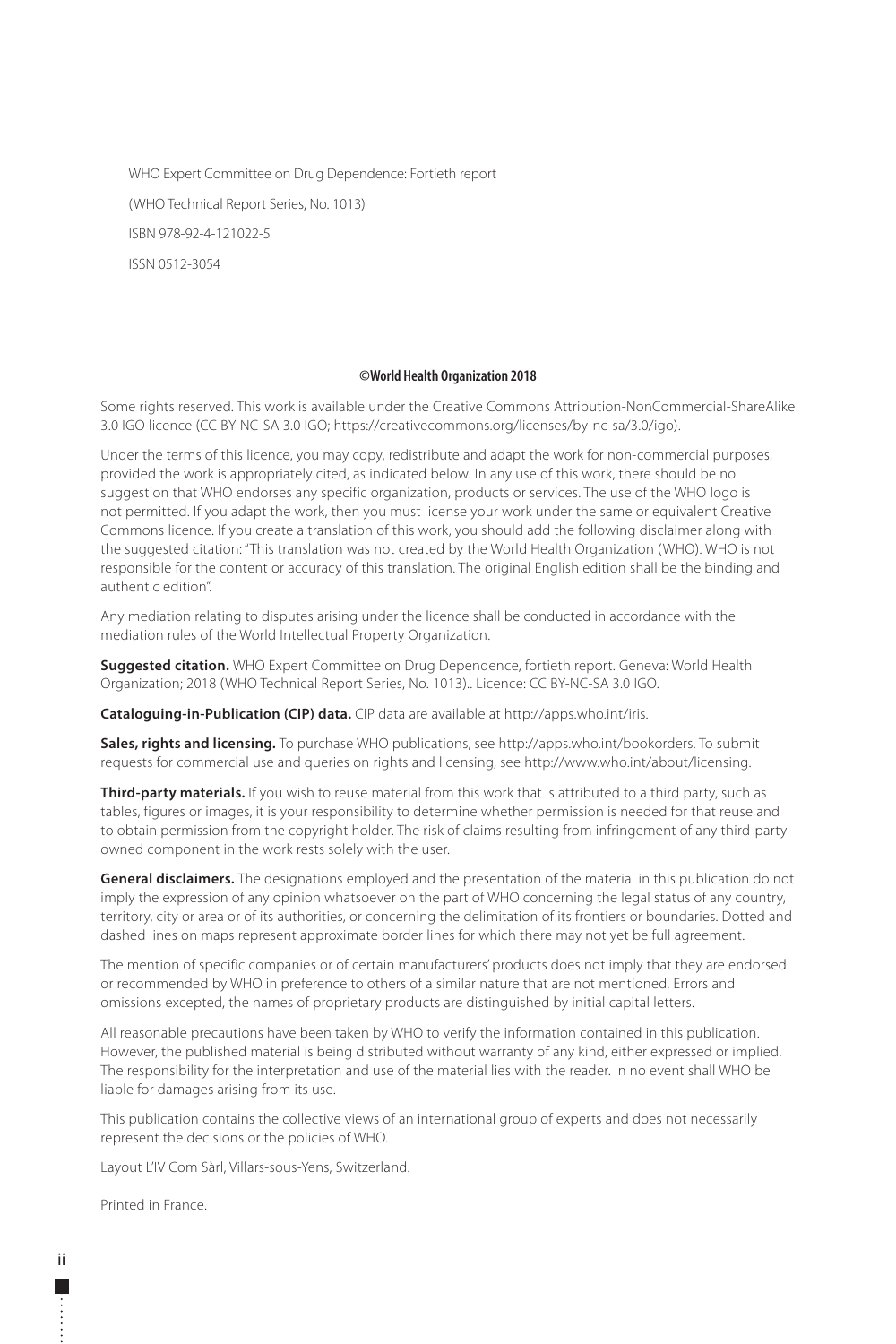# **Contents**

|                      | <b>WHO Expert Committee on Drug Dependence</b><br>Members<br>Temporary advisers            | vi<br>vi<br>vi |
|----------------------|--------------------------------------------------------------------------------------------|----------------|
|                      | Representatives of other organizations                                                     | vii            |
|                      | WHO Secretariat (WHO Headquarters, Geneva, Switzerland)                                    | vii            |
| <b>Abbreviations</b> |                                                                                            | viii           |
| 1. Introduction      |                                                                                            | 1              |
|                      | <b>Declarations of interest</b>                                                            | 3              |
|                      | 2. WHO Expert Committee on Drug Dependence (ECDD): review procedures                       |                |
| and processes        |                                                                                            | 5              |
| 2.1                  | Pre-reviews and critical reviews                                                           | 5              |
| $2.2^{\circ}$        | Member State questionnaires                                                                | 5              |
| 3. Open session      |                                                                                            | 6              |
|                      | 4. Briefings from international organizations on their work on the public                  |                |
|                      | health dimension of the world drug problem                                                 | 8              |
| 4.1                  | Update from the international Narcotics Control Board                                      | 8              |
| 4.2                  | Update from the United Nations Office onDrugs and Crime                                    | 9              |
| 4.3                  | Update from the World Health Organization                                                  | 10             |
|                      | <b>5. Review of substances</b>                                                             | 12             |
| 6. Cannabidiol       |                                                                                            | 13             |
| 6.1                  | Substance identification                                                                   | 13             |
| 6.2                  | Chemistry                                                                                  | 13             |
| 6.3                  | Ease of convertibility into controlled substances                                          | 13             |
| 6.4                  | General pharmacology                                                                       | 13             |
| 6.5                  | Toxicology                                                                                 | 14             |
| 6.6                  | Adverse reactions in humans                                                                | 14             |
| 6.7                  | Dependence potential                                                                       | 14<br>14       |
| 6.8<br>6.9           | Abuse potential<br>Therapeutic applications, extent of therapeutic use and epidemiology of |                |
|                      | medical use                                                                                | 15             |
|                      | 6.10 Listing in the WHO Model List of Essential Medicines                                  | 15             |
| 6.11                 | Marketing authorizations (as a medicinal product)                                          | 16             |
|                      | 6.12 Industrial use                                                                        | 16             |
|                      | 6.13 Non-medical use, abuse and dependence                                                 | 16             |
|                      | 6.14 Nature and magnitude of public health problems related to misuse, abuse               |                |
|                      | and dependence                                                                             | 16             |
|                      | 6.15 Licit production, consumption and international trade                                 | 16             |
| 6.16                 | Illicit manufacture and traffic and related information                                    | 16             |
|                      | 6.17 Current international controls and their impact                                       | 16             |
|                      | 6.18 Current and past national controls                                                    | 17             |
|                      | 6.19 WHO review history                                                                    | 17             |
|                      | 6.20 Recommendation                                                                        | 17             |

iii  $\overline{\phantom{a}}$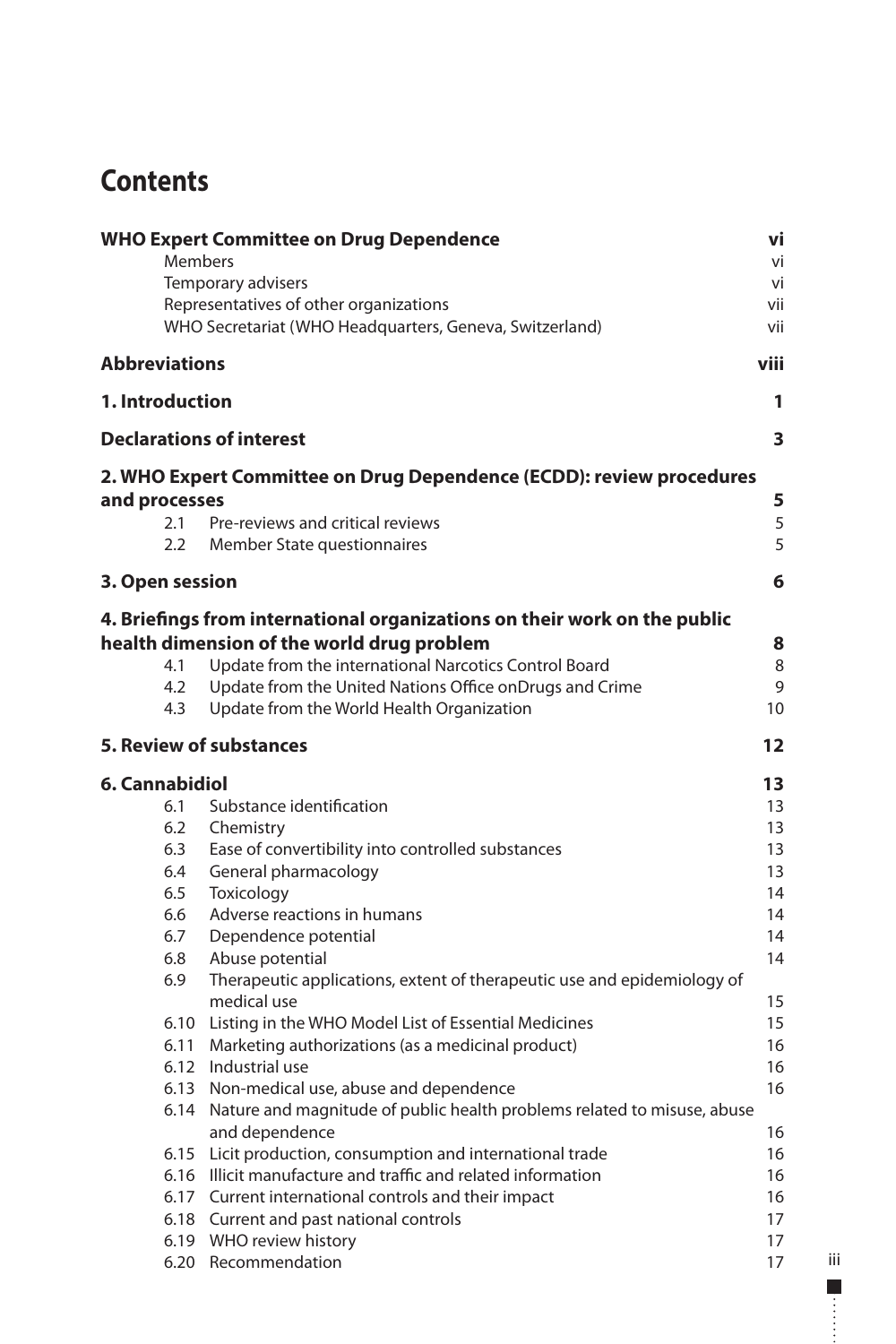|      | 7. Cannabis and cannabis resin                                          | 18 |
|------|-------------------------------------------------------------------------|----|
| 7.1  | Substance identification                                                | 18 |
| 7.2  | Chemistry                                                               | 18 |
| 7.3  | Ease of convertibility into controlled substances                       | 19 |
| 7.4  | General pharmacology                                                    | 19 |
| 7.5  | Toxicology                                                              | 20 |
| 7.6  | Adverse reactions in humans                                             | 20 |
| 7.7  | Dependence potential                                                    | 21 |
| 7.8  | Abuse potential                                                         | 21 |
| 7.9  | Therapeutic applications, extent of therapeutic use and epidemiology of |    |
|      | medical use                                                             | 22 |
|      | 7.10 Listing on the WHO Model List of Essential Medicines               | 22 |
| 7.11 | Marketing authorizations (as a medicinal product)                       | 22 |
|      | 7.12 Industrial use                                                     | 22 |
|      | 7.13 Non-medical use, abuse and dependence                              | 22 |
| 7.14 | Nature and magnitude of public health problems related to misuse, abuse |    |
|      | and dependence                                                          | 23 |
|      | 7.15 Licit production, consumption and international trade              | 23 |
|      | 7.16 Illicit manufacture and traffic and related information            | 23 |
|      | 7.17 Current international controls and their impact                    | 23 |
|      | 7.18 Current and past national controls                                 | 23 |
|      | 7.19 WHO review history                                                 | 23 |
|      | 7.20 Recommendation                                                     | 24 |
|      | 8. Extracts and tinctures of cannabis                                   | 25 |
| 8.1  | Substance identification                                                | 25 |
| 8.2  | Chemistry                                                               | 25 |
| 8.3  | Ease of convertibility into controlled substances                       | 27 |
| 8.4  | General pharmacology                                                    | 27 |
| 8.5  | Toxicology                                                              | 28 |
| 8.6  | Adverse reactions in humans                                             | 28 |
| 8.7  | Dependence potential                                                    | 29 |
| 8.8  | Abuse potential                                                         | 29 |
| 8.9  | Therapeutic applications, extent of therapeutic use and epidemiology of |    |
|      | medical use                                                             | 29 |
|      | 8.10 Listing on the WHO Model List of Essential Medicines               | 30 |
| 8.11 | Marketing authorizations (as a medicinal product)                       | 30 |
|      | 8.12 Industrial use                                                     | 30 |
|      | 8.13 Non-medical use, abuse and dependence                              | 30 |
| 8.14 | Nature and magnitude of public health problems related to misuse, abuse |    |
|      | and dependence                                                          | 30 |
|      | 8.15 Licit production, consumption and international trade              | 30 |
| 8.16 | Illicit manufacture and traffic and related information                 | 31 |
|      | 8.17 Current international controls and their impact                    | 31 |
|      | 8.18 Current and past national controls                                 | 31 |
|      | 8.19 WHO review history                                                 | 31 |
|      | 8.20 Recommendation                                                     | 31 |
|      | 9. Delta-9-tetrahydrocannabinol (Δ <sup>9</sup> -THC; dronabinol)       | 33 |
| 9.1  | Substance identification                                                | 33 |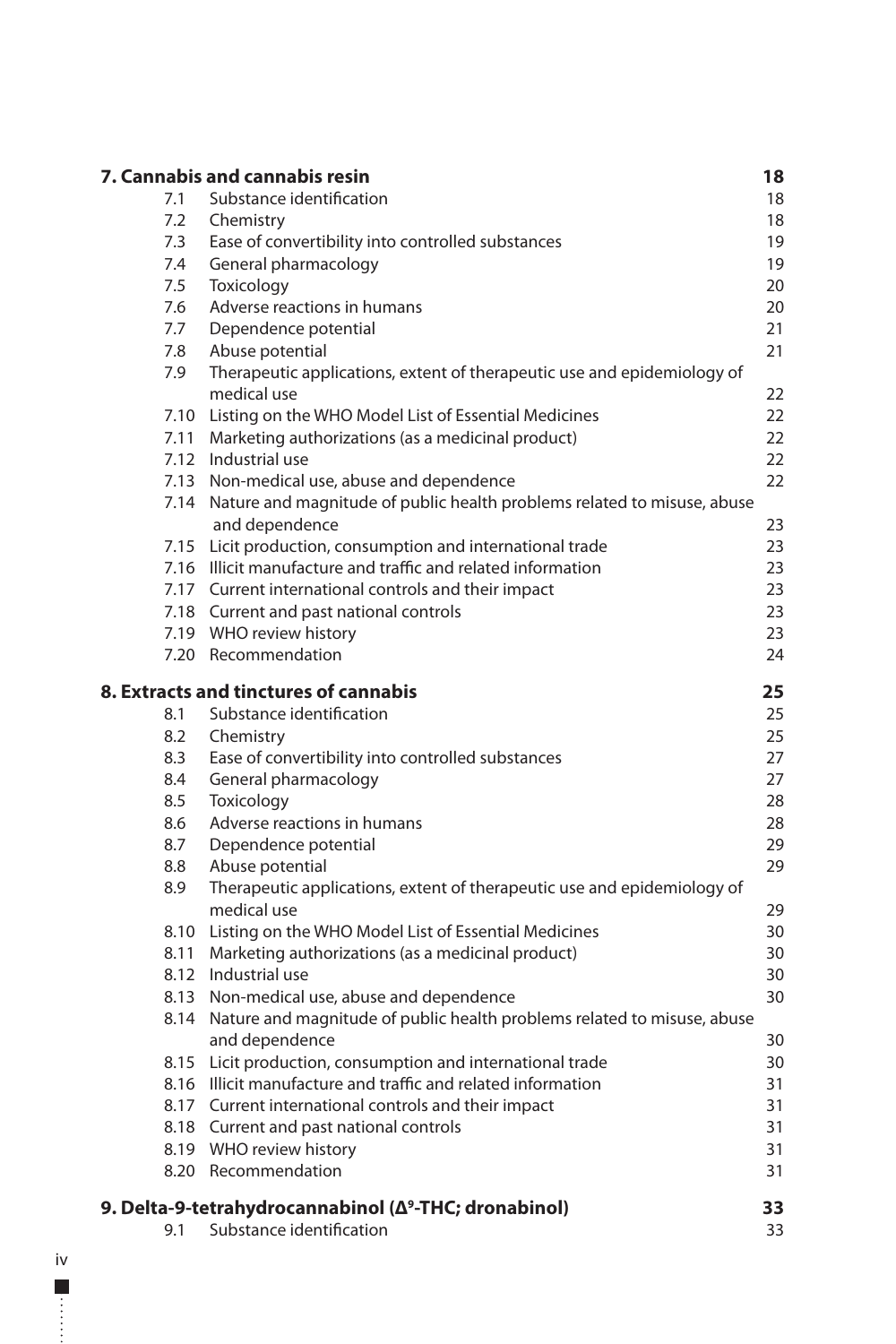|             | <b>References</b><br>48 |                                                                                             |    |
|-------------|-------------------------|---------------------------------------------------------------------------------------------|----|
|             |                         | <b>Acknowledgements</b>                                                                     | 47 |
| 11. Summary |                         |                                                                                             | 46 |
|             |                         | 10.20 Recommendation                                                                        | 45 |
|             |                         | 10.19 WHO review history                                                                    | 45 |
|             |                         | 10.18 Current and past national controls                                                    | 45 |
|             |                         | 10.17 Current international controls and their impact                                       | 45 |
|             |                         | 10.16 Illicit manufacture and traffic and related information                               | 45 |
|             |                         | 10.15 Licit production, consumption and international trade                                 | 45 |
|             |                         | and dependence                                                                              | 44 |
|             |                         | 10.14 Nature and magnitude of public health problems related to misuse, abuse               |    |
|             |                         | 10.13 Non-medical use, abuse and dependence                                                 | 44 |
|             |                         | 10.12 Industrial use                                                                        | 44 |
|             |                         | 10.11 Marketing authorizations (as a medicinal product)                                     | 44 |
|             |                         | 10.10 Listing in the WHO Model List of Essential Medicines                                  | 44 |
|             |                         | 10.9 Therapeutic applications, extent of therapeutic use and epidemiology of<br>medical use | 44 |
|             |                         | 10.8 Abuse potential                                                                        |    |
|             |                         | 10.7 Dependence potential                                                                   | 43 |
|             |                         |                                                                                             | 43 |
|             |                         | 10.5 Toxicology                                                                             | 43 |
|             |                         | 10.3 Ease of convertibility into controlled substances<br>10.4 General pharmacology         | 42 |
|             |                         | 10.2 Chemistry                                                                              | 42 |
|             |                         |                                                                                             | 42 |
|             |                         | 10.1 Substance identification                                                               | 42 |
|             |                         | 10. Tetrahydrocannabinol (Isomers of THC)                                                   | 42 |
|             |                         | 9.20 Recommendation                                                                         | 40 |
|             |                         | 9.19 WHO review history                                                                     | 38 |
|             |                         | 9.18 Current and past national controls                                                     | 38 |
|             |                         | 9.17 Current international controls and their impact                                        | 38 |
|             |                         | 9.16 Illicit manufacture and traffic and related information                                | 38 |
|             |                         | 9.15 Licit production, consumption and international trade                                  | 38 |
|             |                         | and dependence                                                                              | 38 |
|             | 9.14                    | Nature and magnitude of public health problems related to misuse, abuse                     |    |
|             | 9.13                    | Non-medical use, abuse and dependence                                                       | 38 |
|             |                         | 9.12 Industrial use                                                                         | 37 |
|             |                         | 9.11 Marketing authorizations (as a medicinal product)                                      | 37 |
|             |                         | 9.10 Listing on the WHO Model List of Essential Medicines                                   | 37 |
|             |                         | of medical use                                                                              | 37 |
|             | 9.9                     | Therapeutic applications and extent of therapeutic use and epidemiology                     |    |
|             | 9.8                     | Abuse potential                                                                             | 36 |
|             | 9.7                     | Dependence potential                                                                        | 36 |
|             | 9.6                     | Adverse reactions in humans                                                                 | 35 |
|             | 9.5                     | Toxicology                                                                                  | 35 |
|             | 9.4                     | General pharmacology                                                                        | 34 |
|             | 9.3                     | Ease of convertibility into controlled substances                                           | 33 |
|             | 9.2                     | Chemistry                                                                                   | 33 |

v Ļ

 $\begin{array}{c} \vdots \\ \vdots \\ \vdots \end{array}$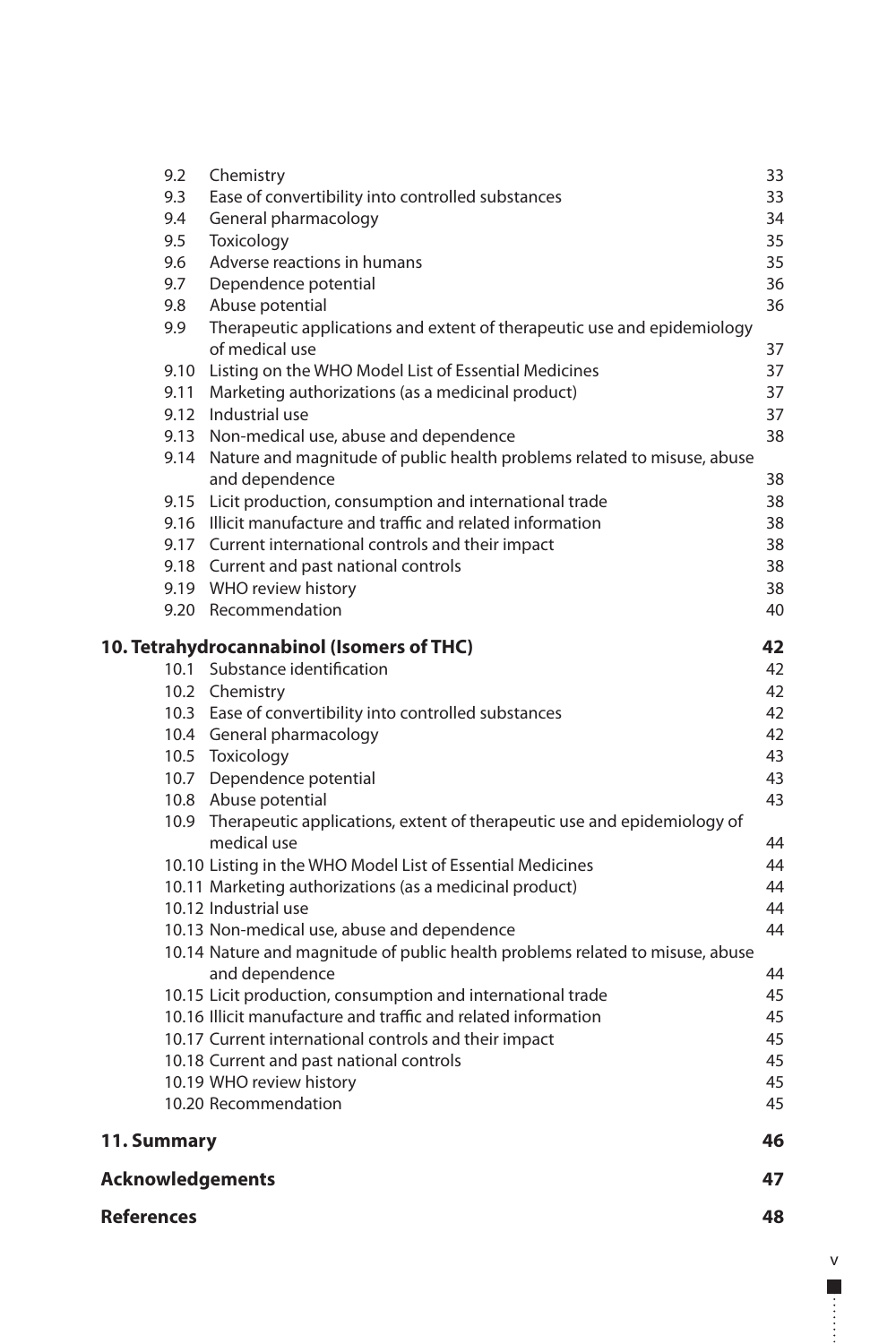# <span id="page-7-0"></span>**WHO Expert Committee on Drug Dependence**

Geneva, Switzerland, 4–7 June 2018

#### **Members**

**Professor Patrick M. Beardsley**, Professor of Pharmacology and Toxicology, Institute for Drug and Alcohol Studies, and Centre for Biomarker Research and Personalized Medicine, Virginia Commonwealth University, United States of America (Rapporteur)

**Professor Bruna Brands**, Professor of Pharmacology and Toxicology, Faculty of Medicine, University of Toronto, Canada (Chair)

**Dr Ifeoma Toyin Ekwere**, Senior Consultant Anaesthesiologist, University of Benin Teaching Hospital, Benin City, Nigeria

**Dr Simon Elliott**, Consultant Forensic Toxicologist and Managing Director of Alere Forensics, England

**Professor Katia Gysling**, Professor at the Faculty of Biological Sciences, Center for Addiction Studies, Pontifica Universidad Catolica de Chile, Republic of Chile

**Professor Raka Jain**, Professor of Chemistry, National Drug Dependence Treatment Centre, All India Institute of Medical Sciences, New Delhi, India

**Dr Pamela Kaduri**, Assistant Professor, Department of Psychiatry, University of Toronto and adjunct faculty, Muhimbili University of Health and Allied Sciences, United Republic of Tanzania

**Dr Junichi Kitanaka**, Associate Professor, Department of Pharmacology, Hyogo College of Medicine, Japan

**Dr Afarin Rahimi-Movaghar**, Professor of Psychiatry, Director of Iranian National Centre for Addiction Studies, Tehran University of Medical Sciences, Islamic Republic of Iran

**Professor Sutisa Nudmamud-Thanoi**, Associate Professor, Centre of Excellence in Medical Biotechnology, Naresuan University, Thailand

**Professor Jason White**, Professor of Pharmacology and Head, School of Pharmacy and Medical Sciences, Division of Health Sciences, University of South Australia, Australia (Co-Chair)

# **Temporary advisers**

**Dr Jonathon Arnold**, Associate Professor, School of Medical Sciences, University of Sydney, Sydney, Australia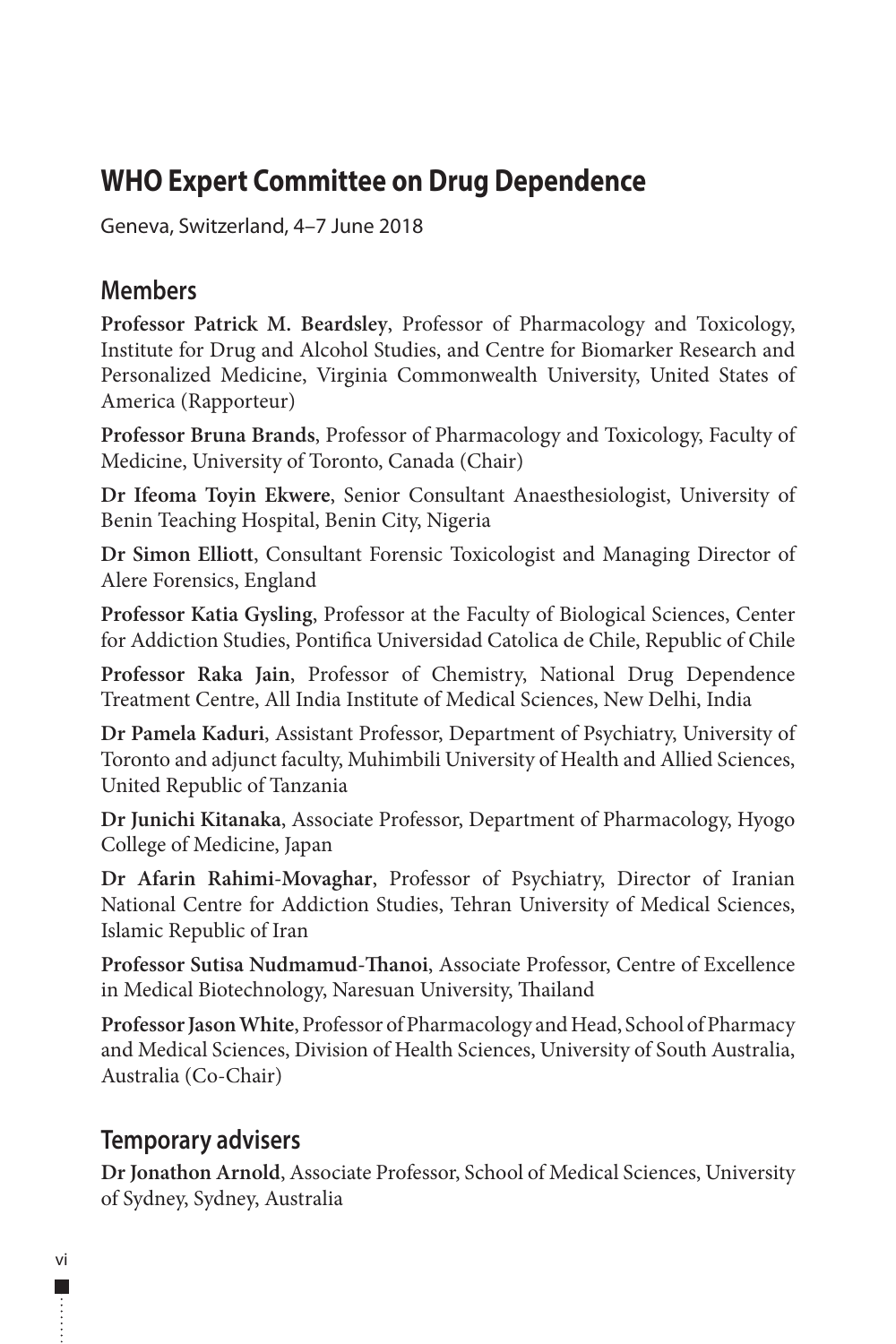<span id="page-8-0"></span>**Dr Giuseppe Cannazza**, Assistant Professor, University of Modena and Reggio Emilia, Rome, Italy

**Dr Kevin Hill**, Beth Israel Deaconess Medical Center / Harvard Medical School, USA

**Professor Jurgen Rehm**, Senior Director and Senior Scientist, Centre for Addiction and Mental Health, Toronto, Canada

**Dr Jenny Wiley**, Senior Fellow, Behavioural Pharmacology, RTI International, United States of America

# **Representatives of other organizations**

International Narcotics Control Board (INCB)

**Mr Rossen Popov**, Deputy Secretary, International Narcotics Control Board, Vienna, Austria

**Professor Galina Korchagina**, Member, International Narcotics Control Board, Vienna, Austria

United Nations Office on Drugs and Crime (UNODC)

**Mr Justice Tettey**, Chief, Laboratory and Scientific Section, United Nations Office on Drugs and Crime, Vienna, Austria

**Mr Celso Coracini**, Crime Prevention and Criminal Justice Officer, United Nations Office on Drugs and Crime, Vienna, Austria

# **WHO Secretariat (WHO Headquarters, Geneva, Switzerland)**

**Ms Alma Alic**, Ethics Officer, Office of Compliance, Risk Management and Ethics

**Dr Gilles B. Forte**, Secretary of the Expert Committee on Drug Dependence (ECDD); Coordinator, Access to Medicines, Vaccines and Pharmaceuticals

**Dr Suzanne Hill**, Director, Department of Essential Medicines and Health Products

**Ms Dilkushi Poovendran**, Technical Officer, ECDD Secretariat; Department of Essential Medicines and Health Products

**Dr Vladimir B. Poznyak**, Coordinator, Department of Mental Health and Substance Abuse

**Mr Jakob Quirin**, Associate Legal Officer, Office of the Legal Counsel

**Dr Mariângela Simão**, Assistant Director-General, Access to Medicines, Vaccines and Pharmaceuticals

**Ms Wil de Zwart**, Technical Officer, ECDD Secretariat; Department of Essential Medicines and Health Products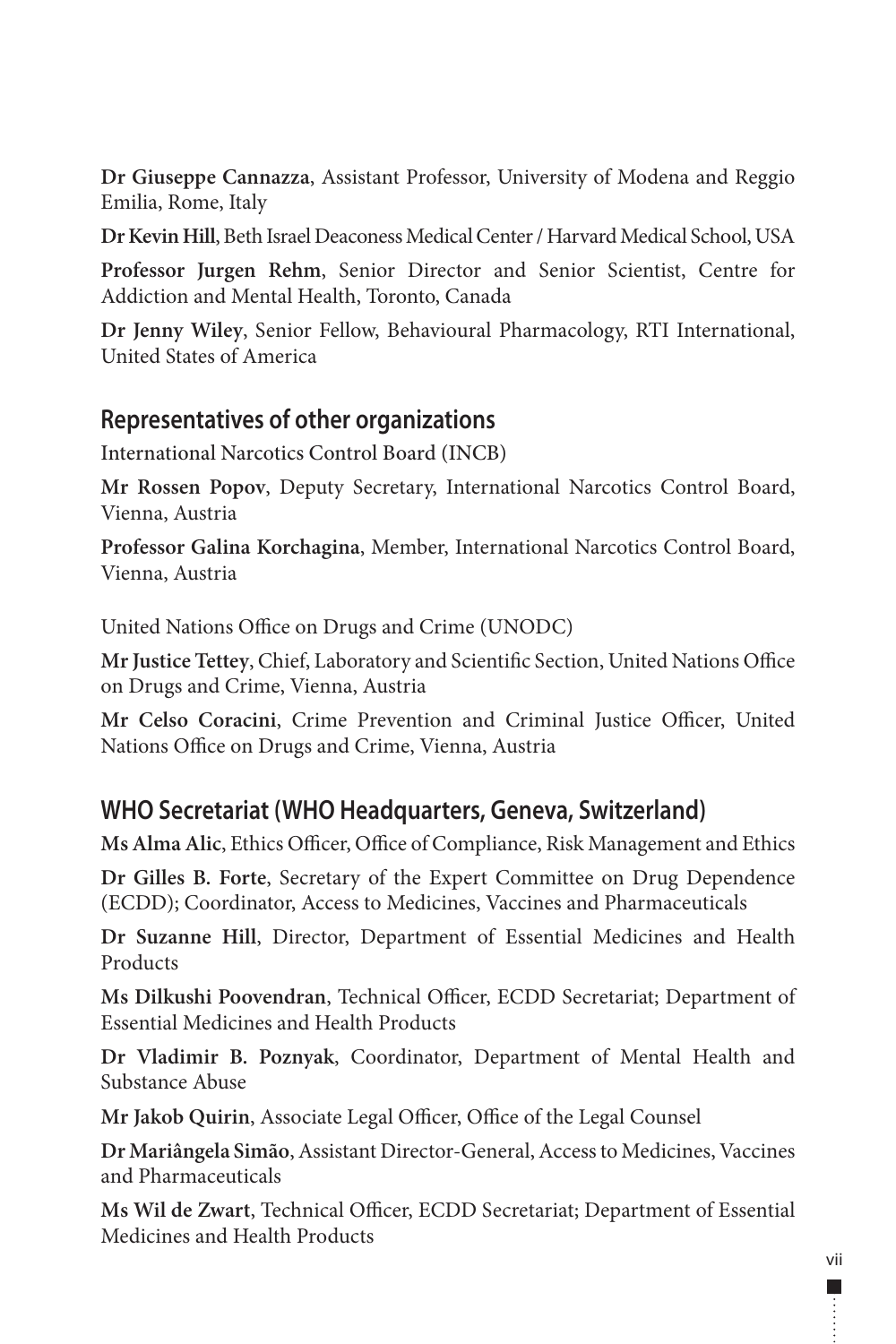# **Abbreviations**

<span id="page-9-0"></span>. . . . . . . . .

| <b>AIDS</b>   | acquired immunodeficiency syndrome              |
|---------------|-------------------------------------------------|
| <b>BHO</b>    | butane hash oil                                 |
| <b>CBD</b>    | cannabidiol                                     |
| <b>CBDA</b>   | cannabidiolic acid                              |
| <b>CND</b>    | Commission on Narcotic Drugs                    |
| <b>DALY</b>   | disability-adjusted life year                   |
| <b>ECDD</b>   | <b>Expert Committee on Drug Dependence</b>      |
| <b>EML</b>    | WHO Model List of Essential Medicines           |
| <b>EMP</b>    | <b>Essential Medicines and Health Products</b>  |
| <b>EWA</b>    | (UNODC) Early Warning System                    |
| <b>FDA</b>    | Food and Drug Administration                    |
| <b>INCB</b>   | <b>International Narcotics Control Board</b>    |
| <b>INN</b>    | <b>International Nonproprietary Name</b>        |
| <b>NIDA</b>   | National Institute of Drug Abuse                |
| <b>NPS</b>    | new psychoactive substances                     |
| <b>RCT</b>    | randomized controlled trial                     |
| <b>THC</b>    | tetrahydrocannabinol                            |
| <b>UNGASS</b> | United Nations General Assembly Special Session |
| <b>UNODC</b>  | United Nations Office on Drugs and Crime        |
| <b>US</b>     | <b>United States</b>                            |
| <b>WHO</b>    | World Health Organization                       |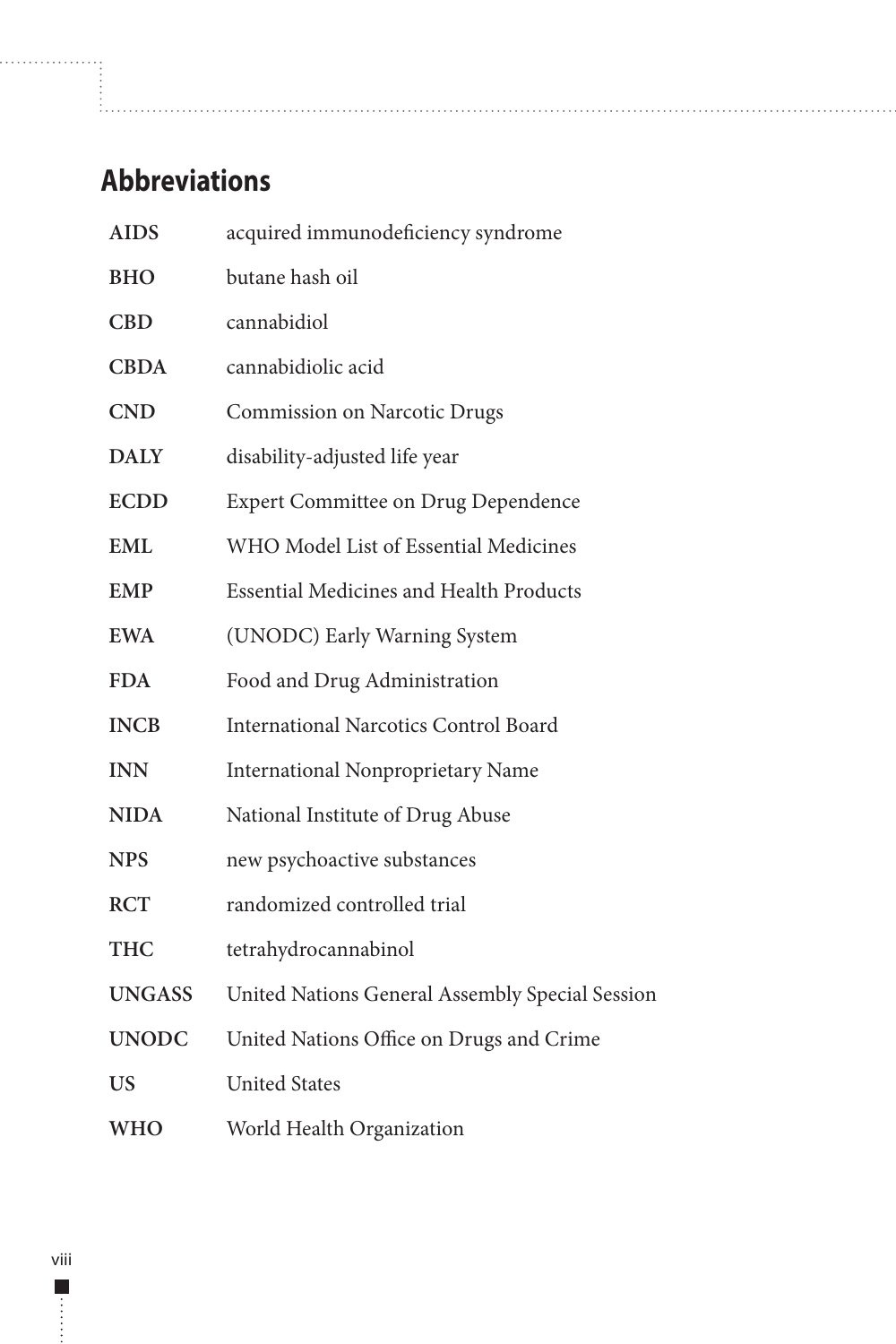# <span id="page-10-0"></span>**1. Introduction**

The fortieth meeting of the World Health Organization (WHO) Expert Committee on Drug Dependence (ECDD) was held from 4–7 June 2018 at WHO headquarters in Geneva, Switzerland. The meeting was dedicated to the review of cannabis and its component substances.

Commission on Narcotic Drugs (CND) Resolution 52/5 noted that the health effects of cannabis had not been recently reviewed and requested that the WHO ECDD provide an updated report. The thirty-seventh ECDD (2015) requested that the ECDD Secretariat begin collecting data that would inform the review of cannabis, cannabis resin and extracts and tinctures of cannabis at a future meeting. Two reports on cannabis were presented in 2016 at the thirtyeighth meeting of the ECDD.

The thirty-eighth ECDD recognized:

- 1. the increase in the use of cannabis and its components for medical purposes;
- 2. the emergence of new cannabis-related pharmaceutical preparations for therapeutic use; and
- 3. that cannabis had never been subject to a formal pre-review or critical review by the ECDD.

Therefore, the Committee recommended that pre-reviews of cannabis and its component substances be evaluated at an ECDD meeting specifically dedicated to those substances.

In response to those recommendations, the fortieth meeting of the ECDD was designated a special session dedicated to the review of cannabis and cannabis-related components that are currently scheduled under the 1961 and 1971 Conventions. A separate pre-review of cannabidiol was carried out during the thirty-ninth meeting of the ECDD.

Dr Mariângela Simão, Assistant Director-General for Access to Medicines, Vaccines and Health Products opened the meeting by welcoming all participants on behalf of the WHO Director-General. She then thanked the ECDD members for the time and effort they had dedicated to the review of the substances on the agenda of the meeting. Dr Simão reiterated the mandate of WHO under the 1961 Single Convention on Narcotic Drugs *(1)* and the 1971 Convention on Psychotropic Substances *(2)* to undertake the assessment of psychoactive substances with potential for abuse and dependence and that cause harm to health. She explained that, where relevant, the importance of therapeutic use of

> 1 p.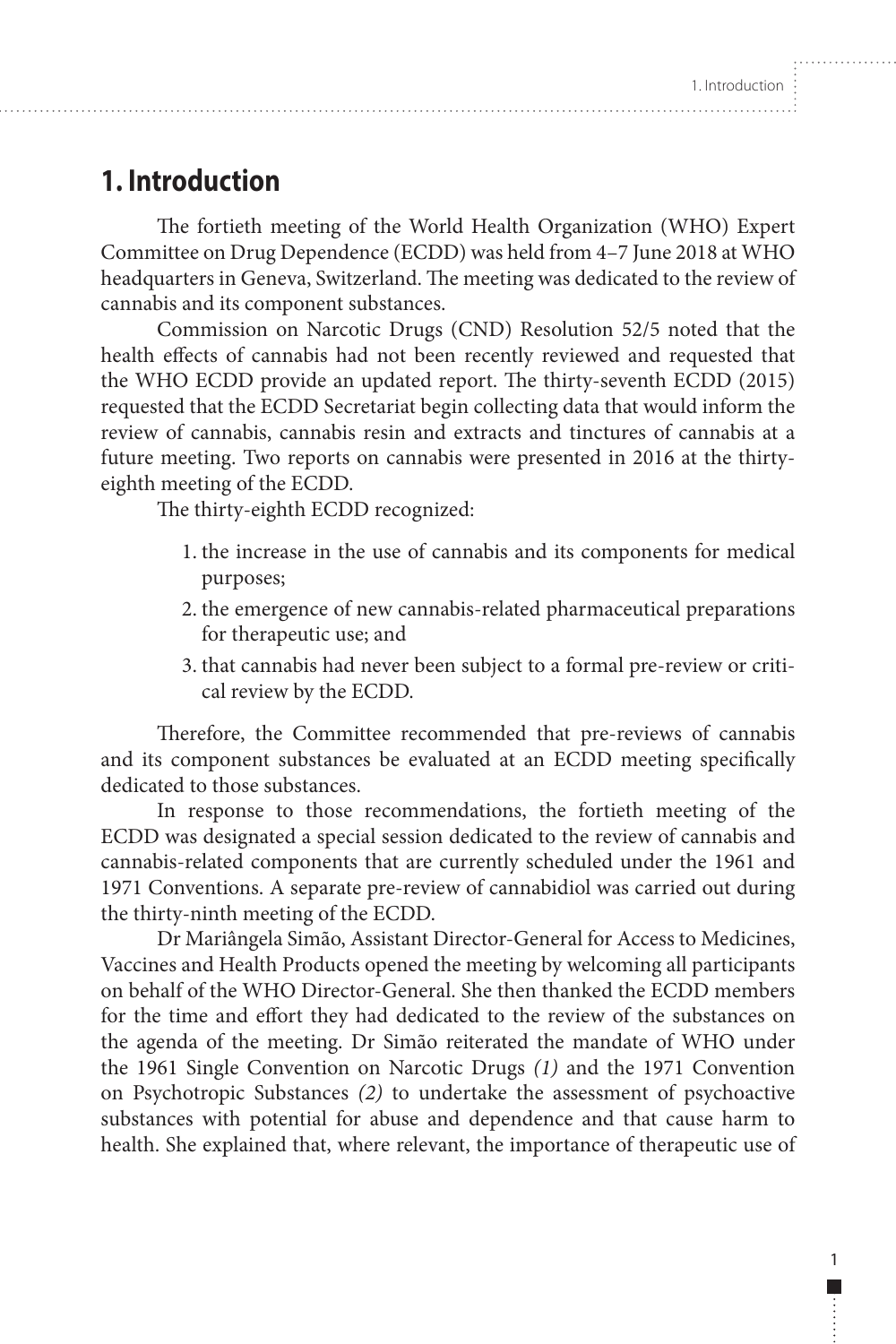these substances is also assessed. She emphasized that evidence-based assessment of psychoactive substances as mandated by the International Drug Control Conventions is central to the work of the ECDD. Participants were reminded that they were acting in their personal capacities and not as representatives of their governments.

Mr Jakob Quirin of the WHO Office of the Legal Counsel then reminded the participants that the Expert Committee is convened in accordance with WHO's *Regulations for expert advisory panels (3)* and the *Guidance on the WHO review of psychoactive substances for international control (4)*. In accordance with this guidance, the functions of the ECDD are to review information available to it on substances being considered for international control and for exemptions, and to advise the Director-General on such control.

The members of the Expert Committee elected a chair, co-chair and a rapporteur. The chair welcomed all participants and the agenda, as proposed by the Secretariat, was approved.

 $\overline{2}$ Г.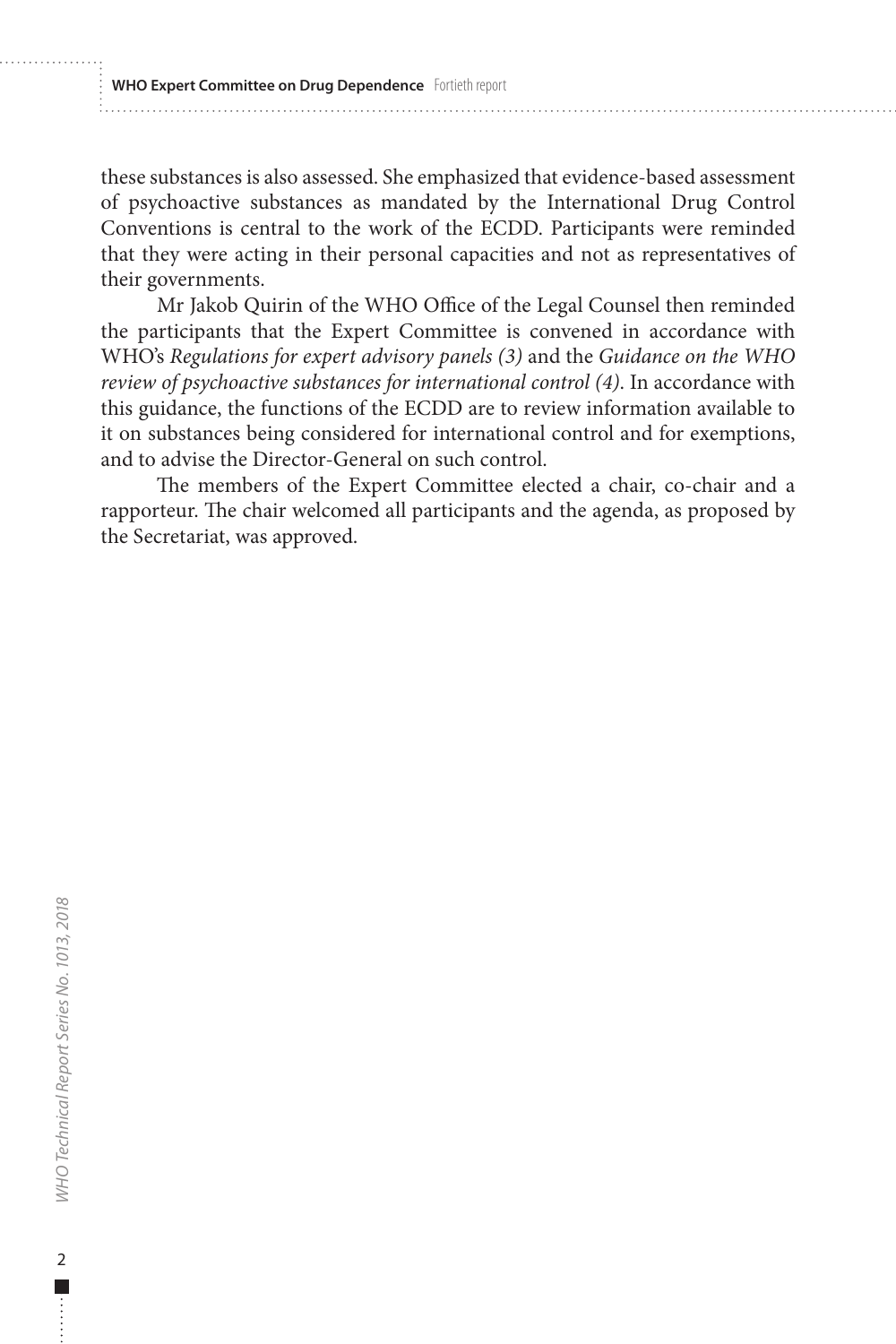# <span id="page-12-0"></span>**Declarations of interest**

The competing interests that may occur in health care result in the potential for conflicts of interest and may lead to biased generation or assessment of evidence and to misinformed health care policies. WHO has stringent policies for avoiding, or at least limiting, conflicts of interest, particularly in the development of official guidance documents that affect health care. As declaration of conflict of interests is insufficient to neutralize potentially harmful effects, the Organization has accurate mechanisms for identifying relevant conflicts of interest and approaches for managing such conflicts (for example, exclusion of members, recusal from participation in meeting sessions, restricting participation), thus ensuring the validity and transparency of the decision-making process and the credibility of the Expert Committee's decisions.

Before the opening of the meeting and in accordance with WHO policy, all members of the Expert Committee and all temporary advisers attending the meeting submitted written disclosures of potential conflicts of interest that may affect, or may be reasonably perceived to affect, their objectivity and independence in relation to the subject matter of the meeting. The WHO ECDD Secretariat received the following disclosures and sought the advice of the Office of Compliance, Risk Management and Ethics:

**Professor Bruna Brands**, Expert Panel Member, declared having received research support from the Canadian Institutes of Health Research and Public Safety Canada. The funding was to investigate the effects of cannabis on driving performance.

**Professor Raka Jain**, Expert Panel Member, declared several interests not pertaining to the substances being reviewed at the fortieth meeting of the ECDD. This included research funding from the Indian government.

**Professor Jason White**, Expert Panel Member, declared that he acts as an expert witness for the courts on judicial matters relating to cannabis.

**Dr Giuseppe Cannazza**, Temporary Adviser, declared receiving research support from Linnea pharmaceuticals to investigate the chemical composition of extracts of industrial hemp.

**Dr Jenny Wiley**, Temporary Adviser, declared that she receives research support from the United States National Institute of Drug Abuse (NIDA), National Institutes of Health and the Food and Drug Administration (FDA) to carry out research on cannabinoids.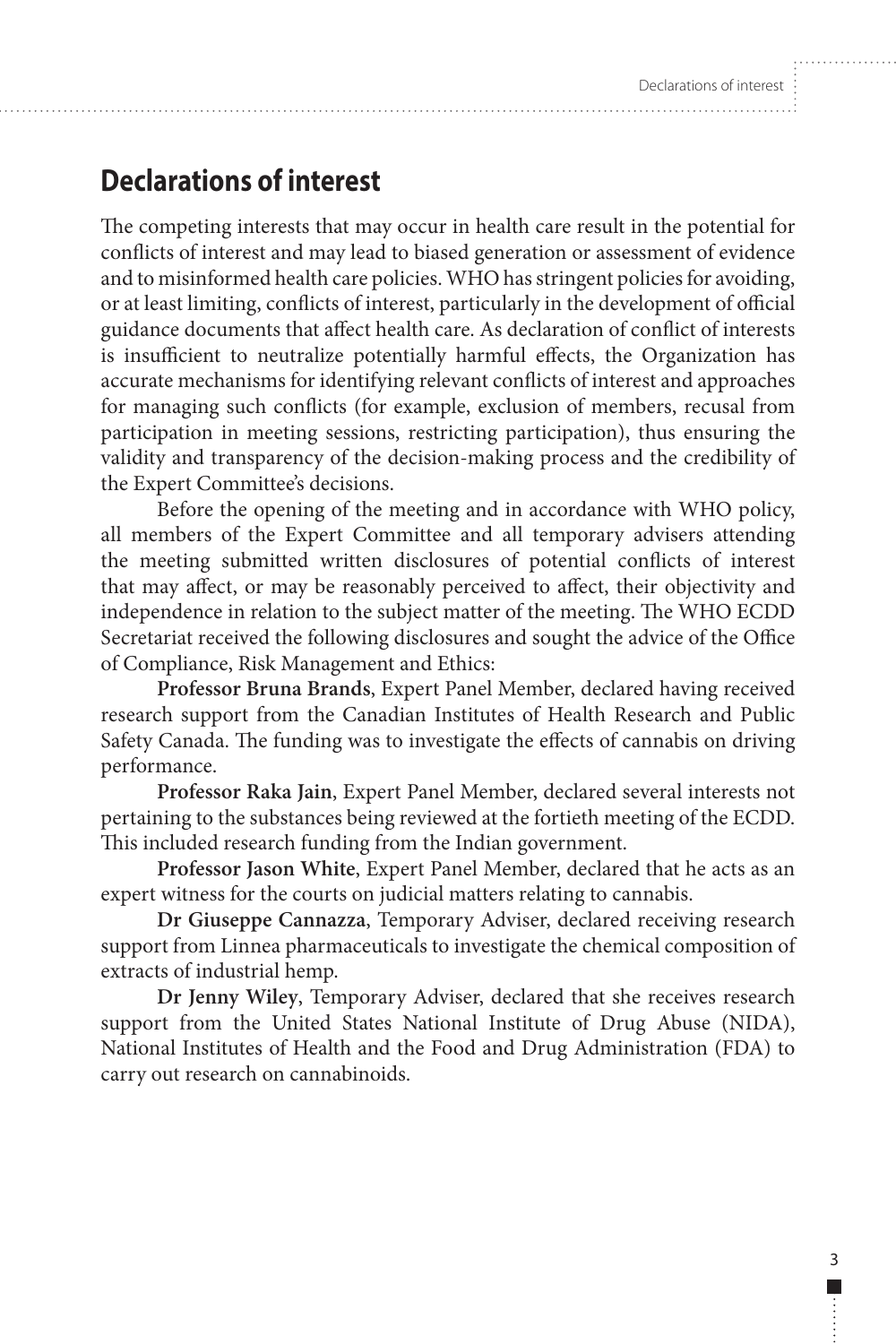**WHO Expert Committee on Drug Dependence** Fortieth report

**Dr Kevin Hill**, Temporary Adviser, declared that he receives research support from US NIDA for the treatment of cannabis-related disorders.

**Dr Jonathon Arnold**, Temporary Adviser, declared that he holds provisional patents on minor cannabinoids. He has provided reports on medical cannabis to the state government in Australia. These contracts ceased in 2016. His employer, University of Sydney, contributed to his travel costs to attend the ECDD meeting.

The disclosed interests were considered by the Secretariat of the fortieth ECDD as not in conflict with any issues to be discussed at the meeting or with the recommendations to be issued by the Expert Committee. No other interests declared by members of the Expert Committee or temporary advisers were deemed relevant to the work of the group.

Г.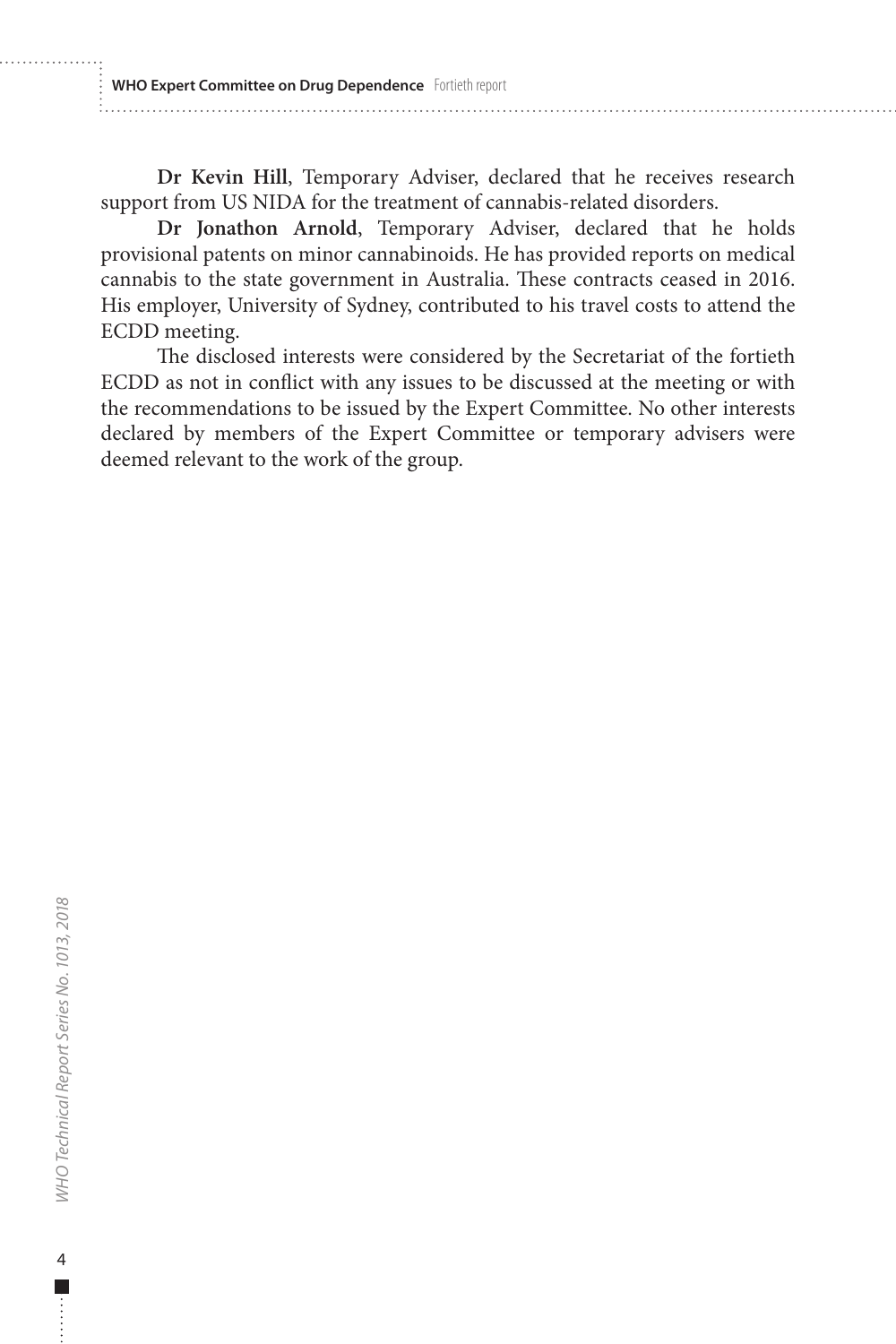# <span id="page-14-0"></span>**2. WHO Expert Committee on Drug Dependence (ECDD): review procedures and processes**

# **2.1 Pre-reviews and critical reviews**

As per WHO procurement guidelines, WHO issued a public Request for Proposals for authors of pre-review reports that would inform the deliberations of the fortieth ECDD. Proposals were solicited from individuals with demonstrated scientific expertise relating to cannabis and cannabis-related substances in the fields of chemistry, toxicology, pharmacology, epidemiology and therapeutic use.

# **2.2 Member State questionnaires**

At its 126th session in January 2010, the Executive Board approved the publication *Guidance on the WHO review of psychoactive substances for international control (4)* (Annex 6), which requires the Secretariat to request relevant information from ministries of health in Member States and to prepare a report for submission to the ECDD.

For this purpose, a questionnaire was designed to gather information on the legitimate use, harmful use, status of national control and potential impact of international control for each substance under evaluation. As in the past, Member States were invited to collaborate in this process by providing accurate information, as requested in the questionnaires, concerning substances under review.

The questionnaire was available in three languages (English, Spanish and French) and was open for responses between March and May 2018. Member States were also invited to provide additional relevant information to supplement their responses.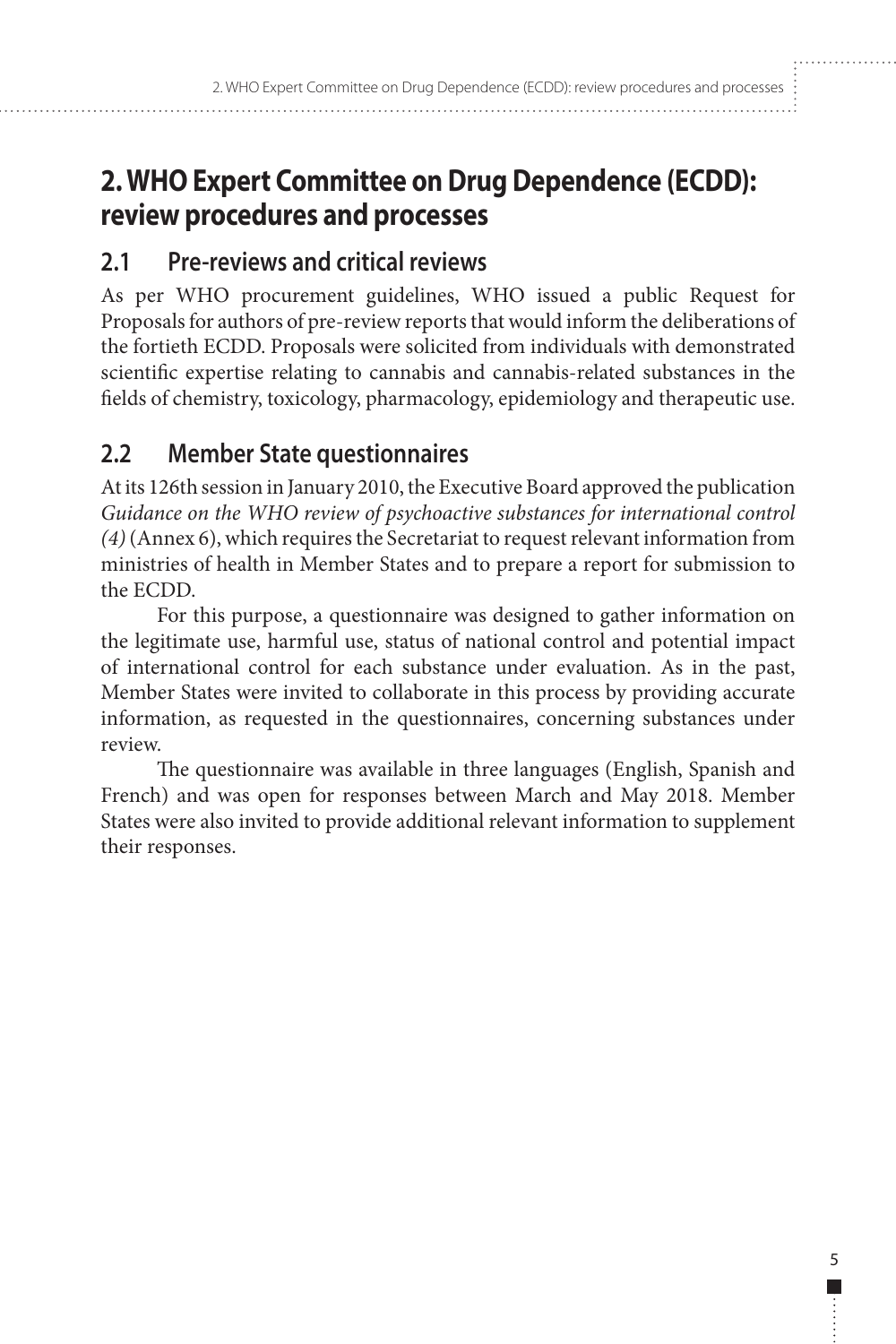# <span id="page-15-0"></span>**3. Open session**

The purpose of the open session was to afford the Expert Committee the opportunity, before its meeting, to receive presentations and to question representatives of interested parties concerning data that had been provided about substances under review.

The Expert Committee received presentations and written submissions from individuals and representatives of public institutions, private institutions and civil society organizations. The open session was opened by Dr Mariângela Simão, Assistant Director-General and chaired by Dr Gilles Forte, Coordinator. The session was attended by Committee members, the ECDD Secretariat and external observers.

Presentations and/or statements relevant to the agenda of the fortieth meeting of the ECDD were made by the following participants:

- Agence Nationale de Sécurité du Médicament et des Produits de Santé, France
- Americans for Safe Access, United States of America
- Amy King, United States of America
- Associazione Luca Coscioni, Forum Droghe, Società della Ragione and DRCNet Foundation, Italy
- Beckley Foundation, England
- Brazilian Federal Senate Commission on Human Rights and Participatory Legislation, Brazil
- Caryle Hearte, United States of America
- Crohn Consult, the Netherlands
- Drug and Chemical Advisory Group, United States of America
- Drug Policy Alliance, United States of America
- Entourage Clinical Services, United States of America
- Epistemonikos Foundation, Chile
- European Industrial Hemp Association, Germany
- Familias con Retos Especialies, Mexico
- Fields of Green for All, South Africa
- For Alternative Approaches to Addiction Think & do tank, France
- Instituto RIA, Mexico
- International Association for Cannabinoid Medicines, Germany
- International Drug Policy Consortium, England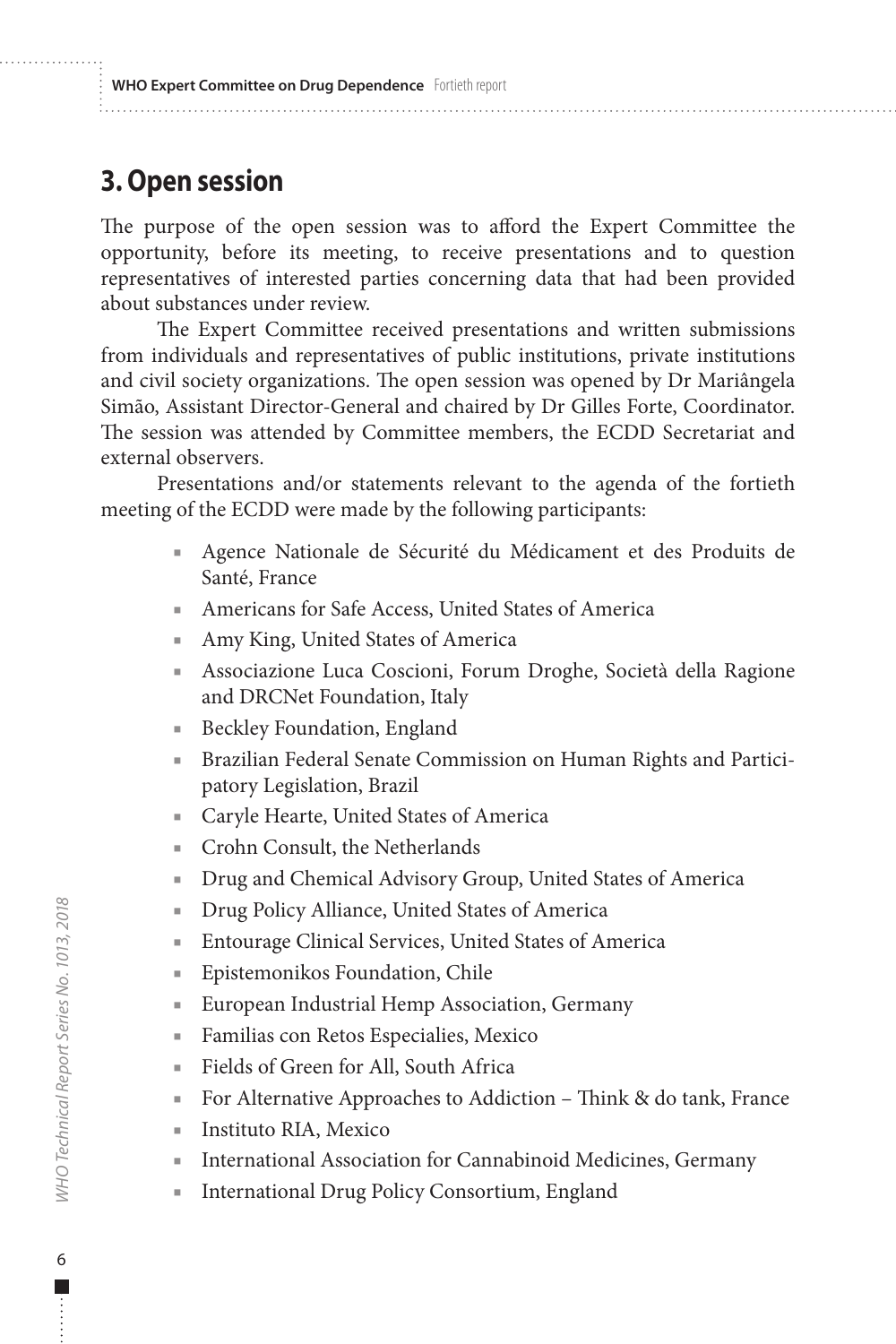■ Julie Fry, United States of America

- Mamá Cultiva, Argentina
- Medical Cannabis Awareness, New Zealand
- Mexico United Against Crime, Mexico
- Nephrology and Urology Institute, Uruguay
- PhytoSciences, United States of America
- Rossner & Sohn GmBH, Germany
- Scottish Youth Parliament, Scotland
- Sylvie Massart, France
- The Hemp Foundation, New Zealand
- Tilray Global, United States of America
- Veterans for Medical Cannabis Access, United States of America
- Willem Scholten Consultancy, the Netherlands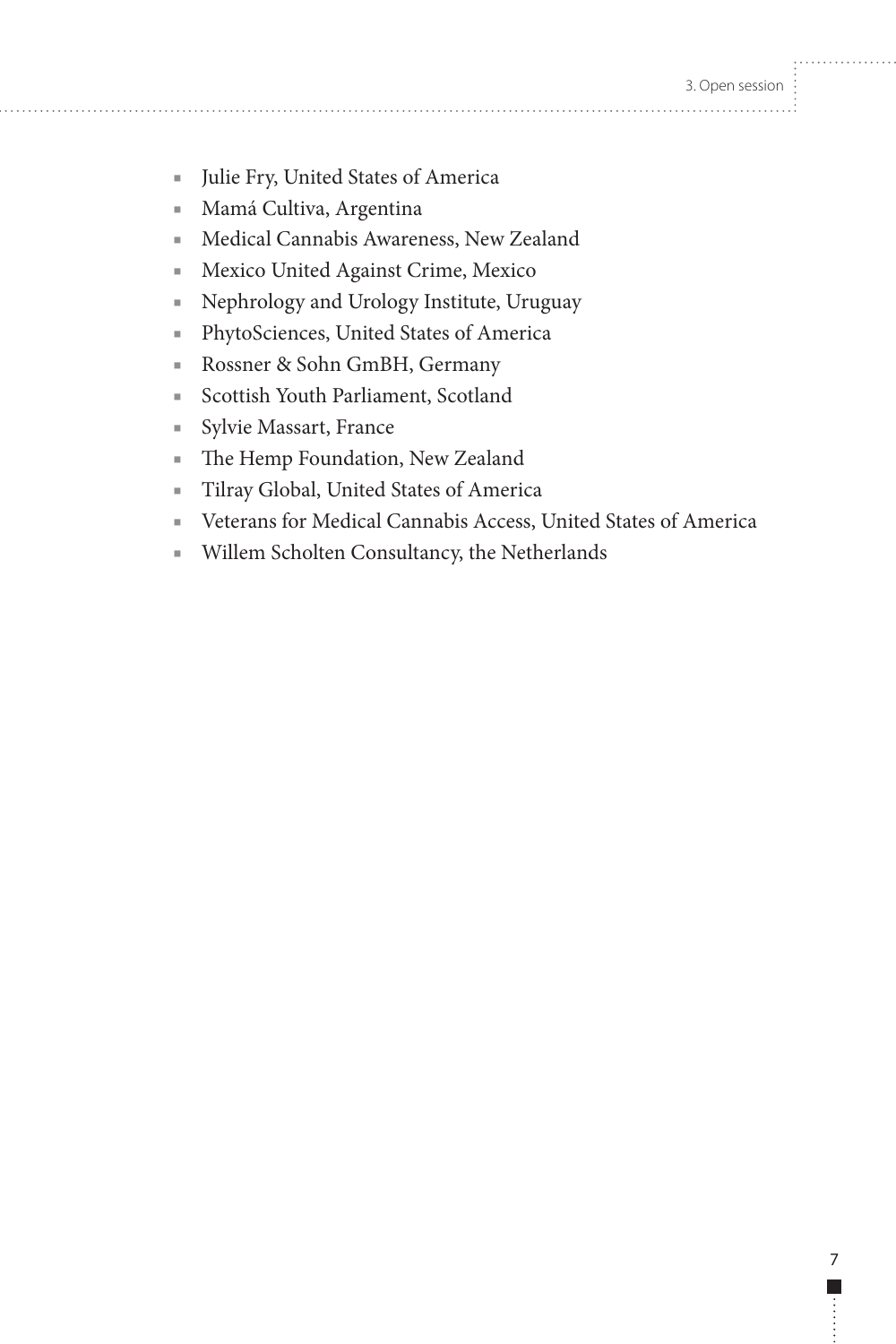# <span id="page-17-0"></span>**4. Briefings from international organizations on their work on the public health dimension of the world drug problem**

# **4.1 Update from the international Narcotics Control Board**

Mr Rossen Popov presented an update on behalf of the International Narcotics Control Board (INCB). The INCB is an independent and quasi-judicial control organ, established by treaty, for monitoring the implementation of the United Nations International Drug Control Conventions. The Board consists of 13 members who are elected by the Economic and Social Council and who serve in their personal capacity, not as government representatives. Three members with medical, pharmacological or pharmaceutical experience are elected from a list of persons nominated by WHO and 10 members are elected from a list of persons nominated by governments. The Board also supports governments in ensuring the availability of narcotic drugs and psychotropic substances for medical and scientific purposes while preventing their diversion and abuse.

Pursuant to the Conventions, the use of narcotic drugs and psychotropic substances is limited to medical and scientific purposes. All other uses are incompatible with the international legal framework on drug control.

The Board had carefully examined the terminology related to the therapeutic use of cannabis. Drawing on the Single Convention on Narcotic Drugs of 1961, the Board had pointed out that when considering the possibility of using cannabis derivatives for the treatment of certain health conditions, it is most appropriate to avoid the notion of "medical cannabis". This is intended to ensure that when reference is made to medicinal products, it is understood to refer to products that have been appropriately tested, have passed a full scientific evaluation including clinical trials and are licensed as medicines.

A growing number of governments around the world are authorizing the use of cannabis derivatives for medicinal purposes. The 1961 Convention assigns national authorities the responsibility for permitting the use of those substances for medical purposes, as the Board stated in its annual report for 2003. Such use is permissible under the 1961 Convention as amended by the 1972 Protocol, provided that a number of conditions are met. This refers to the requirements of Articles 23 and 28 of the 1961 Convention, particularly regarding preparation and submission of estimates, reporting the area and geographical location of cultivation, the establishment of a cannabis agency, and of a licensing and import/ export authorization system. In its annual report for 2014, the Board devoted a special topic to the control measures applicable to programmes for the use of cannabinoids for medical purposes pursuant to the 1961 Convention.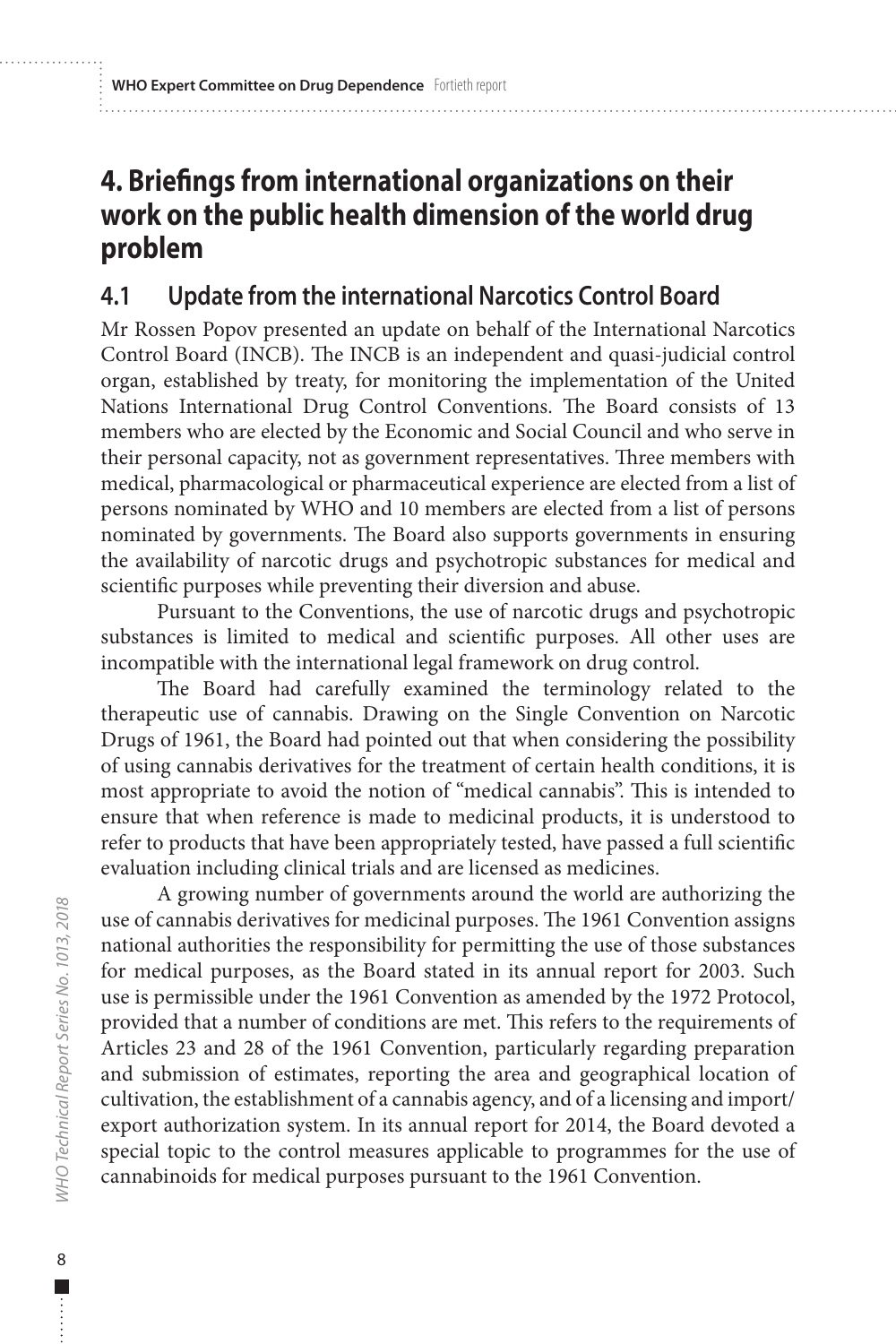<span id="page-18-0"></span>The Board stressed in its annual report for 2017 that governments that are considering the medical use of cannabinoids should examine the results of scientific studies and medical trials. They should ensure that the prescription of such substances for medical use is performed with competent medical knowledge and supervision and that prescription practice is based on available scientific evidence and takes into consideration the potential side-effects.

Finally, governments should ensure that cannabinoids are made available to patients in line with relevant WHO guidelines and with the International Drug Control Conventions.

# **4.2 Update from the United Nations Office on Drugs and Crime**

Mr Justice Tettey presented an update on the priorities of the United Nations Office on Drugs and Crime (UNODC). He explained that in the outcome document of the special session of the United Nations General Assembly on the world drug problem held in April 2016, Member States reaffirmed the role of UNODC as the leading United Nations entity for addressing and countering the world drug problem.

UNODC's three-pronged approach to implementing this mandate involves: research that ensures that policy is evidence-based; a strong legal framework that helps states address the issues of drugs, crime and terrorism according to the rule of law; and an operational response that is made possible by the political ownership of the states concerned. UNODC delivers results through its headquarters in Vienna and a global network of field offices, which operate in more than 150 countries.

At the 2016 United Nations General Assembly Special Session on Drugs (UNGASS), Member States committed to implementing more than 100 recommendations on prevention and treatment; availability of controlled substances for medical and scientific purposes; countering drug-related crime; addressing issues of human rights, gender and youth; emerging challenges; international cooperation and alternative development.

To effectively address and counter the world drug problem in all its complexity, UNODC works with a wide range of United Nations partners, including WHO, INCB and other international organizations, academia and civil society.

In the context of the work of the WHO ECDD, the 2016 UNGASS urged the sharing of information and strengthening of the capacities of the relevant international and regional organizations to prioritize the review of the most prevalent, persistent and harmful new psychoactive substances (NPS) and to facilitate informed scheduling decisions by the CND.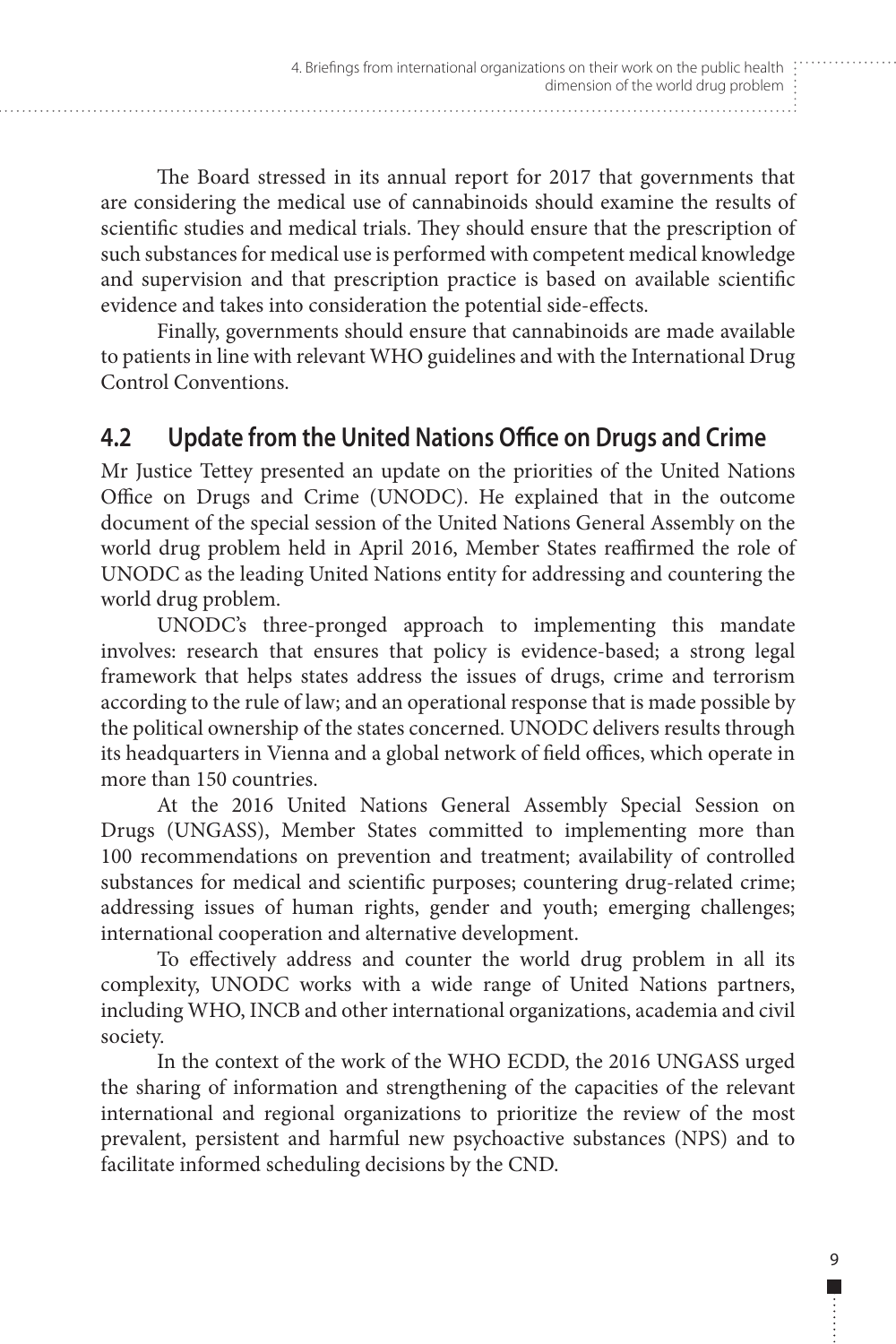<span id="page-19-0"></span>UNODC outlined the progress made to date on this priority. In 2017, UNODC completed the extension of its Early Warning System on New Psychoactive Substances to collect toxicology information on NPS. With over 16 000 data-points on more than 810 substances identified in over 100 countries since monitoring started in 2013, the evidence-based identification of the most harmful, prevalent and persistent substances is well within the reach of the international community.

The trends of emergence of NPS currently show an apparent decrease in innovation since the peak in 2013. The recommendations of WHO have resulted in decisions by the CND to place more than 30 NPS under control since 2015.

Mr Tettey described newly emerging realities on the drug markets that would define the priorities of UNODC for the coming years. These include the increasing emergence of fentanyl analogues, some of which have been implicated in opioid overdose deaths in North America; the tramadol crisis in West Africa, covered extensively in the 2018 World drug report *(5)*; and the concomitant use of benzodiazepines with opioids.

UNODC is developing an Opioid Strategy that seeks to engage international partners such as WHO and INCB, as well as regional partners, to help protect the health and welfare of humankind while ensuring access to this important class of medicines.

Mr Tettey concluded by expressing UNODC's confidence that the WHO ECDD review of cannabis and related substances would lead to outcomes that continue to reflect scientific rigour and that would result in recommendations based on the best available evidence.

# **4.3 Update from the World Health Organization**

Dr Gilles Forte provided an update on behalf of WHO. He explained that WHO has six main functions in addressing the world drug problem:

- to provide technical support to countries that do not have sufficient capacity of their own;
- to develop norms and standards on health issues;
- to monitor and assess global health trends in coordination with other agencies;
- to strengthen health systems;
- to manage research agendas; and
- to promote health security by addressing common threats and vulnerability.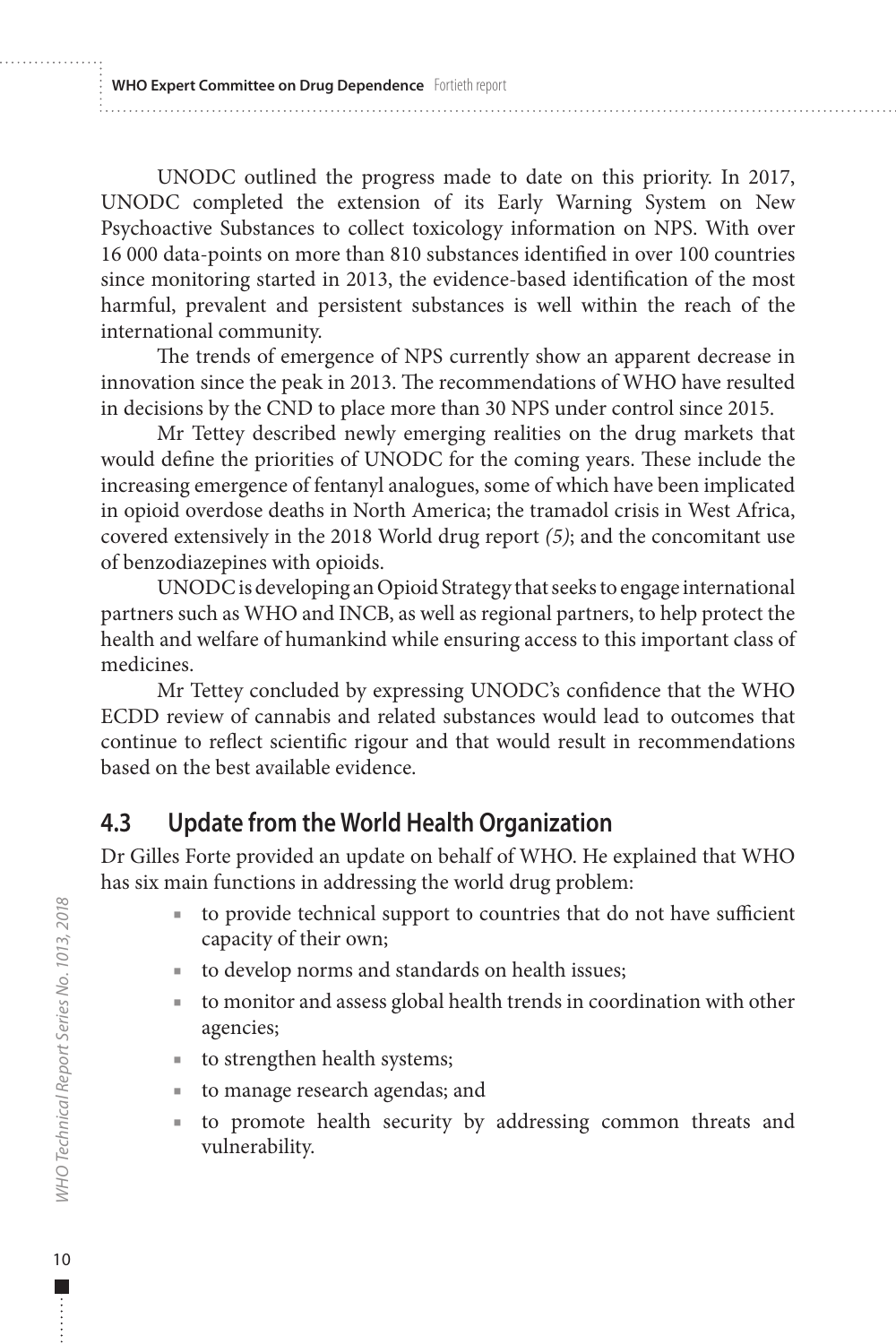Several World Health Assembly resolutions and decisions have been made to address the public health aspects of the world drug problem. Most recently, in 2017, the World Health Assembly requested the WHO Director-General to continue efforts to improve coordination between WHO, UNODC and INCB, within their existing mandates, in addressing and countering the world drug problem. This decision also requested the WHO Director-General to keep the CND appropriately informed of relevant programmes and progress.

Dr Forte went on to describe the work of the WHO ECDD in the context of these decisions and resolutions. The Committee makes its recommendations based on a thorough evidence-based analysis of the abuse and dependence potential, harm to health and therapeutic uses of substances that are reviewed. Meetings are held annually, but, exceptionally, the Committee was to meet twice in 2018.

The WHO ECDD carries out its prioritization process by determining the most prevalent and harmful psychoactive substances with the support of UNODC, INCB, regional institutions and Member States. The ECDD reviews both published and unpublished data from sources including the UNODC Early Warning System (EWA), the European Monitoring Centre for Drugs and Drug Addiction, Member States and the Uppsala Monitoring Centre. By collecting information from these sources, the ECDD ensures that enough robust data are available to enable a review.

Dr Forte highlighted several priority areas for the ECDD. First, WHO seeks to increase its capacity to review psychoactive substances by holding annual meetings of the ECDD. The Committee is also seeking to expand its consideration of data beyond peer-reviewed publications by working more closely with countries and regional organizations to collect unpublished information from reliable sources. For substances that may present substantial or serious risk to public health, but for which limited data are available to meet the requirements for scheduling, WHO is developing a system of surveillance. The surveillance system is complementary to the scheduling process and aims to rapidly communicate the dangers of harmful substances to countries, particularly the dangers of NPS.

WHO works to ensure access to controlled medicines within the International Drug Control Conventions. It also regularly updates the WHO Model List of Essential Medicines (EML), and reviews controlled medicines to be added to the EML. In addition to its work to develop and promote new guidelines on the management of pain, WHO supports countries in assessing the availability of controlled medicines, in developing balanced policies and regulations, and improving quantification, prescribing and use.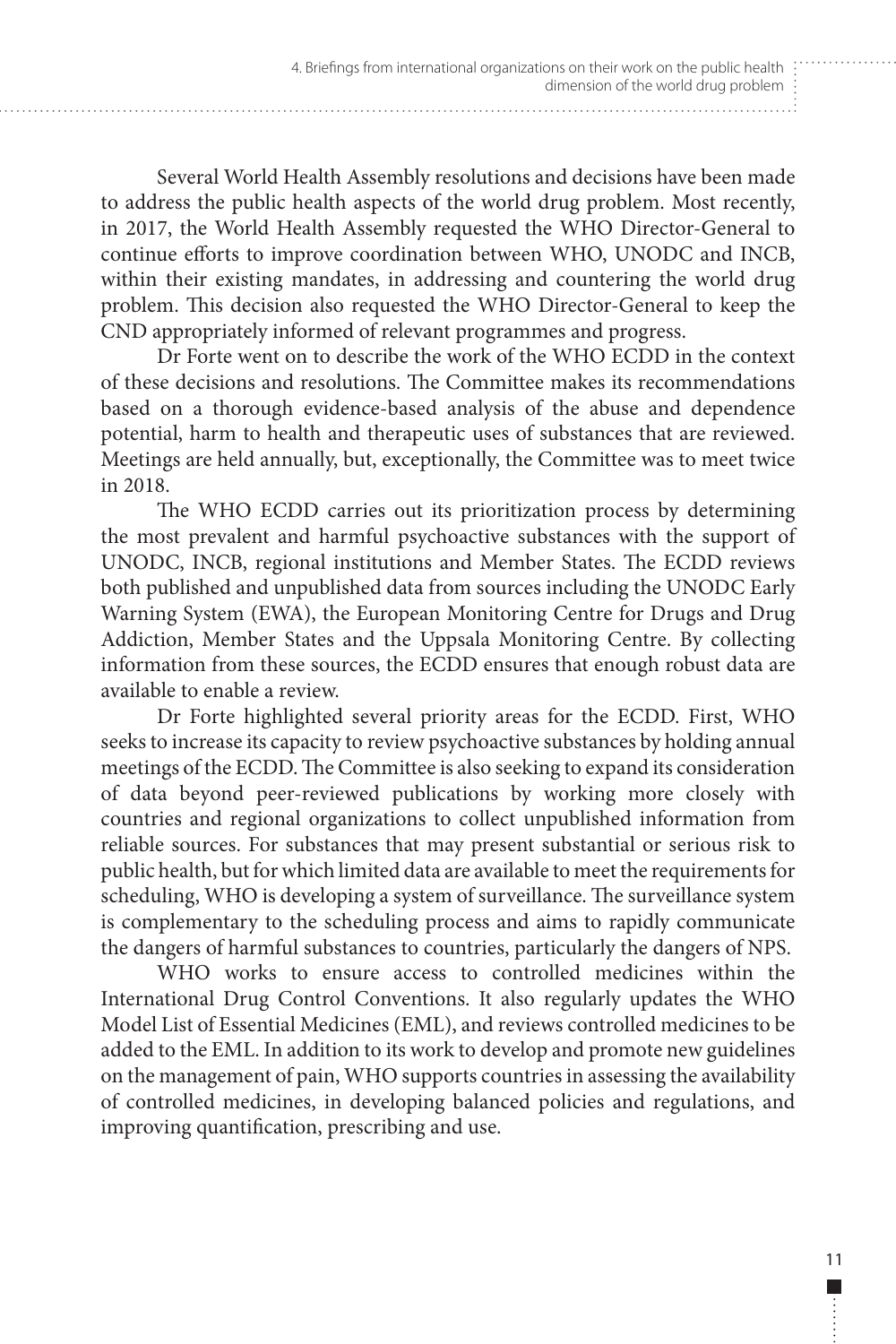# <span id="page-21-0"></span>**5. Review of substances**

At its 126th session in January 2010, the WHO Executive Board approved the publication *Guidance on the WHO review of psychoactive substances for international control (4)*. In accordance with this document, WHO carries out its reviews of psychoactive substances in two steps.

The first step is referred to as pre-review; this is a preliminary review carried out by the Committee to determine whether a fully documented review (critical review) of the substance is required. A pre-review is initiated when a proposal has been submitted to the Expert Committee with supporting information by (1) the Secretariat, (2) any member of the Expert Committee, or (3) representatives of other organizations invited to participate in the Expert Committee meeting.

If a preceding meeting of the Committee found that a critical review of a substance is warranted, the Secretariat will prepare such a review for the next meeting of the Committee. However, a pre-review is not always needed and in certain cases a critical review can be undertaken directly.

According to the *Guidance on the WHO review of psychoactive substances for international control (4)* a critical review is initiated by the Expert Committee in any of the following cases:

- 1. there has been notification from a Party to the 1961 Single Convention on Narcotic Drugs and the 1971 Convention on Psychotropic Substances concerning the scheduling of a substance;
- 2. there has been an explicit request from CND to review a substance;
- 3. a pre-review of a substance has resulted in an Expert Committee recommendation for critical review; or
- 4. information has been brought to WHO's attention that a substance is clandestinely manufactured, of especially serious risk to public health and society, and of no recognized therapeutic use by any Party.

In respect of case *(4)*, if therapeutic use of the substance is confirmed subsequently by any Party, the substance shall be subjected to a pre-review.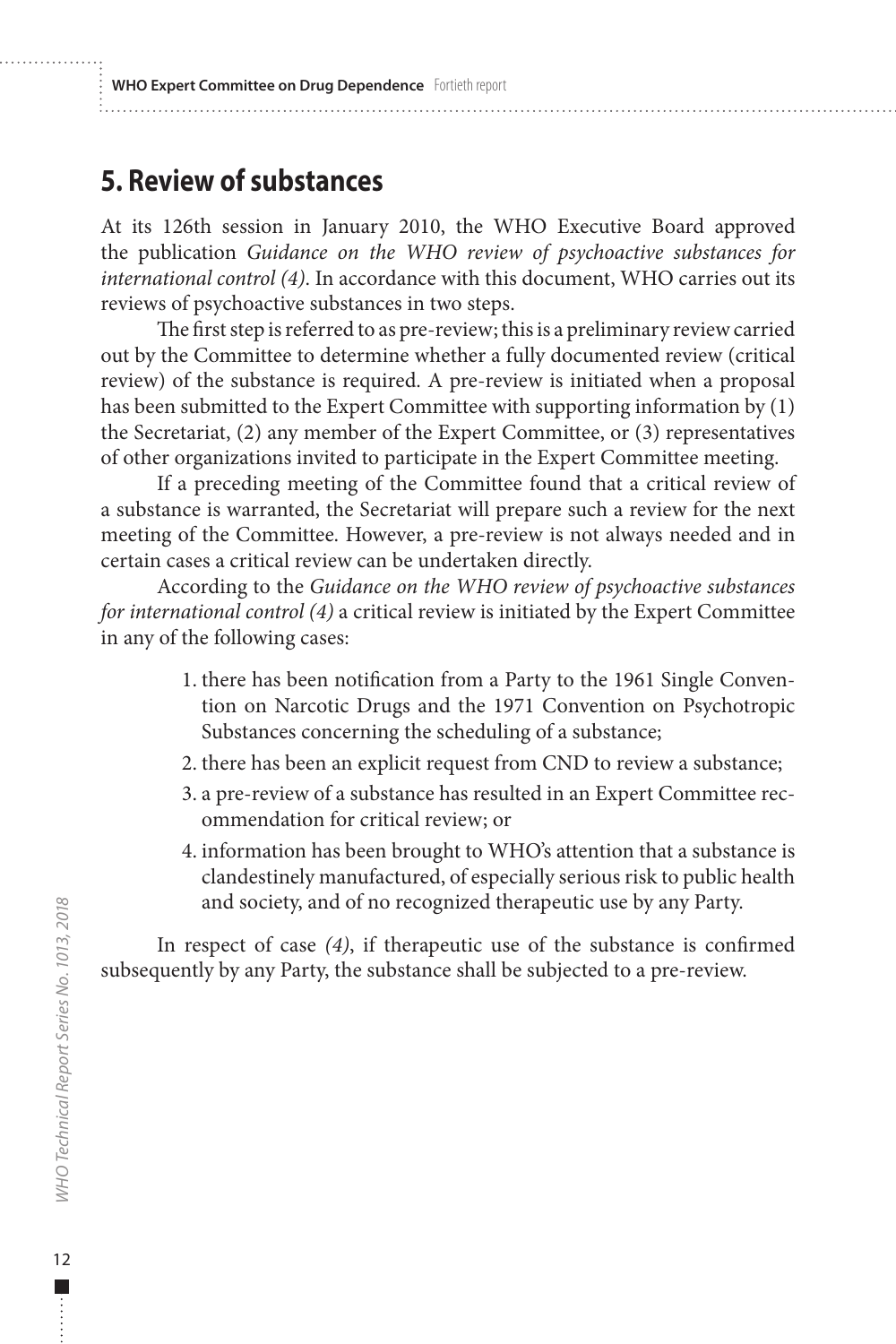# <span id="page-22-0"></span>**6. Cannabidiol**

# **6.1 Substance identification**

Chemically, cannabidiol (CBD) is 2-[(6R)-3-methyl-6-prop-1-en-2-ylcyclohex-2-en-1-yl]-5-pentylbenzene-1,3-diol. CBD is one of the naturally occurring cannabinoids found in cannabis plants. It is a 21-carbon terpenophenolic compound that is formed following decarboxylation from a cannabidiolic acid (CBDA) precursor, although it can also be produced synthetically. CBD has two stereoisomers but is normally taken to refer to the naturally occurring (−)-enantiomer. (+)-CBD has been synthesized but has received little attention.

# **6.2 Chemistry**

In plants,  $\Delta^9$ -tetrahydrocannabinol ( $\Delta^9$ -THC) and CBD are derived from their acidic precursors  $\Delta^9$ - tetrahydrocannabinolic acid (THCA) and CBDA, respectively. Subsequent decarboxylation of THCA and CBDA via light exposure, heating or ageing, results in  $\Delta^9\text{-THC}$  or CBD. Synthetic routes are available to produce CBD, but some of the published methods yield only small amounts. There are several published methods for the analytical detection of CBD in various biological samples.

# **6.3 Ease of convertibility into controlled substances**

There is some evidence that CBD can be converted in the laboratory to Δ9 -THC, which is controlled under the 1971 United Nations Convention on Psychotropic Substances. The laboratory conversion of CBD to  $\Delta^9$ -THC results in a preparation of uncertain purity. There is limited in vitro evidence that this conversion can occur spontaneously in the presence of acid. Overall, however, there is no evidence that this transformation occurs in humans after oral CBD administration

# **6.4 General pharmacology**

In clinical trials and research studies, CBD is generally administered orally as either a capsule or dissolved in an oil solution (for example, olive or sesame oil). Probably due to its poor solubility in water, the absorption of CBD from the gastrointestinal tract is erratic, and the resulting pharmacokinetic profile is variable. CBD is extensively metabolized in the liver and, as a result, bioavailability from oral delivery is estimated to be only 6%. CBD may preferentially accumulate in adipose tissues due to its high lipophilicity. In in vitro models, CBD has been shown to modify concentrations of other drugs through the inhibition of cytochrome P450 (CYP) isozymes, but it is not clear whether the same effects occur with clinical doses.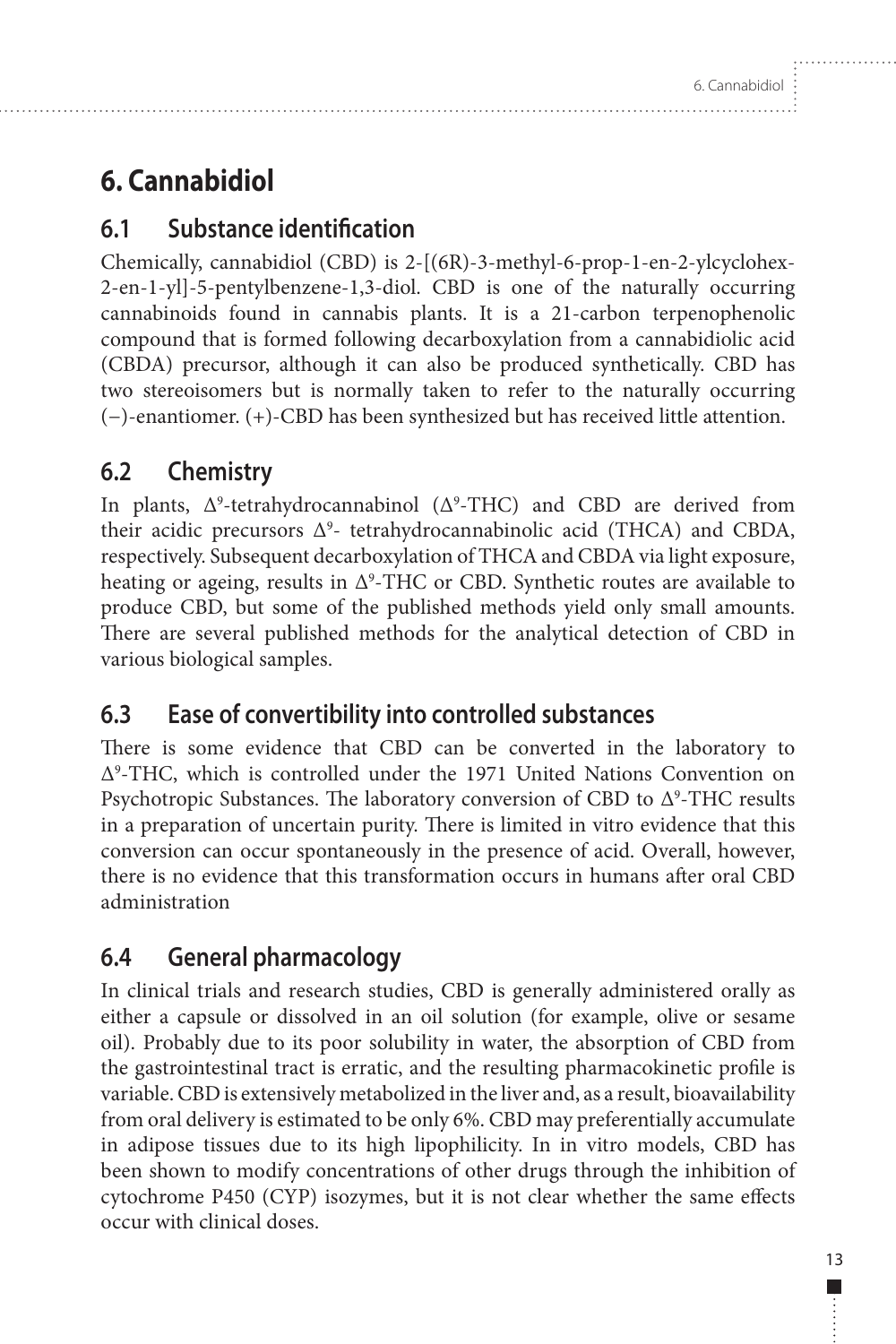<span id="page-23-0"></span>There are two types of cannabinoid (CB) receptors:  $CB<sub>1</sub>$ , which are primarily located in the central nervous system with some expression in peripheral tissues, and  $CB_2$ , which can be found in the periphery on cells with immune function, in the gastrointestinal tract, and at low densities in the central nervous system. CBD does not appear to act directly at  $CB_1$  receptors, and most studies find no agonist effects at this receptor. CBD also shows low affinity at  $CB_2$  receptors.

In human and animal studies, CBD has been shown to have very different effects from those of  $\Delta^9$ -THC. In mice, CBD fails to produce the behavioural characteristics (for example, suppression of locomotor activity, hypothermia, antinociception) associated with  $CB_1$  activation, whereas  $\Delta^9$ -THC generates all the effects that occur when  $CB_1$  is activated. Neuroimaging studies in humans and animals have shown that CBD has effects that are generally opposite to those of Δ9 -THC. In contrast to Δ9 -THC, CBD does not affect heart rate or blood pressure under normal conditions. CBD may interact with the endocannabinoid system through indirect mechanisms and several non-endocannabinoid signalling systems as well, but it is not clear which, if any, of these other mechanisms are responsible for any of CBD's potential clinical or other effects.

# **6.5 Toxicology**

In general, CBD has been found to have low toxicity, although studies are limited and not all potential effects have been explored.

# **6.6 Adverse reactions in humans**

CBD does not produce the effects that are typically seen with  $\Delta^9$ -THC. CBD has been found to be generally well tolerated with a good safety profile across several controlled and open-label trials investigating its potential therapeutic effects. Adverse events reported in clinical studies investigating the therapeutic possibilities of CBD have included, but have not been limited to, somnolence, decreased appetite, diarrhoea and fatigue.

# **6.7 Dependence potential**

It was not possible to identify any reports on controlled studies of the physical dependence potential of CBD in laboratory animals or humans. Tolerance to CBD has not been observed.

# **6.8 Abuse potential**

Several laboratory animal studies indicate that CBD does not produce effects common to many drugs of abuse, nor, more specifically, effects comparable to those of  $\Delta^9$ -THC. In particular, unlike other drugs of abuse, it does not activate the mesolimbic dopamine (reward) pathway in the brain or potentiate the effect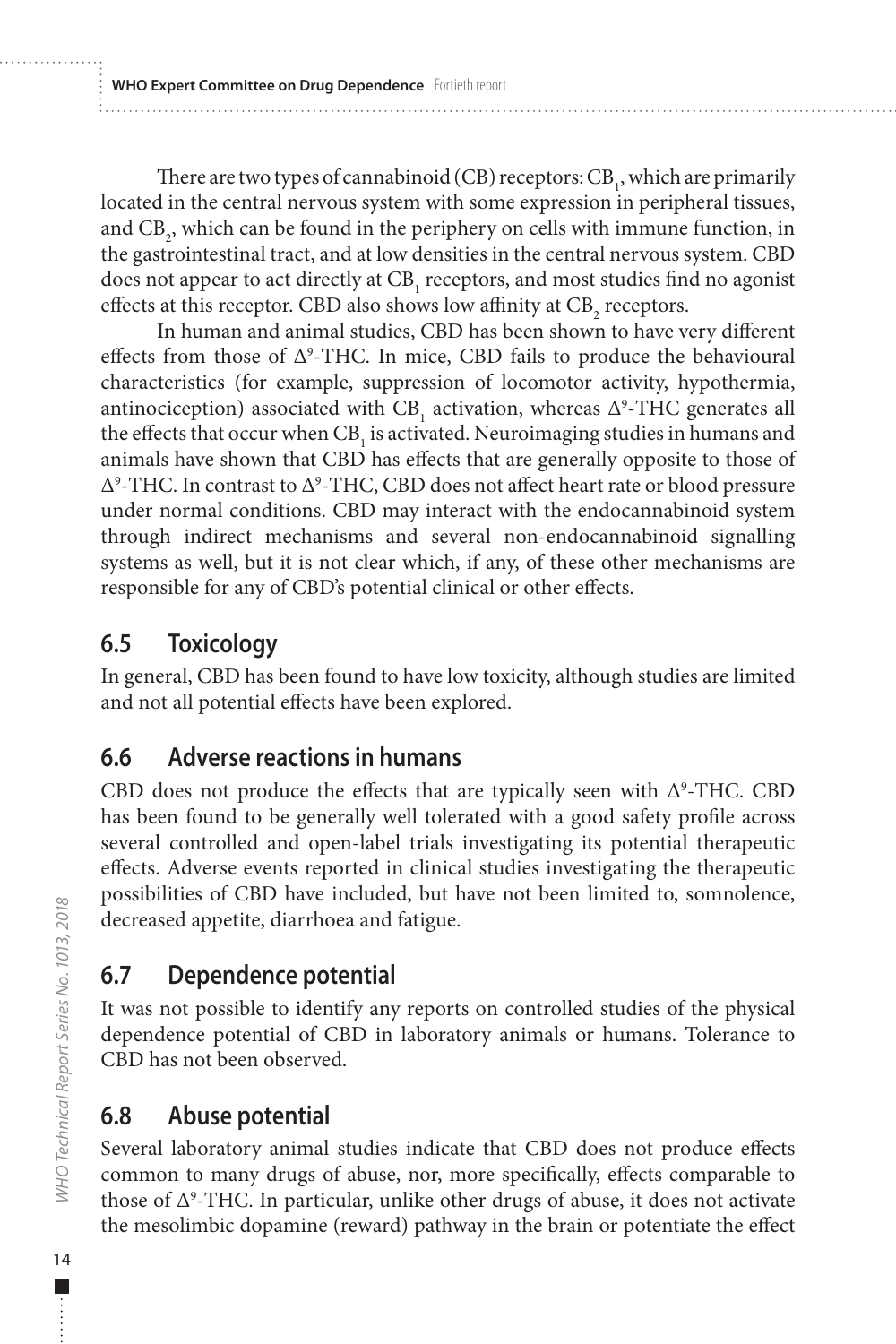<span id="page-24-0"></span>of rewarding electrical stimulation. CBD fails to show an effect in the conditioned place preference model of reinforcement, and its effects do not resemble those of Δ9 -THC in the drug discrimination model of subjective drug effects.

Clinical studies have shown that even high doses of oral CBD do not cause Δ9 -THC-like effects (for example, impairment of cognitive and psychomotor function, increased heart rate/tachycardia and dry mouth). When evaluated in healthy volunteers, administration of single oral doses of up to 600 mg of CBD had placebo-like effects on physiological measures and on the scales of the Addiction Research Centre Inventory. In a randomized, double-blind, withinsubject laboratory study in recreational cannabis users, CBD produced no significant psychoactive, cardiovascular or other effects at doses up to 800 mg orally. Overall, there is no evidence that oral CBD administration in humans results in clinically relevant Δ9 -THC-like subjective or physiological effects. Coadministration of oral CBD does not affect the intensity of  $\Delta^9$ -THC subjective effects. There are no case reports of abuse or dependence relating to the use of CBD.

#### **6.9 Therapeutic applications, extent of therapeutic use and epidemiology of medical use**

CBD is presently marketed in several countries in combination with  $\Delta^9$ -THC in a 1:1 ratio (Sativex®). CBD is in development for a variety of therapeutic applications including schizophrenia, fragile X syndrome, encephalopathies, childhood absence seizures, neonatal hypoxic–ischaemic encephalopathy and perinatal asphyxia. The clinical use of CBD is most advanced in the treatment of epilepsy. In clinical trials, CBD has demonstrated effectiveness for treating at least some forms of epilepsy, with one pure CBD product (Epidiolex®) found effective in clinical studies of Lennox-Gastaut syndrome (a severe form of epileptic encephalopathy that produces various types of seizures) and Dravet syndrome (a complex childhood epilepsy disorder that has a high mortality rate), which are often resistant to other forms of medication.

In 2015, the US FDA granted fast-track designation for intravenous CBD to treat neonatal hypoxic–ischaemic encephalopathy. The European Commission also granted orphan designation for CBD to be used in the treatment of perinatal asphyxia. Currently there are no other treatments available for these conditions, but there is evidence of the effectiveness of CBD in animal models.

#### **6.10 Listing in the WHO Model List of Essential Medicines**

Cannabidiol is not listed in the WHO EML (20th list) or the WHO Model List of Essential Medicines for Children (6th list).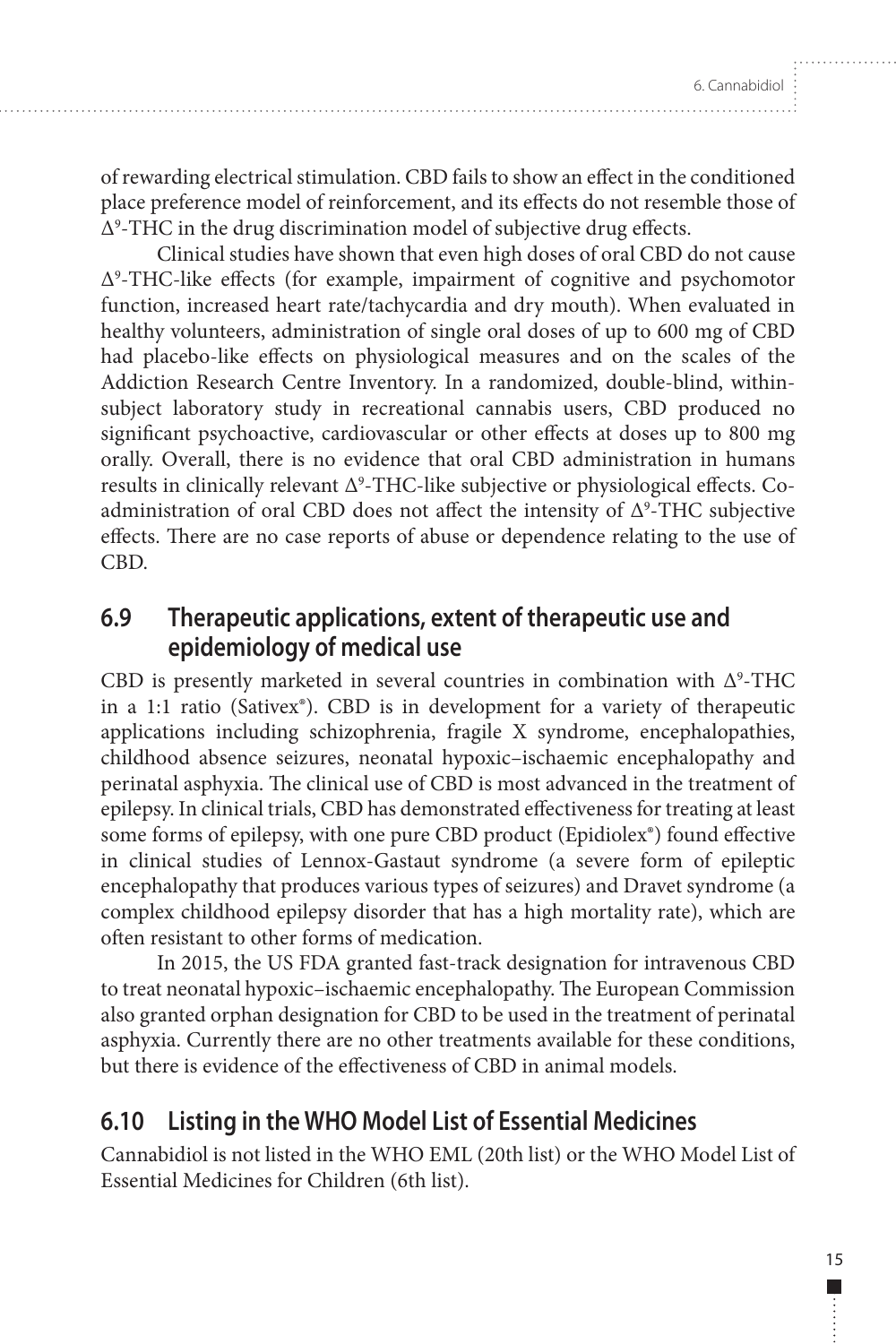# <span id="page-25-0"></span>**6.11 Marketing authorizations (as a medicinal product)**

One pure CBD product (Epidiolex®) was under consideration for registration at the time of the ECDD meeting. There are several other CBD products in development.

# **6.12 Industrial use**

Pure CBD has no legitimate industrial uses.

# **6.13 Non-medical use, abuse and dependence**

There are no case reports of abuse or dependence relating to the non-medical use of pure CBD. CBD-based products are, however, used for a variety of medical indications in preparations that are not regulated by pharmaceutical authorities.

# **6.14 Nature and magnitude of public health problems related to misuse, abuse and dependence**

No public health problems (for example, driving under the influence of drugs, harm to health or comorbidities) have been associated with the use of pure CBD.

# **6.15 Licit production, consumption and international trade**

Licit production for medical research is described in section *6.11* (Marketing authorizations).

# **6.16 Illicit manufacture and traffic and related information**

There are no published statistics (for example, country data on seizures of illicit CBD) available.

# **6.17 Current international controls and their impact**

CBD is not explicitly specified for inclusion in the schedules of the 1961 and the 1971 United Nations International Drug Control Conventions, nor is it included in the *List of precursors and chemicals frequently used in the illicit manufacture of narcotic drugs and psychotropic substances (6)* under the United Nations Convention Against Illicit Traffic in Narcotic Drugs and Psychotropic Substances of 1988. However, if prepared as an extract or tincture of cannabis it is controlled in Schedule I of the Single Convention on Narcotic Drugs, 1961.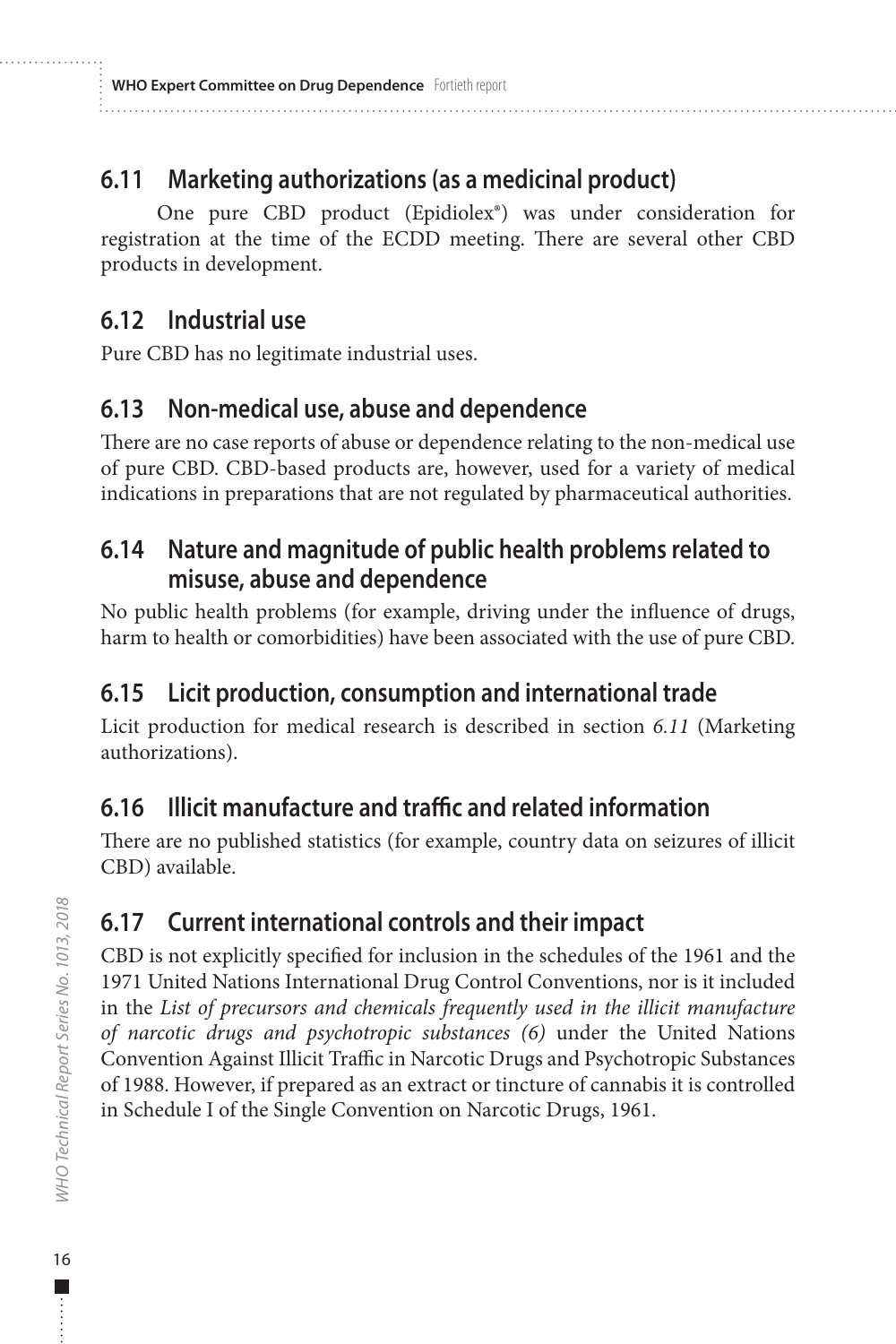#### <span id="page-26-0"></span>**6.18 Current and past national controls**

Several countries have CBD under some form of regulatory control. However, some have relaxed their control in recent years, in part to make CBD more accessible for medical use or research.

### **6.19 WHO review history**

A pre-review of CBD was undertaken during the thirty-ninth meeting of the ECDD in November 2017 following a recommendation from the thirty-eighth ECDD that pre-review documentation on cannabis-related substances, including CBD, be prepared and evaluated at a subsequent Committee meeting. Following its pre-review at the thirty-ninth ECDD meeting, the Committee recommended that extracts and preparations containing almost exclusively CBD be subject to critical review at the fortieth meeting of the ECDD.

#### **6.20 Recommendation**

CBD is one of the naturally occurring cannabinoids found in cannabis plants. There are no case reports of abuse or dependence relating to the use of pure CBD. No public health problems have been associated with CBD use.

CBD has been found to be generally well tolerated and to have a good safety profile. Adverse effects of CBD use include loss of appetite, diarrhoea and fatigue.

Therapeutic applications of CBD are being researched for a variety of clinical uses. Research in this area is most advanced in the treatment of epilepsy. In clinical trials, one pure CBD product has demonstrated effectiveness for treating some forms of epilepsy, such as Lennox-Gastaut syndrome and Dravet syndrome, which are often resistant to other forms of medication.

CBD is not specifically listed in the schedules of the 1961, 1971 or 1988 United Nations International Drug Control Conventions. However, if prepared as an extract or tincture, it is controlled under Schedule I of the 1961 Single Convention on Narcotic Drugs.

There is no evidence that CBD as a substance is liable to similar abuse or leads to similar ill-effects to substances controlled under the 1961 or 1971 Conventions such as cannabis or  $\Delta^9$ -THC, respectively.

The Committee recommended that preparations considered to be pure CBD should not be scheduled.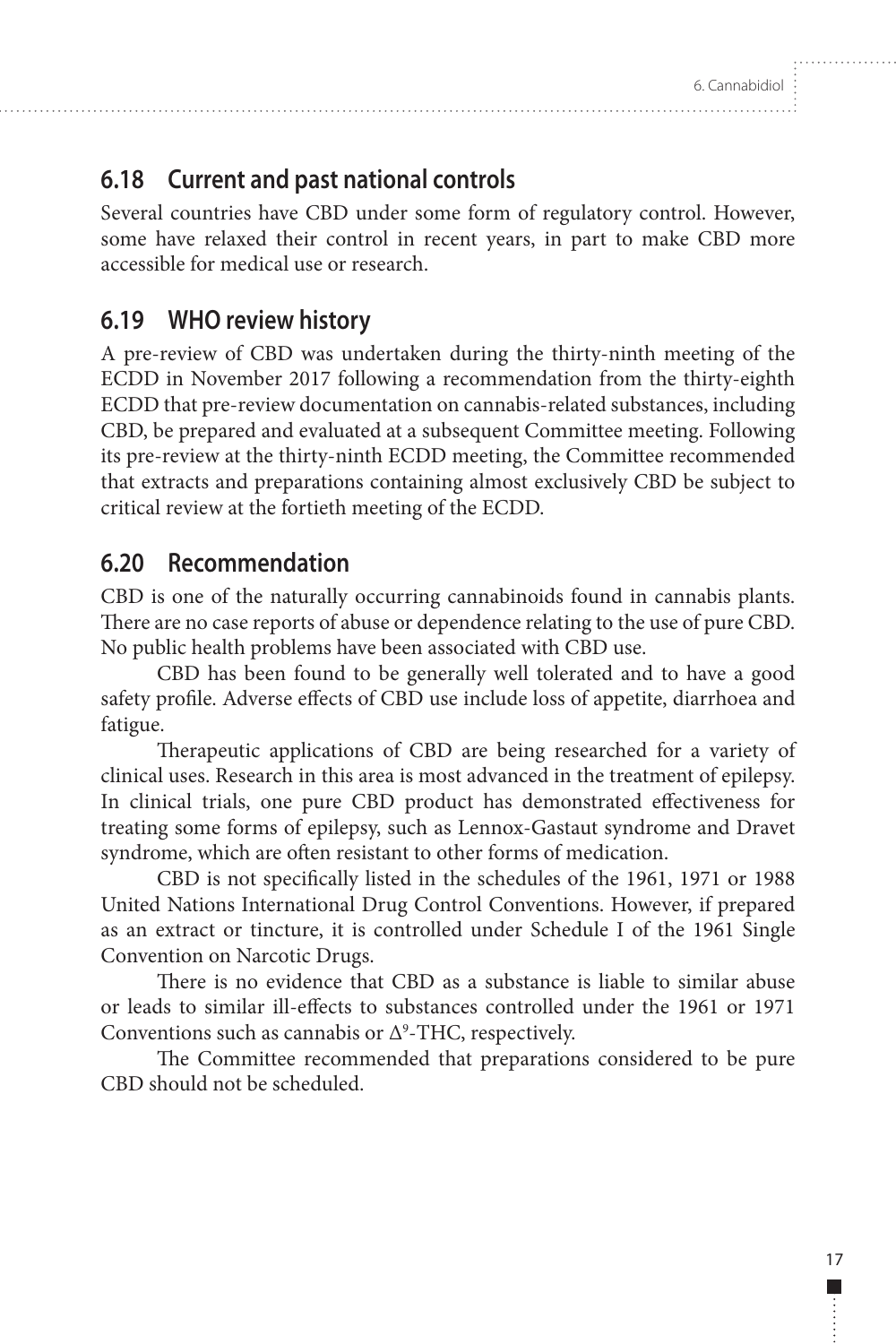# <span id="page-27-0"></span>**7. Cannabis and cannabis resin**

### **7.1 Substance identification**

#### *7.1.1 Cannabis plant*

The flowering or fruiting tops of the cannabis plant (excluding the seeds and leaves when not accompanied by the tops) from which the resin has not been extracted.

#### *7.1.2 Cannabis resin*

The separated resin, whether crude or purified, obtained from the cannabis plant.

# **7.2 Chemistry**

*Cannabis sativa* (*C. sativa*) is one of the world's oldest cultivated plants. Cannabis is an annual flowering plant, generally dioecious (i.e. with the male and female flowers on separate plants), although monoecious plants, where the male and female flowers are on the same plant, can also be found. To date, more than 500 naturally occurring compounds have been identified in the cannabis plant, including cannabinoids (more than 100 chemicals unique to the plant), terpenoids and alkaloids. Cannabis contains a characteristic class of terpenophenolic secondary metabolites, named phytocannabinoids to distinguish them from synthetic and endogenous cannabinoids. To date, 120 phytocannabinoids have been recorded for *C. sativa*, and can be classified into 11 general types. Δ<sup>9</sup>tetrahydrocannabinol ( $\Delta^9$ -THC) and CBD are the most important of the plant cannabinoids.  $\Delta^9$ -THC is thought to be the principal intoxicant constituent of C. sativa. In plants, Δ<sup>9</sup>-THC and CBD are derived from their acidic precursors Δ9 -tetrahydrocannabinolic acid (THCA) and CBDA, respectively. Subsequent decarboxylation of THCA and CBDA, via light exposure, heating or ageing, results in  $\Delta^9$ -THC or CBD. Concentrations of  $\Delta^9$ -THC or THCA contained in cannabis vary across strains and across the plant itself, with resin (i.e. hashish) and unfertilized female flowers (i.e. sinsemilla) having higher concentrations than other parts such as the leaf. Once dried, the foliage and floral material are stripped from the stalk and twigs, which are almost devoid of cannabinoids. The resinous secretions of the plant, which are produced in the glandular trichomes, can be collected to yield a product with a higher concentration of  $\Delta^9$ -THC than occurs in the whole plant inflorescence. In addition to the secretions, cannabis resin consists of finer plant material and appears as a loose or pressed sticky powder, depending on the method of production.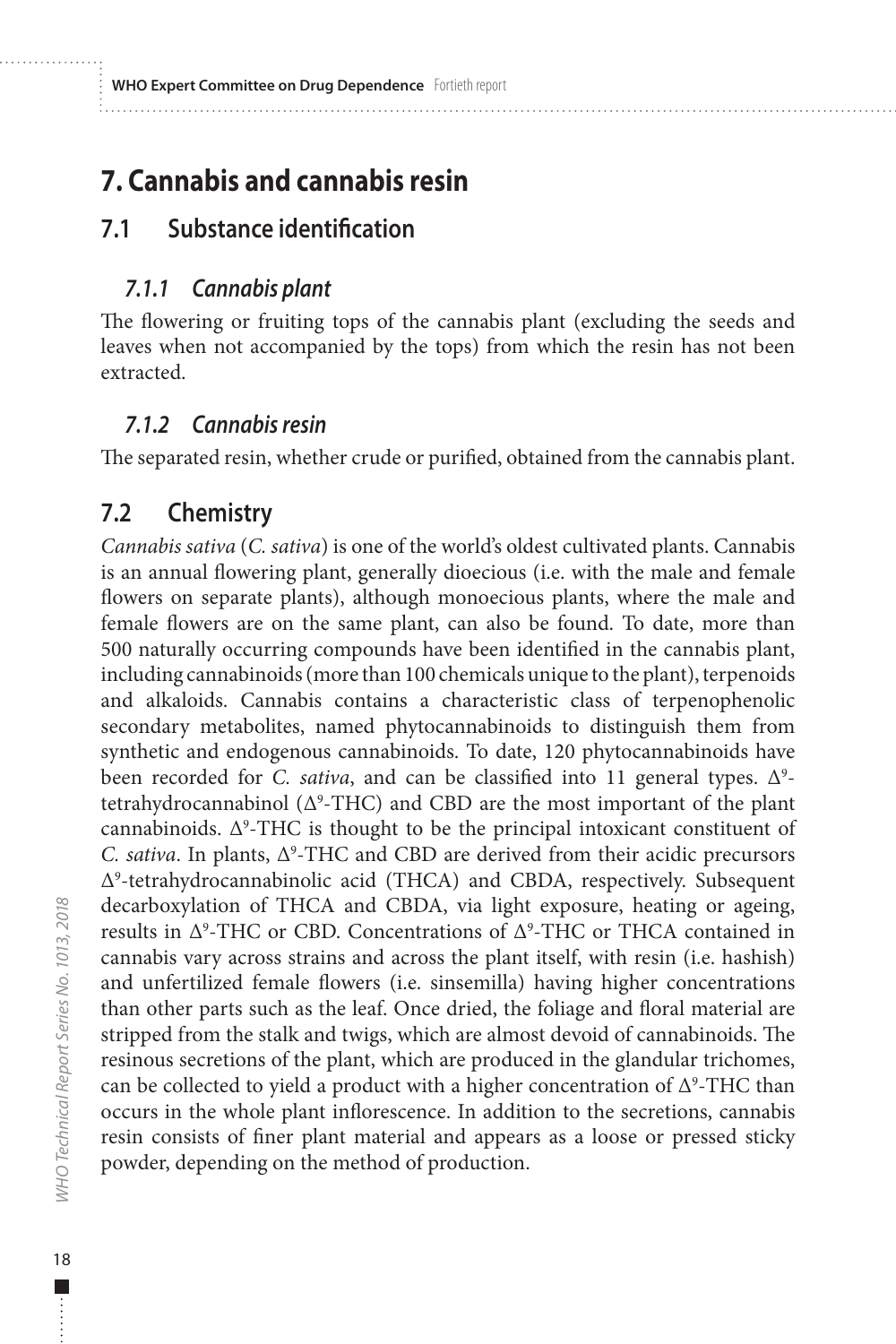# <span id="page-28-0"></span>**7.3 Ease of convertibility into controlled substances**

Not applicable.

# **7.4 General pharmacology**

Cannabis tops and cannabis resin (i.e. hashish) are typically administered via inhalation after combustion (i.e. by smoking). Most of the existing research on the pharmacokinetics of cannabis has focused on  $\Delta^9$ -THC. Records from the United Kingdom of Great Britain and Northern Ireland and the USA show that average concentrations of  $\Delta^9$ -THC contained in cannabis plants bred for non-medical use have increased over time (from approximately 4% in 1995 to approximately 12% in 2014). Some cannabis plants bred for medicinal use may have decreased concentrations of  $\Delta^9$ -THC and increased concentrations of CBD. Absorption of  $\Delta^9$ -THC in smoked cannabis is rapid, and measurable levels are observed in plasma within seconds after the first puff. Bioavailability of Δ9 -THC after cannabis smoking ranges from 10 to 56%. This percentage is affected by dose, history of use and individual differences in physiology. It also depends on factors such as smoking topography and efficiency. Δ<sup>9</sup>-THC has an active metabolite, 11-hydroxy-Δ<sup>9</sup>-tetrahydrocannabinol (11-OH-Δ<sup>9</sup>-THC). The principal metabolite, 11-nor-carboxy-Δ9 -THC, is inactive.

Body fat serves as a storage reservoir for  $\Delta^9$ -THC, particularly in people who consume the drug daily or almost daily. Among such people  $\Delta^9$ -THC is eliminated slowly from fat tissues.

The pharmacokinetics of CBD and other minor phytocannabinoids contained in the cannabis plant, including cannabinol, cannabigerol and tetrahydrocannabivarin, following smoking of cannabis, resemble the pattern observed with  $\Delta^9$ -THC.

Psychoactive effects of cannabis associated with its abuse are mediated via Δ9 -THC interaction with the endocannabinoid system in the brain. Specifically,  $Δ<sup>9</sup>-THC$  is a partial agonist at CB<sub>1</sub> receptors.  $Δ<sup>9</sup>-THC$  is also an agonist at the  $CB_2$  receptor, which mediates some of its peripheral effects. Cannabis/ $\Delta^9$ -THC interaction with other major neurotransmitter systems (such as dopamine, opioid) is mainly indirect through the interplay of these systems with the endocannabinoid system. The pharmacological effects of minor cannabinoids (for example, tetrahydrocannabivarin, cannabigerol and cannabichromene) have not been studied in detail.

A hypothesis that other cannabis plant constituents may interact with Δ9 -THC and alter its effects is referred to as the "entourage effect". So far, no clear scientific support for this hypothesis with regard to  $\Delta^9$ -THC psychoactive effects has been published.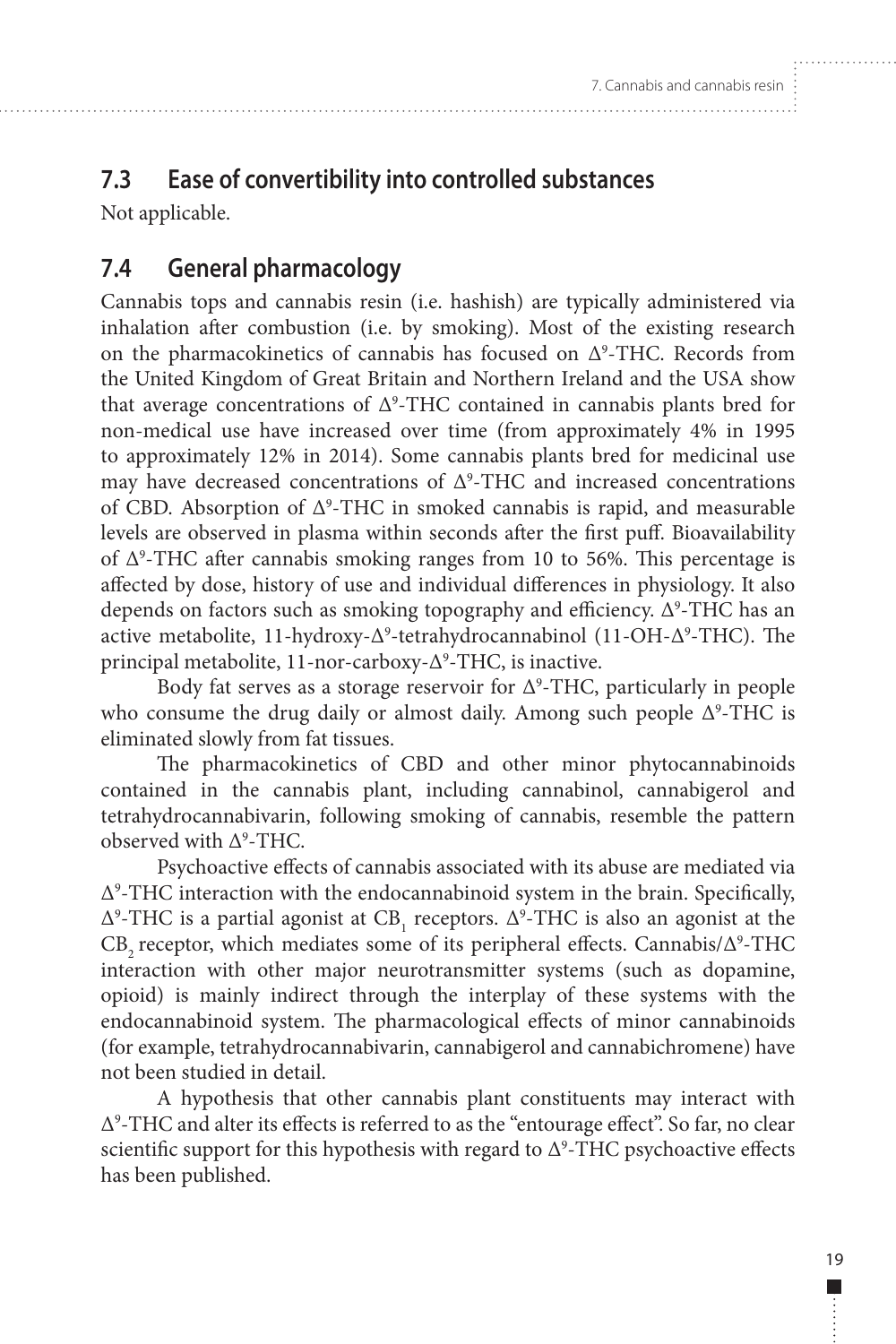# <span id="page-29-0"></span>**7.5 Toxicology**

Most of the evidence on the toxicology of cannabis comes from observational population studies from which causation cannot be inferred. Cardiovascular effects of cannabis appear minimal or transient. Initial ingestion promotes tachycardia and increases blood pressure, but this subsides with tolerance and may even result in the opposite effects. There is limited evidence for a modestly increased risk of myocardial infarction associated with cannabis use. Smoking cannabis is linked to the typical ill-effects of smoking any substance, including the risk of chronic bronchitis.

Maternal cannabis users give birth to babies with birthweights that are on average 109 g lower than those born to mothers who do not use cannabis. There is limited evidence for a modest increase in the risk of birth defects. Impaired brain development, as demonstrated by poor connectivity, may contribute to the association between early, regular cannabis use and a decline in IQ, although the extent of these cognitive difficulties appears equivocal. Cannabis smoking has been reported to lead to a 2.5-fold increase in the risk of testicular cancer.

#### **7.6 Adverse reactions in humans**

The acute consumption of cannabis can induce euphoria, laughter and talkativeness, change sensory and time perception, and compromise motor control and judgement. It can stimulate appetite and promote dry mouth and dizziness. Acute cannabis use impairs certain types of cognitive function and can interfere with attention, learning and memory. It can also precipitate a shortlasting psychotic state in healthy individuals, which reverses once the effects of the drug have abated. Cannabis can impair driving skills and people driving under the influence of cannabis are 20–30% more likely to be involved in a car accident. Children who consume cannabis are at risk of possible respiratory depression, tachycardia and coma.

Most of the adverse effects associated with cannabis result from chronic use, according to data accumulated among recreational (non-medical) users. Chronic regular (daily or near daily) cannabis use is particularly problematic for young people, whose brains continue to develop into their mid-twenties. A modest proportion of people who initiate cannabis use in adolescence show decreased IQ (by as much as 8 points when cannabis is used from the ages of 13 to 38 years). Regular cannabis use is associated with an increased risk of anxiety, depression and psychotic illness, and cannabis use may worsen the course of these disorders. Population studies report that cannabis use leads to a twofold increase in the risk of schizophrenia, although the majority of cannabis users will not develop a psychotic disorder and those who do are likely to have some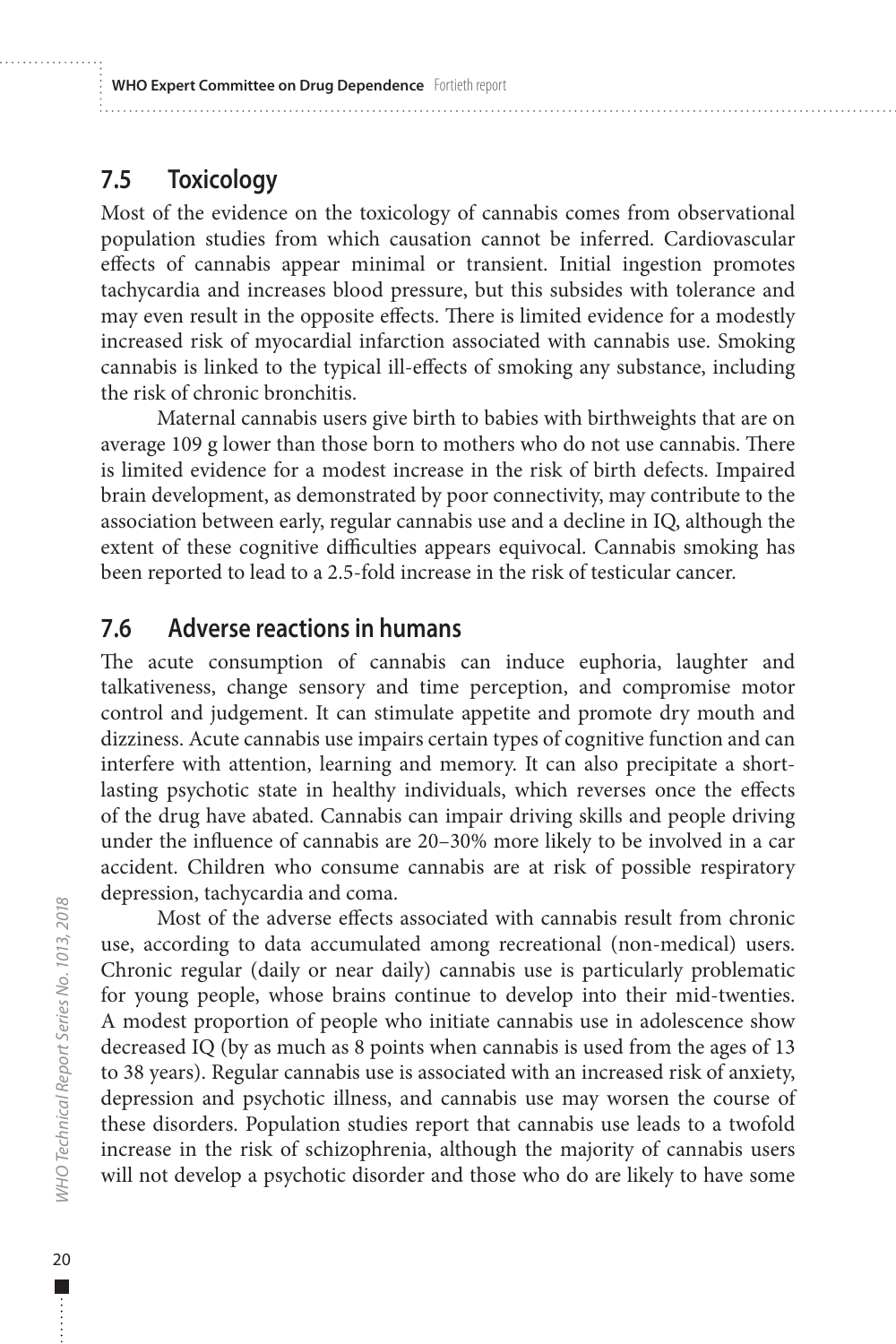<span id="page-30-0"></span>genetic vulnerability to cannabis-induced psychosis. Regular cannabis use may be associated with poor school performance, lower income, increased likelihood of requiring socioeconomic assistance, unemployment, criminal behaviour and decreased satisfaction with life.

# **7.7 Dependence potential**

The number of studies investigating physical dependence potential in laboratory animals is limited. When exposed to cannabis smoke, mice and rats can be made physically dependent, and withdrawal effects can be reversed by intravenous administration of Δ9 -THC. However, rhesus monkeys exposed to cannabis smoke once daily or twice weekly for one year did not show behavioural signs of withdrawal upon abrupt termination.

Human users of cannabis can become physically dependent, and clinical diagnostic manuals such as the Diagnostic and Statistical Manual of Mental Disorders, fifth edition (DSM-5) and the International Classification of Diseases, tenth revision (ICD-10) recognize the existence of a cannabis use disorder. It is estimated that the percentage of regular cannabis users who have experienced at least one episode of cannabis withdrawal during abstinence ranges from 16 to 33%. The onset of withdrawal typically occurs within 24 to 48 hours of abstinence following a period of regular use, with peak intensity usually occurring 2 to 6 days after last use. The withdrawal syndrome may include mood changes, irritability, increased anger, anxiety, craving, restlessness, sleep impairment, stomach pain and decreased appetite.

# **7.8 Abuse potential**

Preclinical research on cannabis smoke has been limited. Mice exposed to cannabis smoke show typical effects of  $\Delta^9$ -THC including catalepsy, antinociception, hypothermia and hypolocomotion, and these effects can be antagonized by the  $CB_1$  receptor antagonist, rimonabant.

In humans, self-reported subjective effects associated with smoked cannabis in laboratory studies include dose-dependent increases in ratings of "drug effect", "high" or "stoned". The reinforcing effects of smoked cannabis have been demonstrated in several laboratory-based self-administration studies with smoked cannabis being readily self-administered by experienced users. Similar effects are produced by  $\Delta^9$ -THC alone when administered orally or when smoked. Increases in the intensity of self-reported subjective effects of cannabis (for example, "high" or "stoned") are associated with increasing concentrations of  $\Delta^9$ -THC.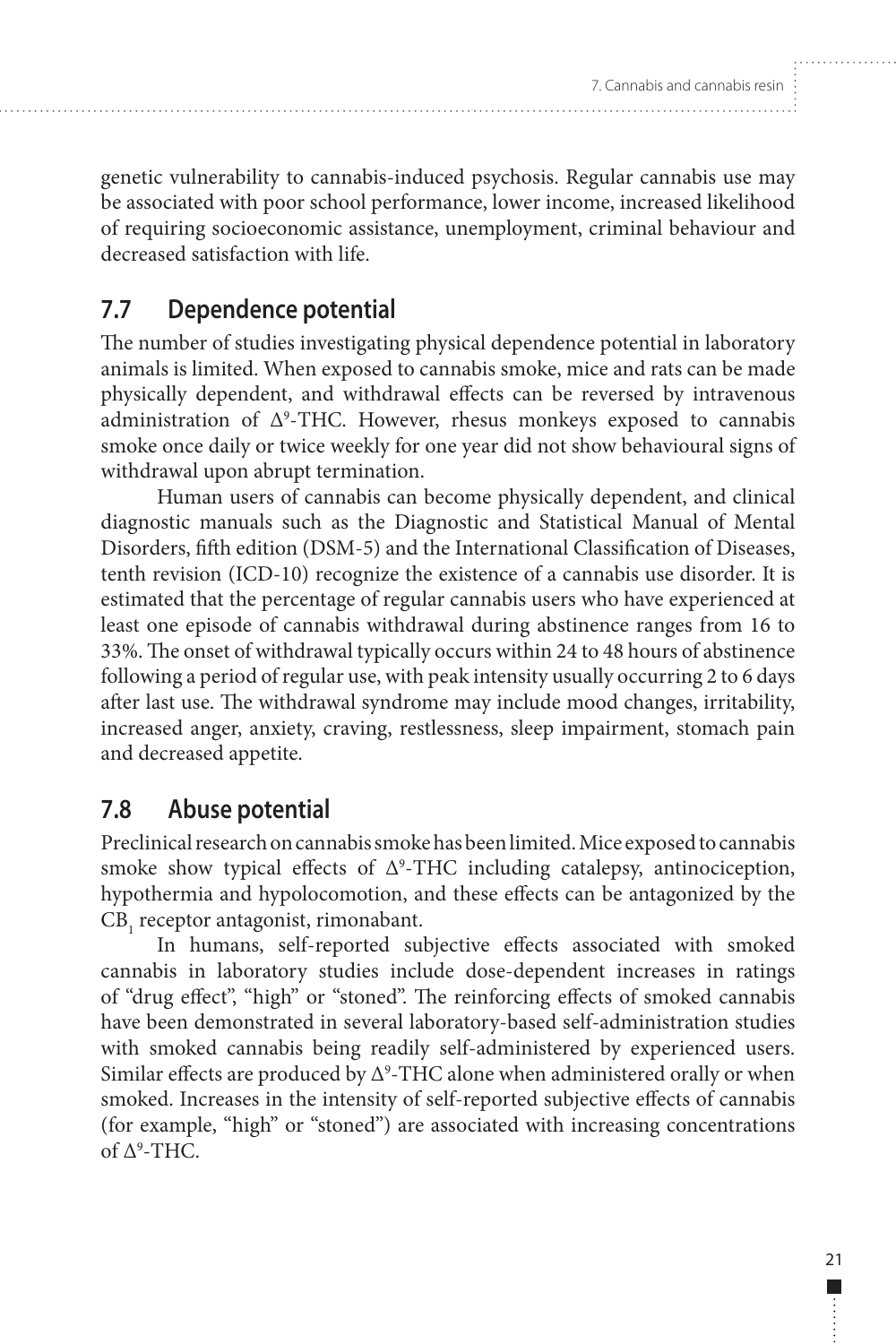# <span id="page-31-0"></span>**7.9 Therapeutic applications, extent of therapeutic use and epidemiology of medical use**

Several countries have laws on medicinal cannabis in effect. An international survey of 953 medicinal cannabis users from 31 countries found that most of them were current users under the care of a health professional and had been using cannabis-based medications for several years. The five medical conditions for which cannabis and cannabis-based medications were most often used as a treatment in this survey were back pain, sleep disorders, depression, post-injury pain and multiple sclerosis.

Research on the potential medical applications of cannabis is ongoing. The results of randomized controlled trials (RCTs) show that smoked cannabis can enhance weight gain in HIV patients (1 RCT) and treat neuropathic pain (3 RCTs). Inhaled aerosolized cannabis leads to dose-dependent reductions in spontaneous pain ratings among patients with treatment-refractory pain due to diabetic peripheral neuropathy. Two open-label, uncontrolled, observational studies of smoked cannabis or vaporized cannabis reported significantly decreased motor disability and pain scores in patients with Parkinson's disease.

# **7.10 Listing on the WHO Model List of Essential Medicines**

Cannabis plant and cannabis resin are not included in the WHO EML (20th list) or the WHO Model List of Essential Medicines for Children (6th list).

# **7.11 Marketing authorizations (as a medicinal product)**

Bedrocan Cannabis has been granted marketing authorization in the Netherlands to produce five standardized plant varieties (whole dried flower) that are available to patients under direct physician care. Cannabis for both medicinal and research use is available in several countries.

# **7.12 Industrial use**

Low potency  $(0.2-0.3\% \Delta^9-THC)$  cannabis plants (hemp) are cultivated to produce paper, textiles, rope or twine, and construction materials based on fibre from stalks. Grain from industrial hemp is used in food products, cosmetics, plastics and fuel. Cannabis plants grown for these purposes are excluded from control under the 1961 Convention.

# **7.13 Non-medical use, abuse and dependence**

Non-medical cannabis use is global, with an estimated prevalence of 3.8% in 2015, which means more than 183 million adults used cannabis in that year. Prevalence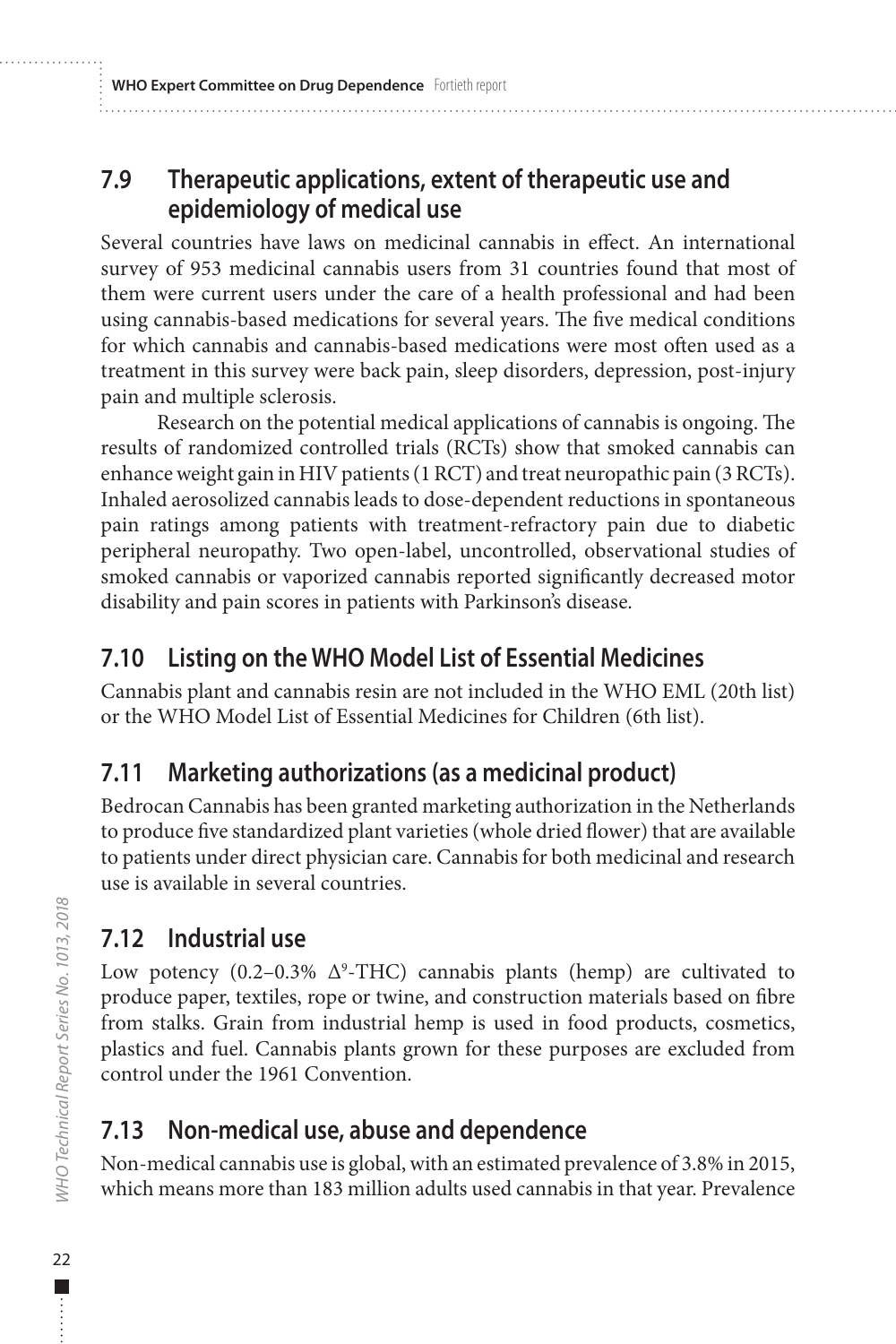<span id="page-32-0"></span>can vary widely across countries, from less than 1% to over 38%. The estimates of the risk of developing cannabis use disorder among users vary among studies and countries, but it appears that 1 in 10 or 1 in 11 is a representative figure.

# **7.14 Nature and magnitude of public health problems related to misuse, abuse and dependence**

The global burden of disease attributable to cannabis use disorder, expressed in disability-adjusted life years (DALYs) (one DALY represents one year of life lost either due to premature mortality or due to living with disability) was 646 480 DALYs in 2016. Driving under the influence of cannabis increases the risk of accidents and is therefore a public health threat.

# **7.15 Licit production, consumption and international trade**

This is addressed under Section 7.11 (Marketing authorizations (as a medicinal product)).

# **7.16 Illicit manufacture and traffic and related information**

Cannabis is the most widely illicitly produced drug worldwide, cultivated in at least 135 countries covering 92% of the global population. Cannabis seizures made up 53% of all drug seizures worldwide in 2015.

# **7.17 Current international controls and their impact**

Cannabis, cannabis resin, extracts and tinctures of cannabis are grouped together in Schedule I of the 1961 United Nations Single Convention on Narcotic Drugs. Cannabis plants and resin are also under Schedule IV of this Convention, which contains substances that are particularly liable to abuse and to produce ill-effects and do not have therapeutic advantages that offset these effects.

# **7.18 Current and past national controls**

Cannabis, including plants and resin, is controlled in most WHO Member States. A growing number of countries, however, have endorsed regulations enabling the medical use of cannabis plants to relieve the symptoms of specific medical conditions. The European Medicines Agency has stated that the use of cannabis as medicine must follow the laws of each member.

# **7.19 WHO review history**

Cannabis and cannabis resin have not previously been formally reviewed by the ECDD.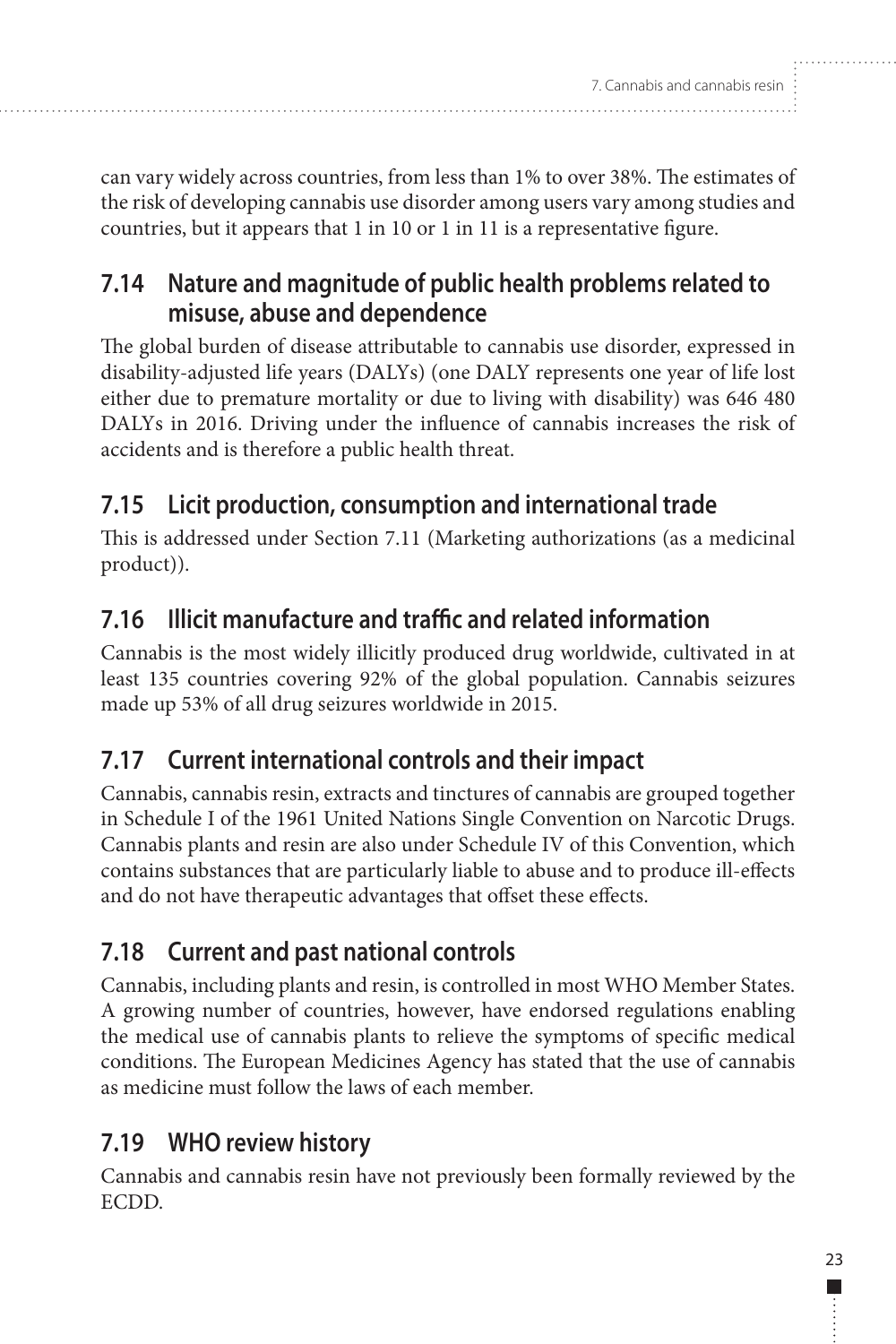### <span id="page-33-0"></span>**7.20 Recommendation**

Cannabis is defined as the flowering tops or separated resin of the *C. sativa* plant. Cannabis contains 121 reported phytocannabinoids, the most prominent being  $Δ<sup>9</sup>-THC$  and CBD.  $Δ<sup>9</sup>-THC$  is thought to be the principal intoxicant constituent of cannabis.

When used acutely, cannabis causes adverse effects such as dizziness and impairment of motor control and cognitive function. Cannabis use can impair driving. There are particular risks reported for children, such as respiratory depression, tachycardia and coma. The adverse effects of cannabis consumption are similar to those produced by  $\Delta^9$ -THC alone.

Most of the adverse effects associated with cannabis result from chronic use. Regular cannabis use is associated with increased risk of mental health disorders such as anxiety, depression and psychotic illness. Chronic regular cannabis use is particularly problematic for young people as a result of its effects on the developing brain.

Cannabis can cause physical dependence in humans as evidenced by the onset of cannabis withdrawal symptoms upon abstinence. Withdrawal symptoms include mood changes, irritability and sleep impairment. Clinical diagnostic guidelines such as DSM-5 and ICD-10 recognize cannabis use disorder.

The Committee considered information regarding the therapeutic indications of cannabis and ongoing research into its possible medical applications. Several countries permit the use of cannabis for the treatment of medical conditions such as back pain, sleep disorders, depression, post-injury pain and multiple sclerosis.

Cannabis plant and cannabis resin are included in Schedule I and Schedule IV of the 1961 Single Convention on Narcotic Drugs. Substances that are included in both these schedules are particularly liable to abuse and to produce ill-effects. Other substances that are included in both Schedules I and IV are fentanyl analogues and other opioids that are considered especially dangerous.

The evidence presented to the Committee did not indicate that cannabis plant and cannabis resin were liable to produce ill-effects similar to the other substances in Schedule IV of the 1961 Convention on Narcotic Drugs. The inclusion of cannabis and cannabis resin in Schedule IV may not be consistent with the criteria for inclusion in Schedule IV.

The Committee concluded that there is sufficient evidence to recommend a critical review of cannabis plant and cannabis resin at a future ECDD meeting and to explore further the appropriateness of their current scheduling within the 1961 Convention.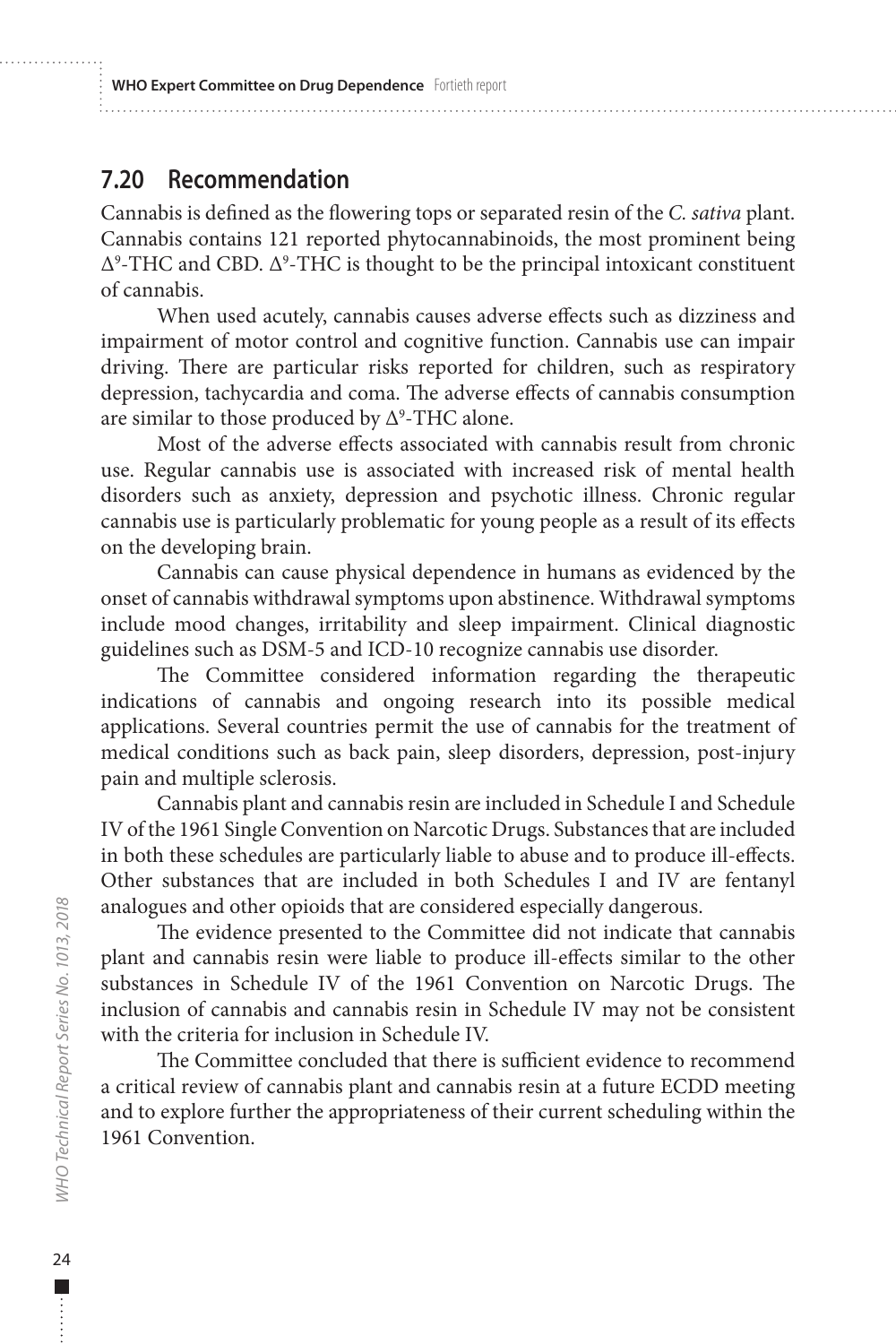# <span id="page-34-0"></span>**8. Extracts and tinctures of cannabis**

#### **8.1 Substance identification**

Extracts and tinctures of cannabis are preparations that have been extracted from the leaves and flowers of *C. sativa*. They include oils, rosin, distillates and pharmaceutical products containing a mixture of  $\Delta^9$ -THC and CBD.

# **8.2 Chemistry**

#### *8.2.1 Cannabis extracts*

There are several methods for preparing the different cannabis extracts (i.e. extract mixtures from the leaves and flowers of *C. sativa*). These include:

■ *Supercritical carbon dioxide (CO<sub>2</sub>) extraction* 

Cannabis inflorescence is treated with supercritical  $CO_2$ , which is highly pressurized liquid  $CO<sub>2</sub>$ . The extract is separated from the CO2 that is recovered and passed back through the cannabis inflorescence several times until the extraction process is complete. The most significant advantage of  $\mathrm{CO}_2^{}$  extraction is that it leaves no harmful residues in the resulting product.

■ *Butane hash oil (BHO)*

 BHO is a resinous, nonpolar extract of cannabis inflorescence made using butane as a solvent, which is eventually purged under vacuum at room temperature. The final extract can contain from 50 to 90% of the active ingredient, either (−)-*trans*-delta-9-tetrahydrocannabinol  $(\Delta^9$ - THC) or CBD. The terpene content ranges from 0.1 to 34%, but this can be increased by dipping BHO in a vial of terpenes prior to use ("terpene dipping").

■ *Propane hash oil (PHO)*

PHO is similar to BHO, but it uses propane as the solvent.

■ *Rosin*

 The rosin method exploits heat and pressure to squeeze a resinous product from the plant material. Industrial-sized presses capable of processing large amounts of hashish oil within seconds are available. As no solvent is used in the process, it is not an extract or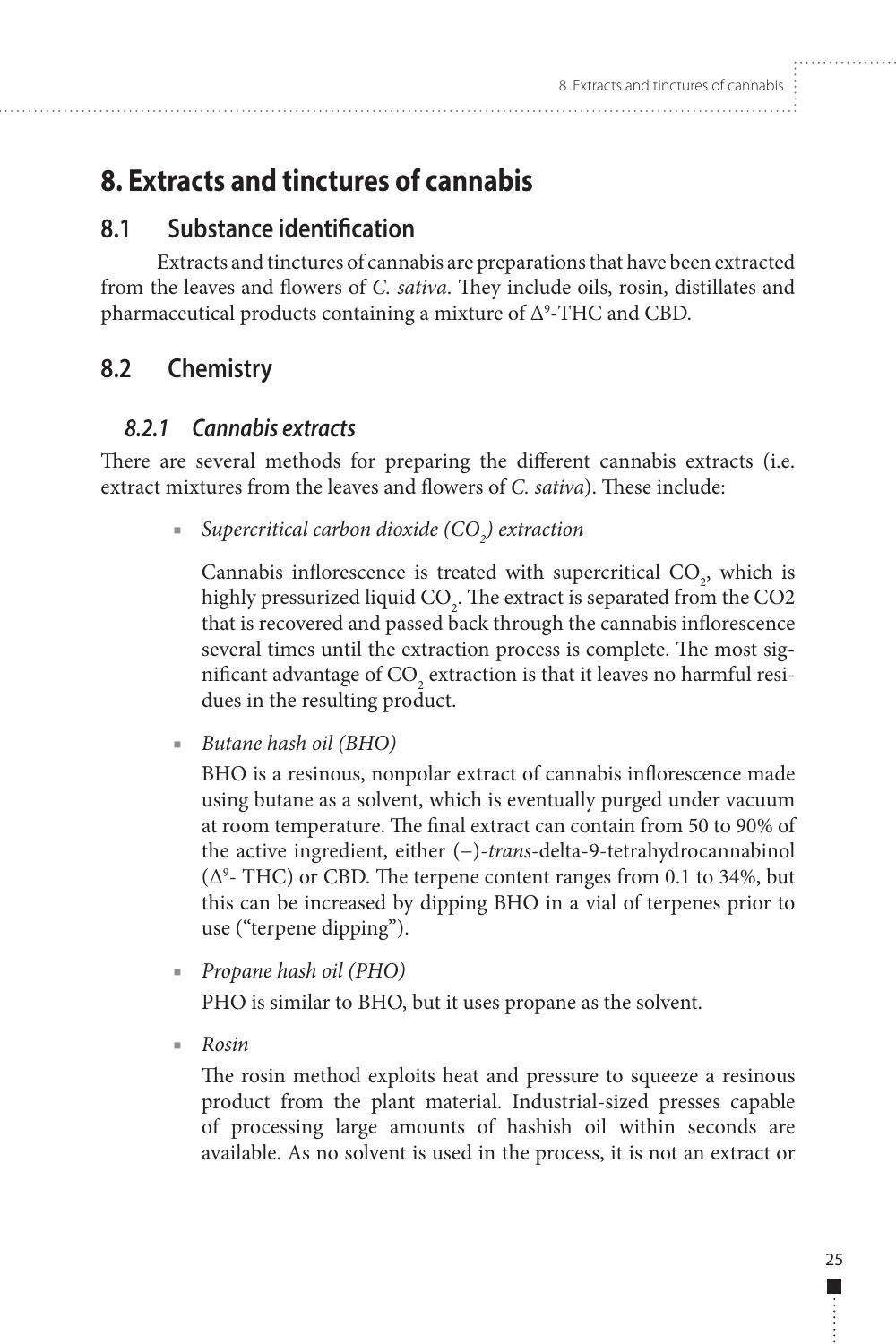tincture according to the usual definitions, but is included here for completeness.

■ *Distillates*

 Distillates are concentrated extracts of cannabis inflorescence through which a specific solvent passes and collects cannabinoids and terpenes.

■ *Other organic extracts*

 Other hydrocarbon solvents that can be employed for cannabis extraction include chloroform and hexane. Oils such as olive oil or sesame oil may also be used.

#### *8.2.2 Tinctures of cannabis*

The *tinctures of cannabis* are extracts of the flowering tops or other parts of *C. sativa* where alcohol (ethanol) is used as the solvent. Ethanol is a very effective solvent for the extraction of most of the substances contained in cannabis inflorescences. It has a high extraction efficiency and is more effective than water and hydrocarbon solvents (for example, hexane).

■ *Cannabis oils*

Cannabis oils may contain  $\Delta^9$ -THC and other cannabinoids obtained using a method of extraction as described above. However, some oils, such as essential oil and hemp seed oil, do not contain significant concentrations of Δ9 -THC. *Medicinal cannabis oil* is an extraction of *C. sativa* typically made with olive oil or sesame oil, which is used in pharmacy for the preparation of medicinal extracts.

■ *Aqueous extracts*

 An aqueous extract of *C. sativa* is often referred to as a tea. The use of boiling water is a simple and probably one of the oldest methods for preparing a cannabis extract for oral administration. The amount of Δ9 -THC extracted using this method is only a fraction of that obtainable using other extraction methods. To compensate for the low solubility of Δ<sup>9</sup>-THC in water, users of tea often add a small amount of vegetable oil or butter and increase boiling time.

■ *CBD in preparations with other cannabis-related ingredients.*

 Sativex® is a pharmaceutical formulation manufactured in the United Kingdom of Great Britain and Northern Ireland by incorporating purified botanically derived drug substances containing an accurately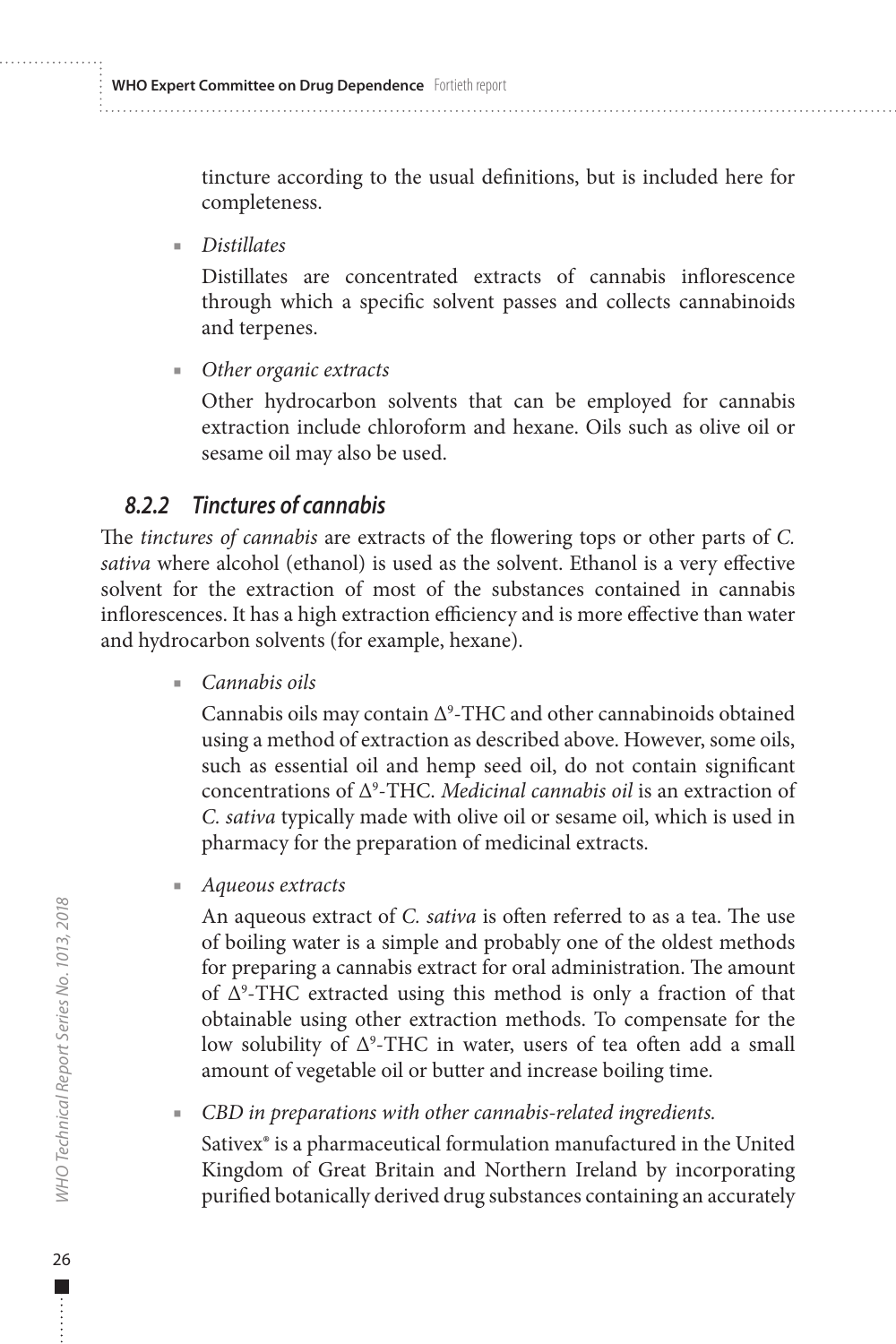<span id="page-36-0"></span>measured 1:1 ratio of  $\Delta^9$ -THC and CBD into a final product containing ethanol, propylene glycol and peppermint oil as excipients. Sativex® is in the form of an oromucosal spray approved for treating spasticity in patients with multiple sclerosis. Each 0.1 mL spray contains 2.7 mg of Δ9 -THC and 2.5 mg of CBD. Two cannabis plant strains are grown under regulated glasshouse conditions, principally producing Δ9 -THC and CBD. The dried plant material, including the foliage and inflorescence, is uniformly heated to decarboxylate the precursors, THCA and CBDA, to  $\Delta^9$ -THC and CBD, respectively. The plant material is then extracted by supercritical liquid  $CO_2$  extraction to obtain the two soft extracts with trade names Tetranabinex (>90% Δ9 -THC) and Nabidiolex (>85% CBD).

 One or more of a variety of methods can be used for detection of the presence of cannabinoids in these substances. These methods include colour tests, thin-layer chromatography, gas chromatography, liquid chromatography, nuclear magnetic resonance and immunoassay.

# **8.3 Ease of convertibility into controlled substances**

Not applicable.

# **8.4 General pharmacology**

In humans, cannabis extracts may be delivered through various routes of administration, including sublingual, oral, inhalation (smoking or vaping), rectal and transdermal. "Dosage" of cannabis extracts most often refers to the amount of Δ9 -THC contained in the preparation. Tinctures are usually administered sublingually or used to infuse edibles or beverages (i.e. oral administration). Oils may be incorporated into food or beverages for oral administration or may be vaped or "dabbed". Sativex® is formulated into an oromucosal spray.

In the few studies that have been done, pharmacokinetic profiles of vaped versus smoked cannabis/cannabis extracts appear to be similar. Absorption of Δ9 -THC from inhalation is rapid and measurable levels are observed in plasma within seconds after the first puff. While peak plasma levels typically occur within 3–10 minutes after smoking, peak "highs" do not occur until 20–30 minutes after smoking. Absorption of Δ<sup>9</sup>-THC following oral ingestion is slower and maximal plasma levels are lower, typically resulting in flatter concentration–time curves. The pharmacokinetics of CBD and  $\Delta^9$ -THC in Sativex<sup>®</sup> are similar. The metabolism of Δ<sup>9</sup>-THC and CBD is described elsewhere in this report.

To date, more than 500 naturally occurring compounds have been identified in cannabis, including cannabinoids (more than 100 chemicals unique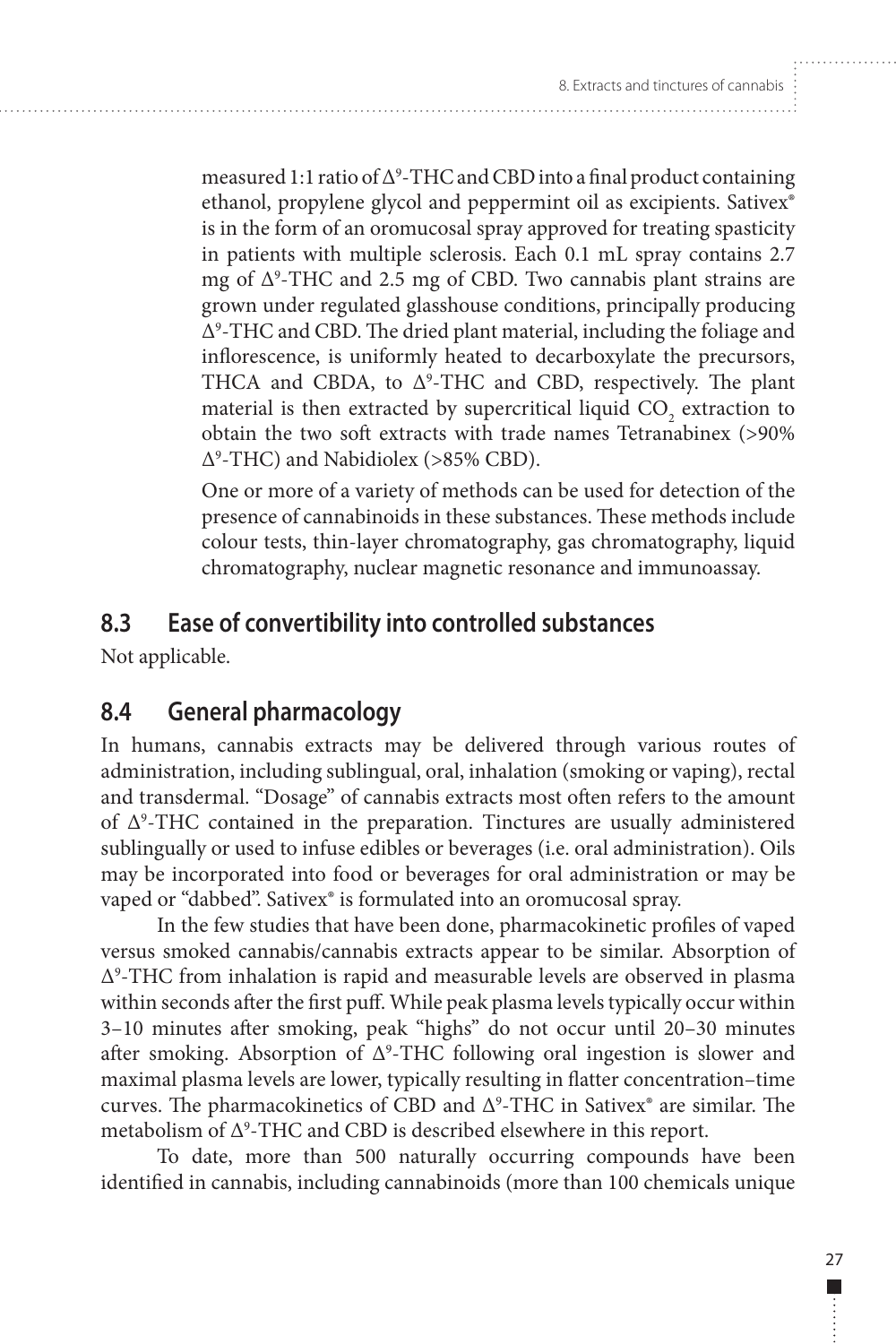<span id="page-37-0"></span>**WHO Expert Committee on Drug Dependence** Fortieth report

to the plant), terpenoids and alkaloids. However, except for  $\Delta^9\text{-}\text{THC}$  and CBD (in some plants), most of these compounds are present in the plant in relatively small quantities. In addition, the extraction process is designed to concentrate the desired constituents (usually  $\Delta^9$ -THC and/or CBD). Hence, the degree to which other compounds may contribute to the array of pharmacological and behavioural effects produced by cannabis extracts is largely unknown. However, because many extracts that may be used for smoking or vapour inhalation contain high concentrations of THC, there is the potential for relatively strong and immediate effects of  $\Delta^9$ -THC.

#### **8.5 Toxicology**

Little information is available on the toxicology of cannabis extracts, tinctures, oils and tea. The toxicity produced by  $\Delta^9$ -THC-rich cannabis extracts, tinctures, oils and tea are similar to those observed with  $\Delta^9$ -THC, but, as noted above, the effects may be more pronounced with greater risk of adverse effects when extracts with high  $\Delta^9\text{-}\text{THC}$  concentrations are inhaled.

Depending on the method used, cannabis extract may contain residual solvents (naphtha, isopropanol, acetone, hexane, ethyl alcohol or butane) that are harmful if ingested by the user. Some are found to contain contaminants such as pesticides. Thinning agents such as propylene glycol and polyethylene glycol 400 (used to allow smooth flow of viscous cannabis oils from cartridges) can produce high concentrations of toxic acetaldehyde and formaldehyde when heated in certain devices. In addition, terpenes can be converted to the toxic degradants methacrolein (an irritant) and benzene (a carcinogen).

Sativex<sup>®</sup> appears not to be mutagenic, carcinogenic or teratogenic.

#### **8.6 Adverse reactions in humans**

Adverse reactions to  $\Delta^9$ -THC-rich cannabis extracts, tinctures, oils and tea are similar to those observed with  $\Delta^9$ -THC, but, as noted above, the effects may be more pronounced with greater risk of adverse effects when extracts with high  $\Delta^9$ -THC concentrations are inhaled.

Common adverse effects of Sativex® are mild to moderate dizziness and fatigue. Other common side-effects are nausea and vomiting, hypotension, somnolence, disturbance of attention, confusion, asthenia (weakness), dry mouth, diarrhoea, anxiety and headache. Transient adverse effects such as increased heart rate and blood pressure, disorientation, depression, euphoria, transient psychotic reactions and dissociation have also been reported. In rare instances, oromucosal sprays may cause pain, discomfort, distorted taste, mouth ulceration and glossodynia (burning sensation in the mouth and tongue). There are no reported cases of driving under the influence of Sativex®.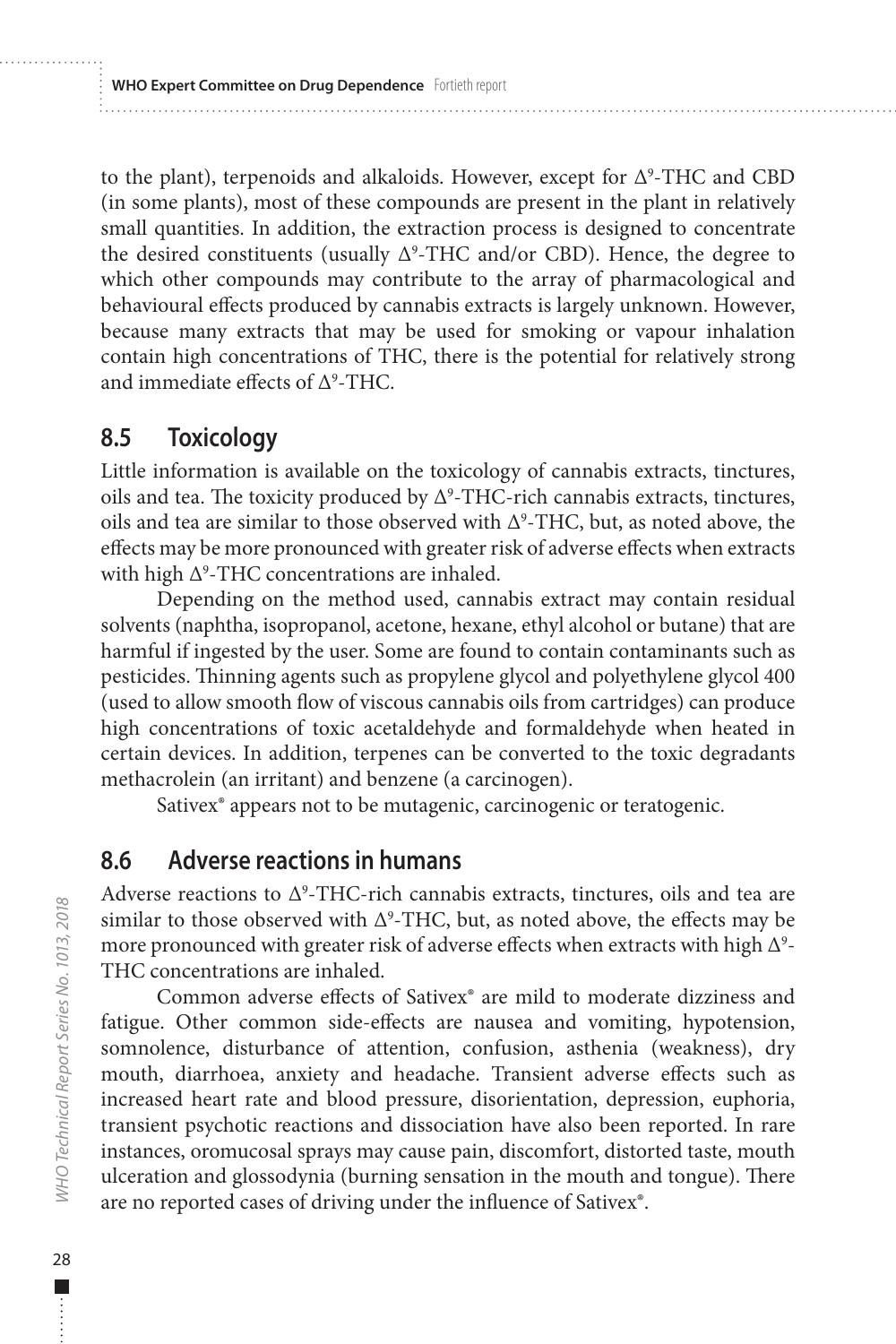# <span id="page-38-0"></span>**8.7 Dependence potential**

There are no published scientific studies that have evaluated the dependence potential of pure cannabis extracts or Sativex® in laboratory animals. However, the psychoactive constituent,  $\Delta^9$ -THC, present in most extracts, has been separately examined and shown to have dependence potential. Frequent BHO use among cannabis users has been associated with physical dependence and perceived impaired control over cannabis use.

The dependence potential of Sativex® has not been evaluated in humans. However, there is limited evidence of a withdrawal syndrome associated with Sativex® treatment. When a mistake in a trial led to a 2-week period of abstinence, 44% of participants experienced one or more signs associated with withdrawal (for example, sleep disruption, appetite changes, mood changes or vivid dreams).

### **8.8 Abuse potential**

There are few published reports of studies that have evaluated the abuse potential of cannabis extracts in animals. When injected and when inhaled via modified e-cigarette apparatus, cannabis extract produced Δ9 -THC-like behavioural effects in rodents. In one study, when cannabis extract was inhaled via a vaporizer, it produced place preference in a conditioned place preference procedure. There is evidence from animal studies indicating the abuse potential of  $\Delta^9\text{-}\text{THC}$  as a pure substance whereas CBD does not have abuse potential.

Vaping and smoking routes are known to produce rapid psychoactive effects. However, the abuse potential of high-potency cannabis extracts administered via vaporizing has not been studied in humans. In drug-naive healthy volunteers, an orally administered cannabis extract containing a 2:1 ratio of  $\Delta^9$ -THC to CBD induced fatigue, drowsiness, dizziness and feeling "high".

A clinical trial to evaluate the abuse potential of Sativex® in recreational cannabis users showed that high doses (21.6 or 43.2 mg) of  $\Delta^9$ -THC induced cannabis-like effects, but this did not occur at a lower dose. Abuse has not been reported in post-market surveillance of Sativex®. However, euphoria has been reported as an adverse effect of Sativex®.

### **8.9 Therapeutic applications, extent of therapeutic use and epidemiology of medical use**

Sativex® is being investigated for a variety of indications including, but not limited to, treatment of spasticity due to multiple sclerosis, chronic pain, anxiety disorder, cannabis use disorder, attention-deficit/hyperactivity disorder, and depression and sleep disorders.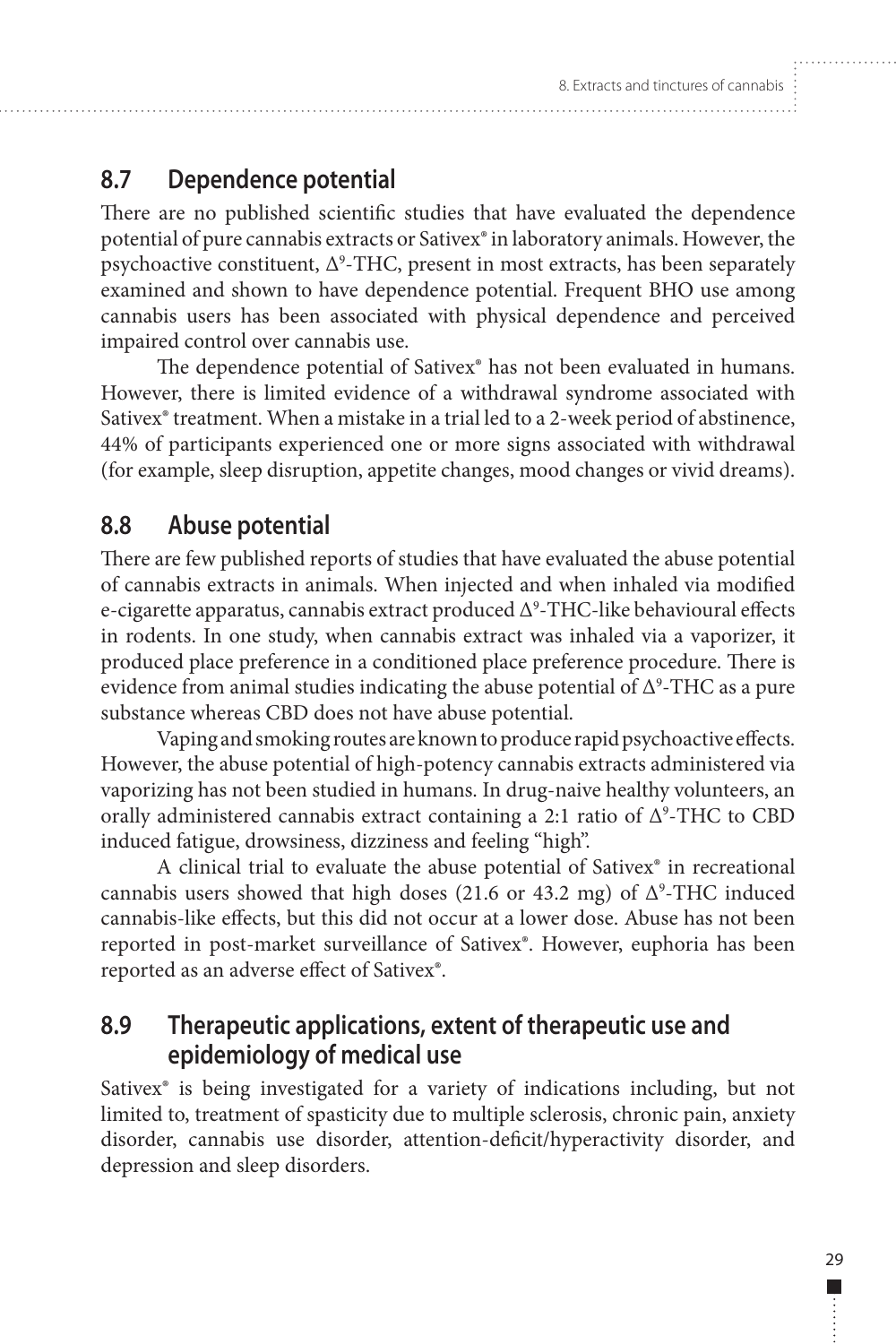# <span id="page-39-0"></span>**8.10 Listing on the WHO Model List of Essential Medicines**

Cannabis extracts and tinctures are not listed on the WHO EML (20th list) or the WHO Model List of Essential Medicines for Children (6th list).

# **8.11 Marketing authorizations (as a medicinal product)**

Sativex® has been granted marketing authorization for treatment of spasticity due to multiple sclerosis in at least 20 countries.

# **8.12 Industrial use**

Cannabis extracts and tinctures have no known industrial uses.

# **8.13 Non-medical use, abuse and dependence**

Worldwide, cannabis is mainly used in the forms of herbs and resins for recreational (non-medical) purposes or self-medication; extracts and tinctures are thought to play a smaller role.

A global online survey in several countries reported that 7% of the pastyear cannabis users had used BHO. Two surveys conducted in the USA found rates of vaporization of cannabis oil and wax of 15.5% and 10.2% among lifetime cannabis users and 22.9% and 14.8% among those with lifetime e-cigarette use, respectively. An additional study in the USA found that among past-year cannabis users,  $44\%$  (n = 121) had used BHO in the previous 12 months and that frequent BHO use was associated with higher levels of physical dependence. There are no reports of misuse of pharmaceutical products containing a mixture of  $\Delta^9\text{-}\text{THC}$ and CBD.

# **8.14 Nature and magnitude of public health problems related to misuse, abuse and dependence**

The public health problems related to the use of cannabis extracts and tinctures are difficult to assess, in part because existing reports rarely specify the form of cannabis used. There is some evidence linking the use of butane cannabis oil to dependence. The risk of burns has been reported during the preparation of extracts where solvents are used.

# **8.15 Licit production, consumption and international trade**

Licit production is important for medical research into the therapeutic potential of cannabis preparations.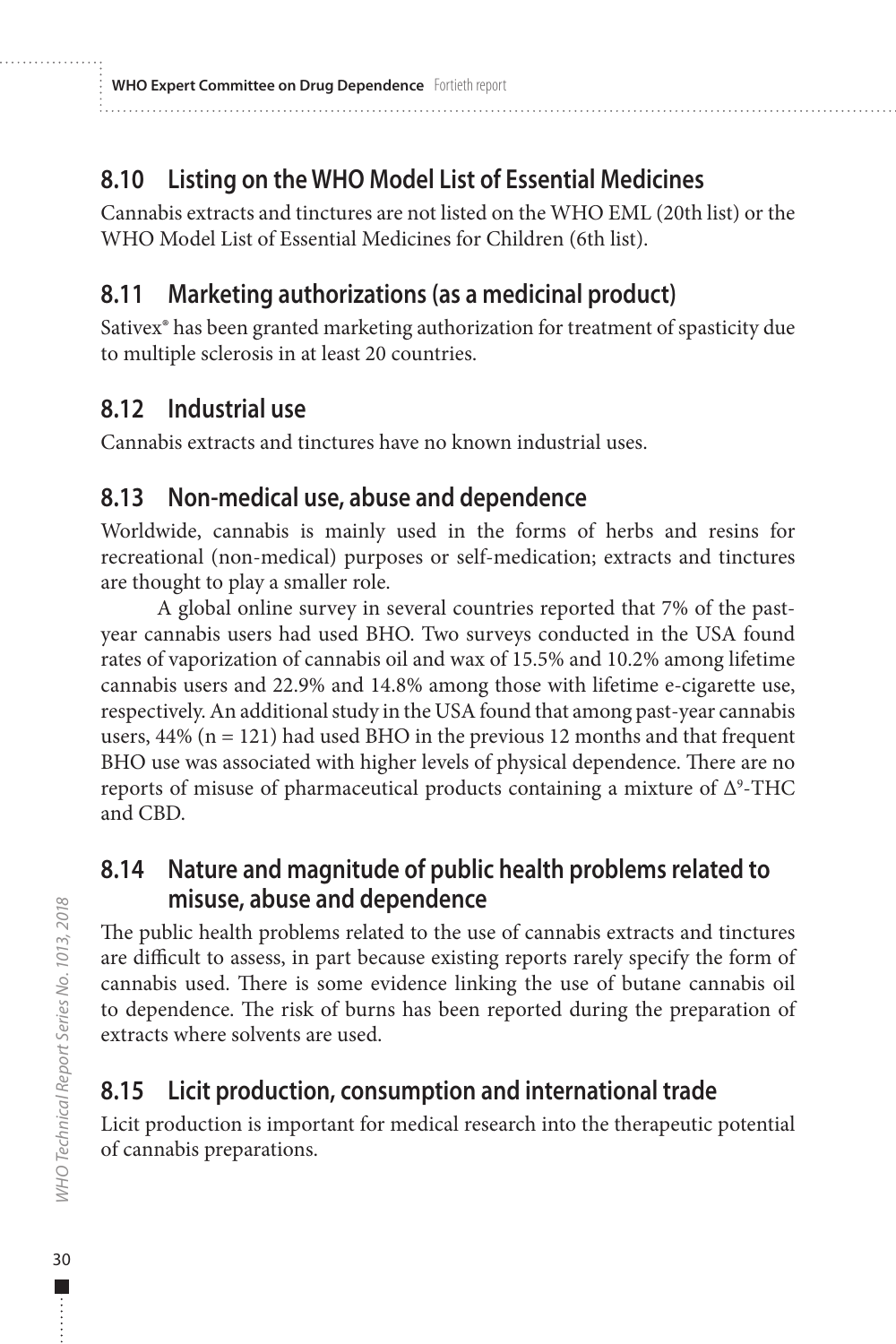# <span id="page-40-0"></span>**8.16 Illicit manufacture and traffic and related information**

There is evidence of the illicit marketing of cannabis extracts and tinctures for recreational (non-medical) uses through online pharmacies. Cannabis extracts are extensively described on Internet forums and are offered for sale via the Internet.

# **8.17 Current international controls and their impact**

Cannabis extracts and tinctures of cannabis are listed in Schedule I of the Single Convention on Narcotic Drugs, 1961.

### **8.18 Current and past national controls**

Cannabis, including its extracts and tinctures, is controlled in most Member States. A growing number of countries, however, have adopted regulations that enable the medical use of cannabis extracts and tinctures to relieve the symptoms of specific medical conditions.

# **8.19 WHO review history**

Cannabis extracts and tinctures have never been formally reviewed by the ECDD.

# **8.20 Recommendation**

Extracts and tinctures of cannabis are substances that have been extracted from the *C. sativa* plant. They include cannabis oils, teas and an extract with approximately equal quantities of  $\Delta^9$ -THC and CBD. These substances can be administered through various routes including orally and by smoke inhalation.

Evidence on the dependence potential of extracts and tinctures of cannabis varies by substance. There are no published studies that have evaluated the dependence potential of mixtures of  $\Delta^9$ -THC and CBD, but there is limited evidence of a withdrawal syndrome upon abrupt cessation (for example, sleep disruption and mood changes). Frequent use of the BHO extract has been associated with physical dependence. The psychoactive constituent,  $\Delta^9$ -THC, present in most extracts has been separately studied and has been shown to have dependence potential.

Few published studies have evaluated the abuse potential of cannabis extracts in animals or humans. There are, however, studies that have investigated the abuse potential of various components of extracts and tinctures of cannabis. While particular components, such as  $\Delta^9$ -THC, have demonstrated abuse potential, other components in these preparations, such as CBD, have not.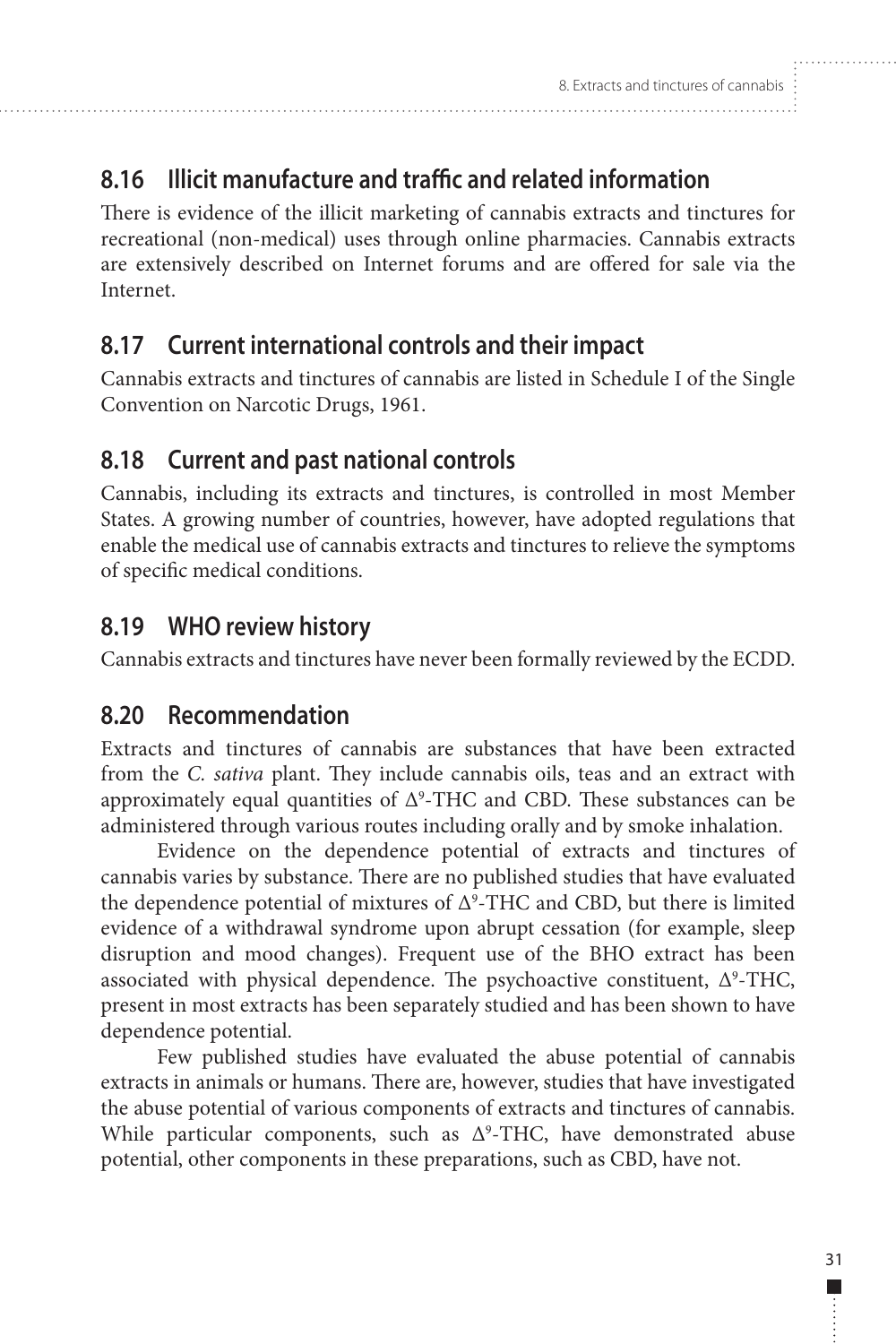The Committee recognized that the term "extracts and tinctures" as cited in the 1961 Single Convention on Narcotic Drugs encompasses preparations that have psychoactive properties as well as those that do not. The Committee also recognized that the psychoactive properties of these preparations are due principally to Δ9 -THC, which is currently scheduled in the 1971 Convention on Psychotropic Substances. Among the substances that are not psychoactive in the preparations that are derived as extracts or tinctures of cannabis are some that have promising therapeutic indications, such as CBD.

Cannabis extracts and tinctures are placed in Schedule I of the 1961 Single Convention on Narcotic Drugs. The Committee noted that the category "extract and tinctures of cannabis" encompasses very diverse formulations with varying ratios of cannabis components, in particular  $\Delta^9$ -THC, and with or without psychoactive properties.

The Committee therefore concluded that there is sufficient information to recommend a critical review of extracts and tinctures of cannabis at a future ECDD meeting to address the necessity of continuing to include the term "extracts and tinctures of cannabis" in the 1961 Convention.

Г.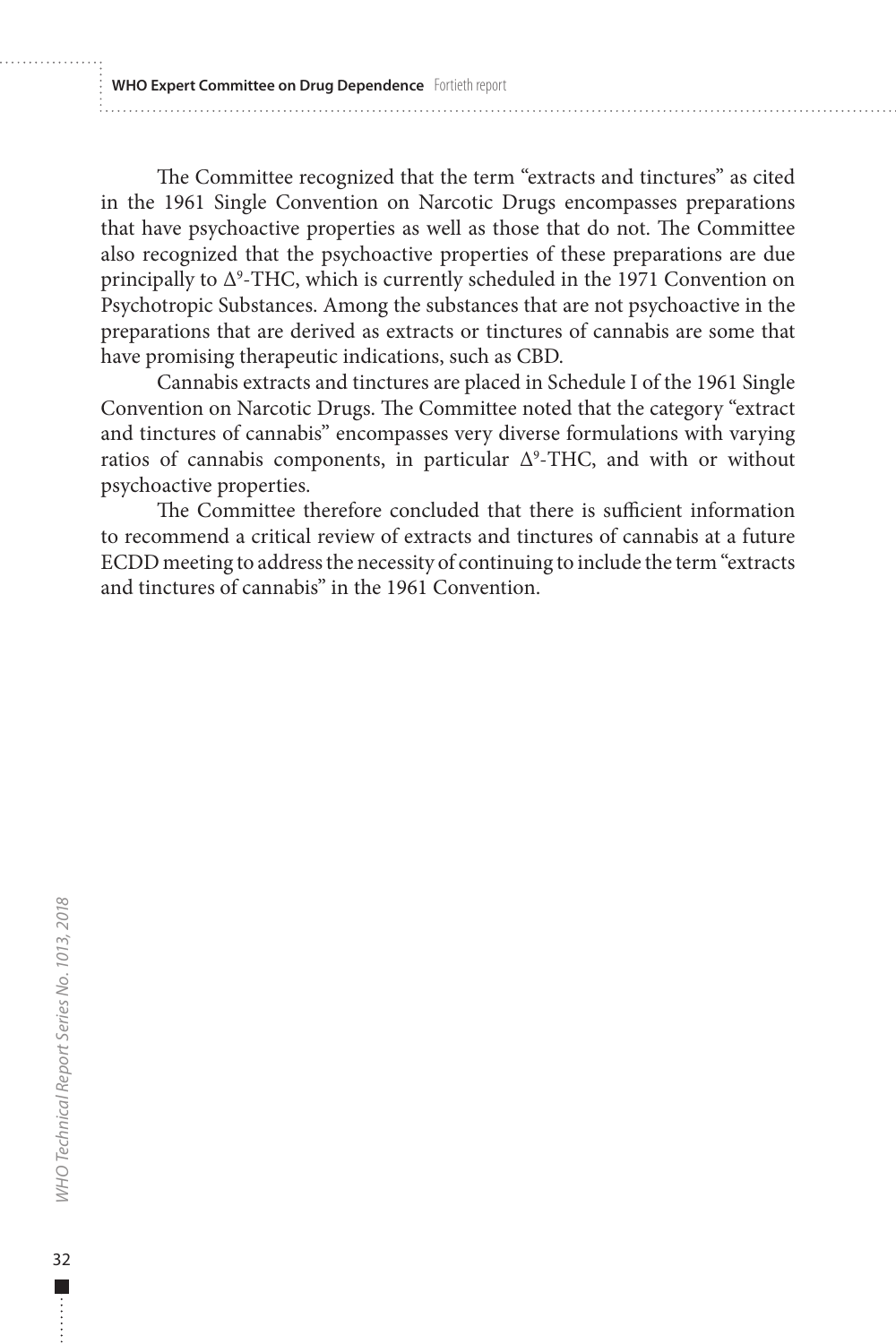# <span id="page-42-0"></span>**9. Delta-9-tetrahydrocannabinol (Δ9 -THC; dronabinol)**

# **9.1 Substance identification**

*Delta*-9-tetrahydrocannabinol (Δ9 -THC; dronabinol) refers to the following four stereoisomers:

- a. (−)-*trans*-Δ9 -tetrahydrocannabinol (also known as dronabinol)
- b. (+)-*trans*-Δ°-tetrahydrocannabinol
- c. (−)-*cis*-Δ9 -tetrahydrocannabinol
- d. (+)-*cis* Δ9 -tetrahydrocannabinol

The stereoisomer (−)-*trans*-Δ9 -THC is the only one that occurs naturally in the cannabis plant and is generally the only stereoisomer that has been studied. Dronabinol is the International Nonproprietary Name (INN) for this isomer. Where the term " $\Delta^9$ -THC" is used in this report without further specification, it refers to (−)-*trans*-Δ9 -THC or dronabinol. If reference is made to a different isomer, this is explicitly specified.

# **9.2 Chemistry**

(−)-*Trans*-Δ9 -THC does not occur at a significant concentration in cannabis plants. The plant synthesizes primarily the carboxylic acid form of (−)-*trans*-Δ9 - THC, namely, Δ<sup>9</sup>-tetrahydrocannabinolic acid (THCA) from cannabigerolic acid and this substance accumulates in the glandular trichomes of flowers and leaves. THCA is thermally unstable and can be quickly decarboxylated to (−)-*trans*-Δ9 -THC when exposed to heat via smoking or baking; this conversion can also occur spontaneously during storage. (-)-*Trans*-Δ<sup>9</sup>-THC can be extracted from the plant after it has been heated; THCA can be extracted from the plant and then converted to (−)-*trans*-Δ9 -THC; or it can be synthesized from terpene and olivetol.

Synthetic methods for the other isomers have been reported.

Several analytical methods are available for the measurement of (−)-*trans*-Δ9 -THC in different matrices such as cannabis plant, cannabis extracts and biological fluids. These are mostly chromatographic methods coupled to detection techniques such as ultraviolet and mass spectrometry.

# **9.3 Ease of convertibility into controlled substances**

The only controlled substance that (−)-*trans*-Δ9 -THC can be converted into is its isomer (−)-*trans*- Δ<sup>8</sup>-THC, which is in Schedule I of the 1971 Convention.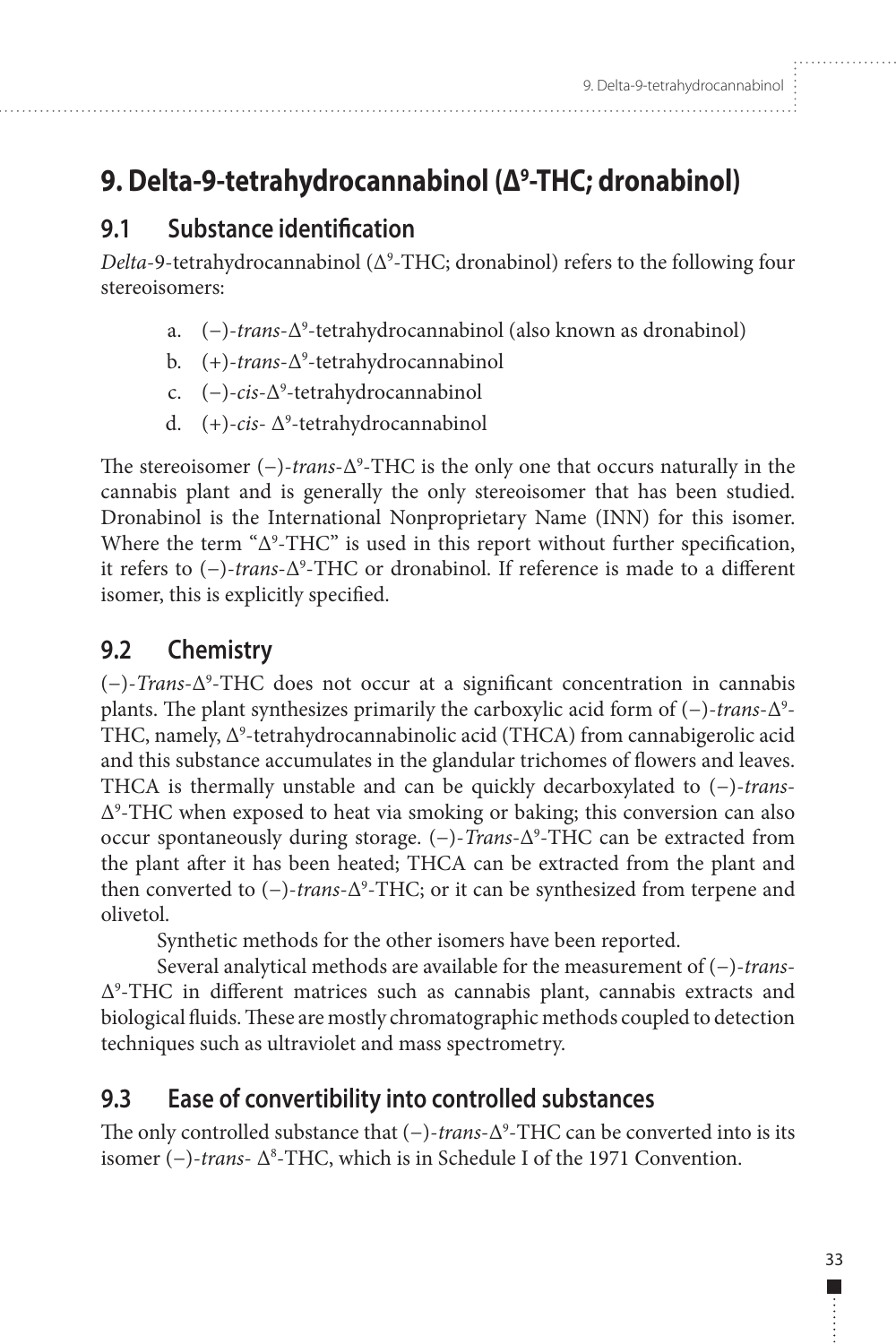### <span id="page-43-0"></span>**9.4 General pharmacology**

Δ9 -THC is highly lipophilic and animal studies have found that it is readily absorbed and distributed to the brain and other organs following various routes of administration. These include the intraperitoneal, oral, intramuscular, intravenous and inhalation routes. In humans, the predominant route of administration of pure  $\Delta^9$ -THC is oral. The stereochemical variants of  $\Delta^9$ -THC are not routinely administered.

Compared to absorption of  $\Delta^9$ -THC in smoked cannabis, maximal plasma levels after oral administration are lower, typically resulting in flatter concentration–time curves. Peak plasma levels usually occur 60–120 minutes after ingestion although delays of up to 4–6 hours have also been reported. Estimated bioavailability averages 6%, with considerable variability among individuals. Ingestion is accompanied by significant first-pass metabolism in the liver, further decreasing the amount of  $\Delta^9$ -THC that reaches sites of action.  $\Delta^9$ -THC is strongly bound to plasma proteins and is readily distributed to highly vascularized tissues (for example, the liver, heart and lungs) after absorption.

Metabolism of orally administered  $\Delta^9$ -THC occurs primarily in the liver and is extensive, with almost 100 metabolites having been identified. 11-hydroxy-Δ9 -tetrahydrocannabinol (11-OH-Δ9 -THC) is an active metabolite. Owing to its extensive metabolism, relatively little  $\Delta^9$ -THC is eliminated from the body unchanged.  $\Delta^9$ -THC is excreted primarily in the faeces (65–80%) and in the urine  $(20-35\%)$ .

When administered to animals,  $\Delta^9$ -THC produces a characteristic profile of pharmacological effects. These include:

- a tetrad of effects locomotor suppression, antinociception, hypothermia and catalepsy – in mice and rats;
- discriminative stimulus effects in rats, mice, pigeons and rhesus monkeys;
- reinforcing effects in squirrel monkeys; and
- static ataxia in dogs.

These cannabimimetic effects are produced through interaction with an endogenous cannabinoid system that includes two cannabinoid receptors, CB<sub>1</sub> and  $CB_2$ .  $CB_1$  receptors are widespread and abundant in the brain and periphery,  $\text{CB}_2$  receptors are confined primarily to the periphery. The psychoactive effects of Δ<sup>9</sup>-THC are mediated via activation of CB<sub>1</sub> receptors in the brain.

The limited information on the pharmacology of the stereochemical variants of (–)-*trans*-Δ9 -THC suggests that they have little activity. (–)-*Trans*-Δ9 - THC was at least tenfold more potent in the dog static ataxia model than (+)-cis-Δ9 -THC or (+)-*trans*-Δ9 -THC, neither of which produced the full syndrome of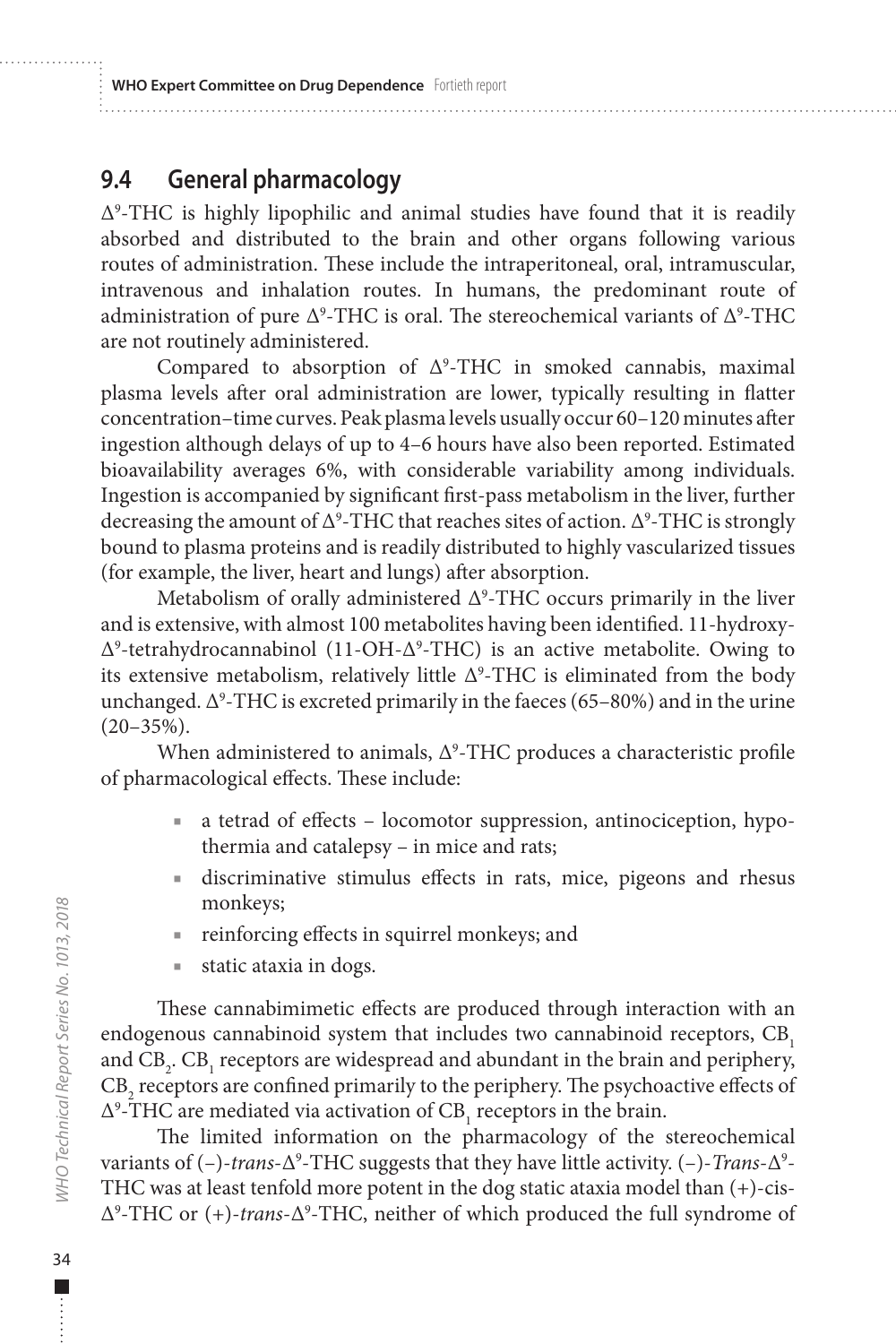<span id="page-44-0"></span>cannabinoid effects at the highest dose administered. In addition, (–)-*trans*-Δ9 - THC exhibited a tenfold greater hypothermic effect in mice and was 100-fold more potent at decreasing schedule-controlled responding in rhesus monkeys than  $(+)$ - $\Delta$ <sup>9</sup>-THC.

# **9.5 Toxicology**

Δ9 -THC has very low potential to produce lethal effects. Following oral administration, the median lethal dose (LD50) is 800 mg/kg in rats, up to 3000 mg/kg in dogs and up to 9000 mg/kg in monkeys. It has been calculated that a lethal dose for a 70-kg human would be approximately 4 g and that such a dose would not typically be achieved in a human following oral consumption, smoking or vaporizing the substance.

Acute Δ9 -THC exposure in humans produces tachycardia with an average increase in heart rate of eight beats per minute. Tolerance may occur to these effects, and decreases in blood pressure and heart rate may occur with subsequent exposures.  $\Delta^9$ -THC is a bronchodilator. In vitro and in vivo animal studies demonstrate that high doses of  $\Delta^9$ -THC can modulate the immune system in complex ways. In two human studies using low-dose  $\Delta^9$ -THC no significant effects on the immune system were observed.

According to a comprehensive assessment by the US National Toxicology Program, Δ<sup>9</sup>-THC does not have mutagenic or carcinogenic effects. Oral administration of  $\Delta^9$ -THC to rats for 77 days reduced the size of the seminal vesicles, seminal fluid volume, spermatogenesis and the number of Leydig cells in the testis. However, sperm count, mating success and testosterone levels were not affected. No data are available on teratogenicity in humans. In animal studies, administration of Δ9 -THC during gestation promotes a slight decrease in fetal weight. It crosses the placental barrier and is secreted in the mother's milk.

In a randomized controlled trial with 329 multiple sclerosis patients, following daily administration of  $\Delta^9$ -THC at doses of up to 28 mg/day for three years, low to moderate toxicity and a low incidence of other adverse effects were reported. There were no differences in the median number of adverse events between the placebo and  $\Delta^9$ -THC-treated groups.  $\Delta^9$ -THC-treated patients experienced more dizziness and light-headedness as well as dissociative thinking and perception disorders.

#### **9.6 Adverse reactions in humans**

In humans, Δ<sup>9</sup>-THC has very similar pharmacological and subjective effects to those of cannabis. Users may exhibit euphoria, laughter and increased loquacity. Δ9 -THC increases appetite, promotes dry mouth and occasional dizziness, and produces apparent enhancement of visual, olfactory and auditory perceptions.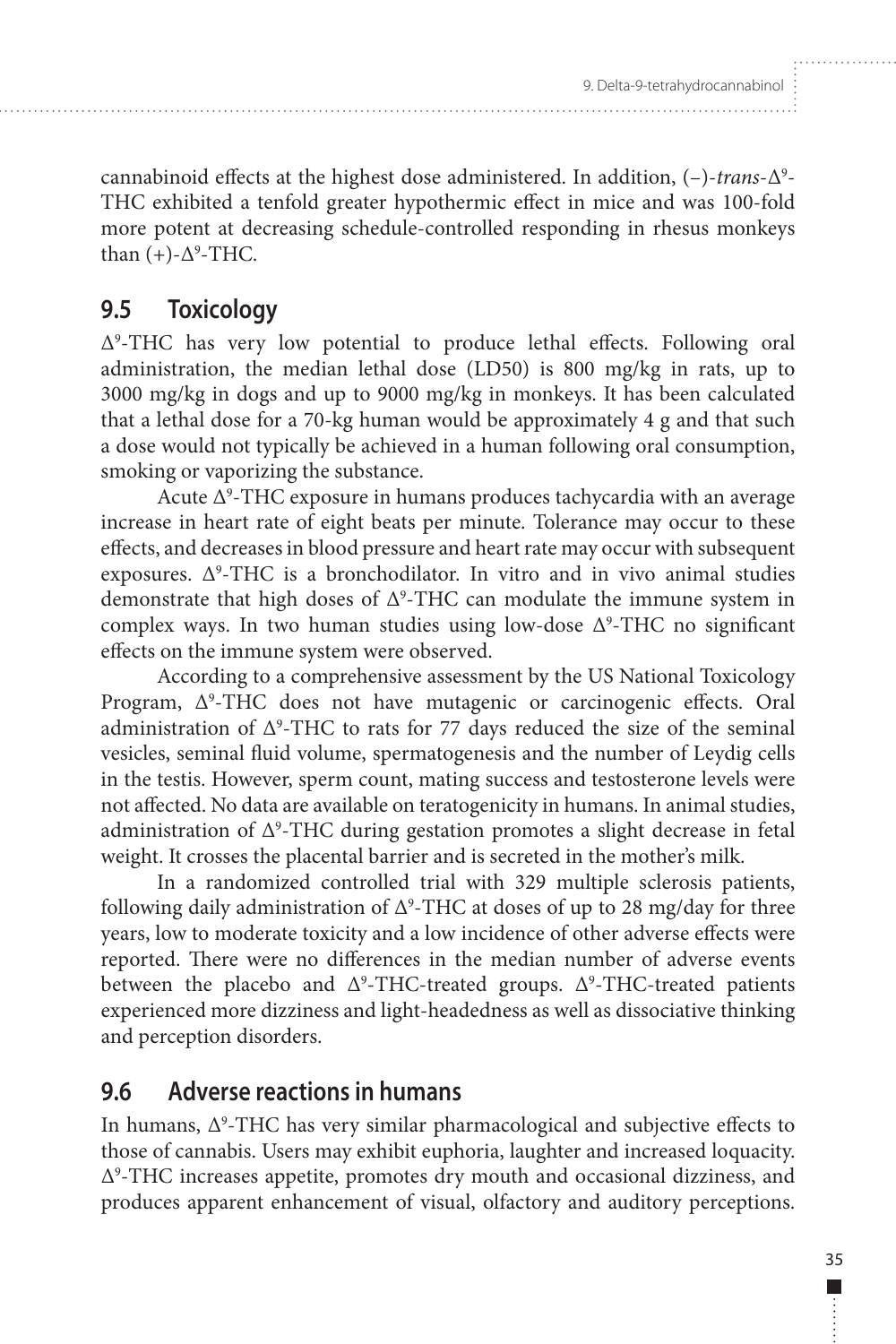<span id="page-45-0"></span>Exposure to  $\Delta^9$ -THC may also cause nausea and vomiting in some users. Following repeated exposure, users generally develop tolerance to the effects of Δ9 THC. Δ9 -THC exposure can cause subtle cognitive deficits such as impairment of attention and short-term memory. Higher doses of Δ<sup>9</sup>-THC are associated with anxiety, panic, confusion and disorientation in some users.  $\Delta^9$ -THC can also provoke transient psychosis-like psychological phenomena in some healthy participants.

Oral  $Δ<sup>9</sup>$ -THC is reported to cause impairment of driving skills in both driving simulators and on roads. Doses of 10 and 20 mg of  $\Delta^9$ -THC increased standard deviation of lateral position – indicative of loss of road tracking control – and time taken to adapt speed – indicative of increased reaction times.

#### **9.7 Dependence potential**

Rapid and profound tolerance develops to numerous acute effects of  $\Delta^9$ -THC following chronic administration to animals. Chronic administration of  $\Delta^9$ -THC can induce physical dependence in laboratory animals as evidenced by withdrawal effects that can emerge spontaneously or be precipitated by the cannabinoid receptor antagonist, rimonabant.

Two studies in humans have demonstrated the development of tolerance to the self-reported effects of  $\Delta^9$ -THC. These studies also reported withdrawal effects indicative of physical dependence. The symptoms of withdrawal that were observed included hyperactivity, increased salivation, irritability, marked changes in sleep patterns and restlessness. In one study, sleep disruption was found to persist for up to seven nights. Most withdrawal symptoms were alleviated within 96 hours or immediately if participants re-administered  $\Delta^9\text{-}\text{THC}$ .

#### **9.8 Abuse potential**

One laboratory reported the successful intravenous self-administration of Δ9 -THC in squirrel monkeys, the rates of which were attenuated by the administration of rimonabant. Several other laboratories have failed to establish the self-administration of  $\Delta^9$ -THC in animals.

Δ9 -THC has clear discriminative effects in several species, including rats, rhesus monkeys, mice and pigeons.  $\Delta^9$ -THC-like discriminative effects are produced by other cannabinoids or cannabis preparations that have been reported to be cannabis-like in humans, including  $\Delta^8$ -THC, cannabinol, hashish, CP55,940, WIN55,212-2, and an array of abused synthetic cannabinoids (for example, JWH-018, XLR-11, UR-144, AB-CHMINACA). CBD, however, does not produce such effects.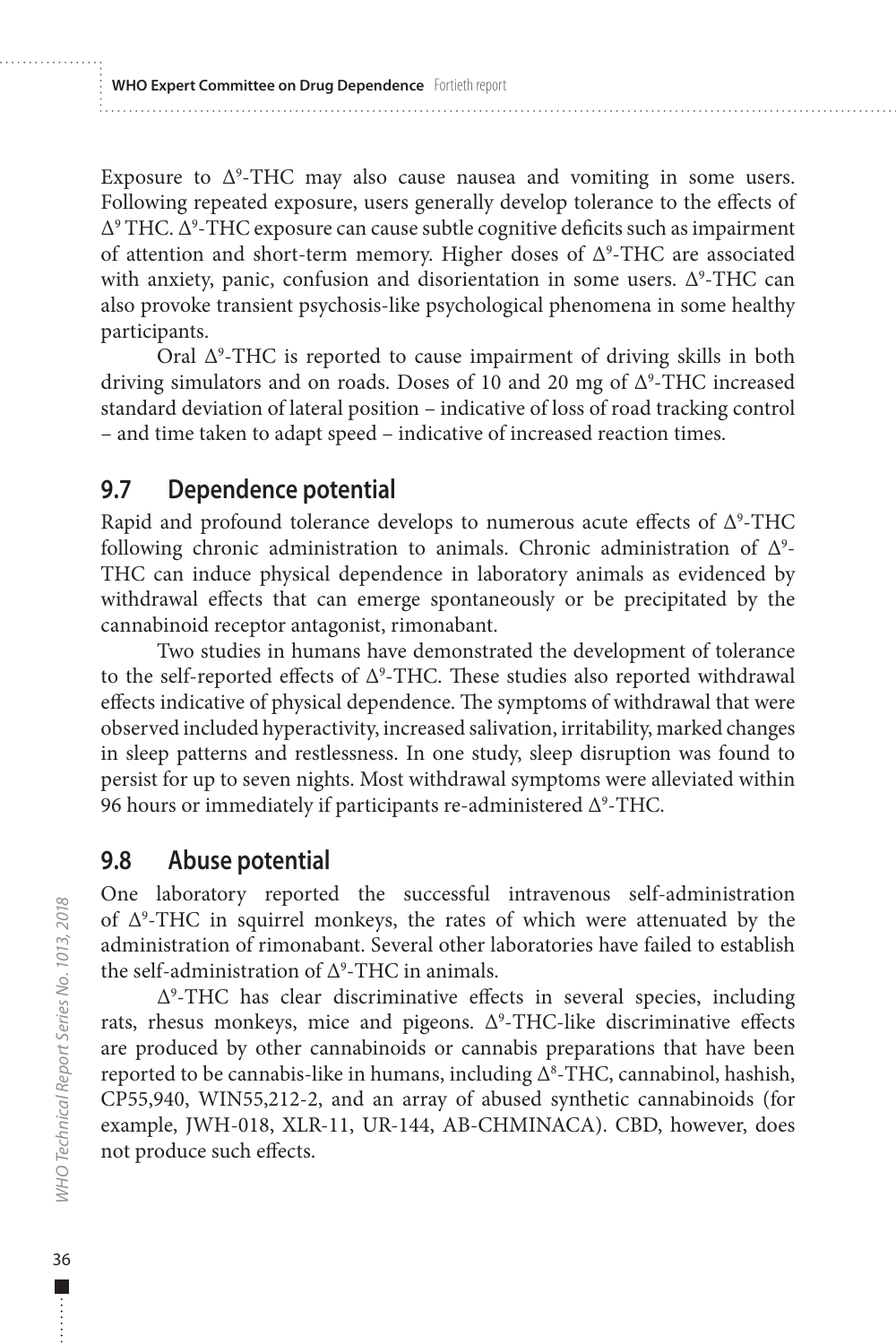<span id="page-46-0"></span>Oral administration of  $\Delta^9$ -THC produces subjective effects that resemble those of cannabis. Humans readily distinguish the effects of oral  $\Delta^9\text{-}\text{THC}$  as being cannabis-like and as different from alcohol or *d*-amphetamine. Furthermore, when orally administered or smoked  $\Delta^9$ -THC is compared directly to cannabis administered via the same route, both  $\Delta^9$ -THC and cannabis produce a similar profile of subjective effects including increased feelings of "drug effect", experience of a "drug high" and increased ratings of cannabis-like effects.

In controlled laboratory settings, oral self-administration of  $\Delta^9\text{-}\text{THC}$  has been demonstrated; however, results suggest that it is a weak reinforcer at best. A multi-method review revealed little evidence that oral  $\Delta^9\text{-THC}$  is used for nonmedical purposes.

# **9.9 Therapeutic applications and extent of therapeutic use and epidemiology of medical use**

Δ9 -THC or dronabinol has approval in a number of countries for indications including anorexia associated with weight loss in patients with acquired immunodeficiency syndrome (AIDS) and for nausea and vomiting associated with cancer chemotherapy in patients who do not gain adequate relief from conventional antiemetic treatment.

Δ9 -THC has been explored for other indications. For example, it has demonstrated at least partial effectiveness in decreasing neuropathic pain, reducing anxiety in patients with chronic pain, increasing weight gain in patients with anorexia nervosa, decreasing pain intensity and increasing patient satisfaction when given as an adjunct to opioids for chronic pain, reducing spasticity in patients with multiple sclerosis, and for improving tics (or a trend towards such improvement) in patients with Tourette syndrome.

# **9.10 Listing on the WHO Model List of Essential Medicines**

Δ9 -THC (dronabinol) is not listed on the WHO EML (20th list) or the WHO Model List of Essential Medicines for Children (6th list).

# **9.11 Marketing authorizations (as a medicinal product)**

Dronabinol (Marinol®) is supplied as round, soft gelatine capsules for oral use (AbbVie, Inc.), and Syndros is supplied as an oral solution (INSYS Therapeutics, Inc.).

# **9.12 Industrial use**

Δ9 -THC has no legitimate industrial uses.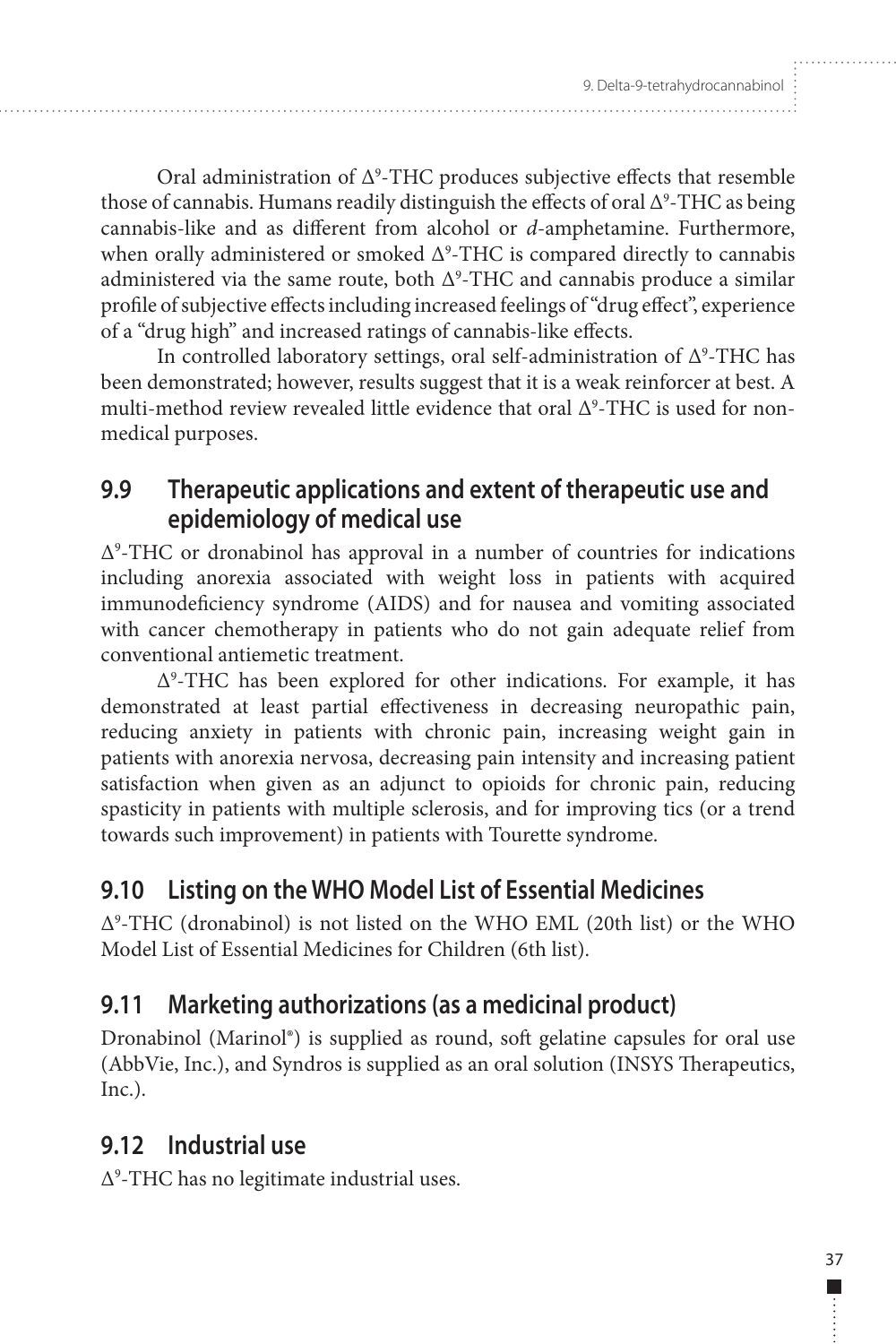# <span id="page-47-0"></span>**9.13 Non-medical use, abuse and dependence**

Δ9 -THC does not appear to be abused. A multi-method review revealed little evidence that its oral formulation was used for non-medical purposes. Phenomena such as "doctor-shopping" or "script-chasing" (i.e. obtaining multiple prescriptions from multiple doctors for the same substance) are not common.

# **9.14 Nature and magnitude of public health problems related to misuse, abuse and dependence**

Δ9 -THC does not appear to have caused a public health problem related to misuse, abuse or dependence. See section 9.13.

# **9.15 Licit production, consumption and international trade**

Licit production and trade occur with the medicinal products mentioned in 9.11 (Marketing authorizations).

# **9.16 Illicit manufacture and traffic and related information**

There are no data on the illicit manufacture of pure  $\Delta^9$ -THC.

# **9.17 Current international controls and their impact**

Dronabinol, the INN of (−)-*trans*-Δ9 -THC, and its stereochemical variants are included in Schedule II of the Convention on Psychotropic Substances of 1971.

# **9.18 Current and past national controls**

Dronabinol is presumed to be controlled in all WHO Member States, except Uruguay where the production, sale and use of cannabis for medical or nonmedical purposes was legalized in 2016.

# **9.19 WHO review history**

 $\Delta^9$ -Tetrahydrocannabinol ( $\Delta^9$ -THC) and its stereochemical variants, with one variant being dronabinol ((−)-*trans*-Δ9 -THC), are currently listed in Schedule II of the 1971 Convention on Psychotropic Substances. Δ<sup>9</sup>-THC was originally included in Schedule I of the 1971 Convention at the time of its adoption, together with its stereochemical variants.

> ■ In 1989, the WHO ECDD recommended, based on the critical review of dronabinol ((−)-*trans*-Δ9 -THC) undertaken at its twenty-sixth meeting in 1988, that dronabinol be moved to Schedule II while keeping the other isomers and stereochemical variants in Schedule I.

38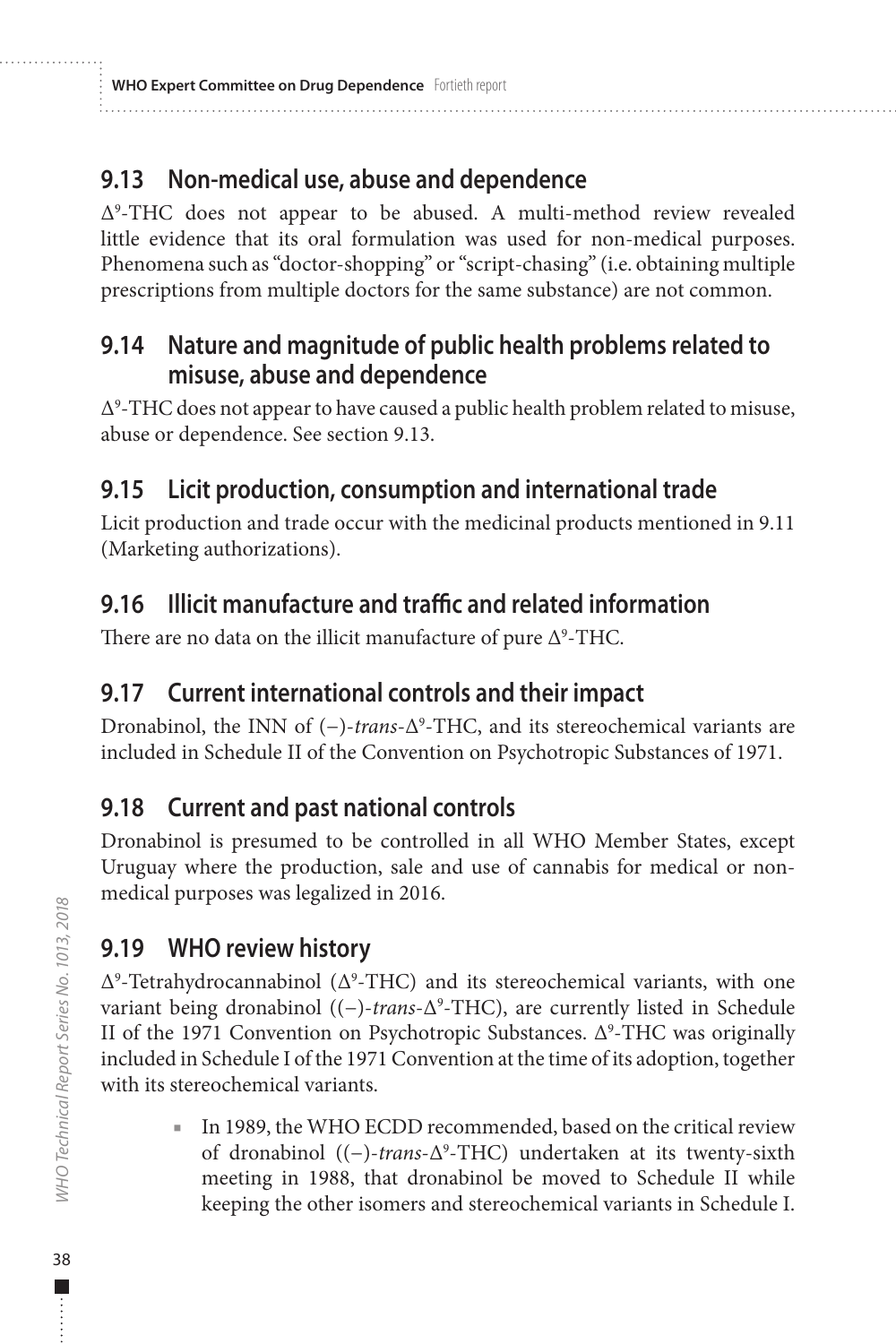WHO's proposal to transfer dronabinol to Schedule II was rejected by the CND at its eleventh special session in 1990.

- At its twenty-seventh meeting in 1990, the ECDD carried out a critical review of updated information on  $\Delta^9$ -THC. It recommended that Δ9 -THC and stereochemical variants be rescheduled from Schedule I to Schedule II of the 1971 Convention. This was done to avoid a distinction between  $\Delta^9$ -THC and its stereochemical variants leading to their placement under different schedules and to prevent potential legal and forensic analytical problems. This recommendation was adopted by the CND at its thirty-fourth session in 1991.
- At the thirty-third ECDD meeting in 2002,  $\Delta^9$ -THC was again critically reviewed. The Committee recommended that dronabinol and its stereochemical variants be rescheduled from Schedule II to Schedule IV of the 1971 Convention. However, no further procedural steps were taken, i.e. there was no formal communication of this recommendation from WHO to the CND.
- At its thirty-fourth meeting in 2006, the ECDD carried out an assessment of an updated critical review report on dronabinol. The Committee concluded that although dronabinol constitutes a substantial risk to public health, this risk is different from those related to cannabis – controlled under the 1961 Convention. The substance was found to have moderate therapeutic usefulness, with a likelihood of an increase in its medical use in light of continuing clinical research. Therefore, the Committee recommended that dronabinol and its stereochemical variants be rescheduled from Schedule II to Schedule III of the 1971 Convention.
- In March 2007, at its fiftieth session, the CND decided by consensus not to vote on the recommendation of the WHO ECDD to transfer dronabinol and its stereochemical variants from Schedule II to Schedule III of the 1971 Convention. Furthermore, the CND requested WHO, in consultation with the INCB, as appropriate, to undertake, for consideration by the Commission, a review of dronabinol and its stereochemical variants when additional information became available (CND Decision 50/2).
- At its thirty-fifth meeting in 2012, the ECDD discussed the CND's recommendations of 2007. The Committee did not carry out a review of dronabinol, but reinstated the recommendation made at the thirty-fourth meeting of the ECDD to move dronabinol and its stereochemical variants from Schedule II to Schedule III of the 1971 Convention. The Committee decided that the previous ECDD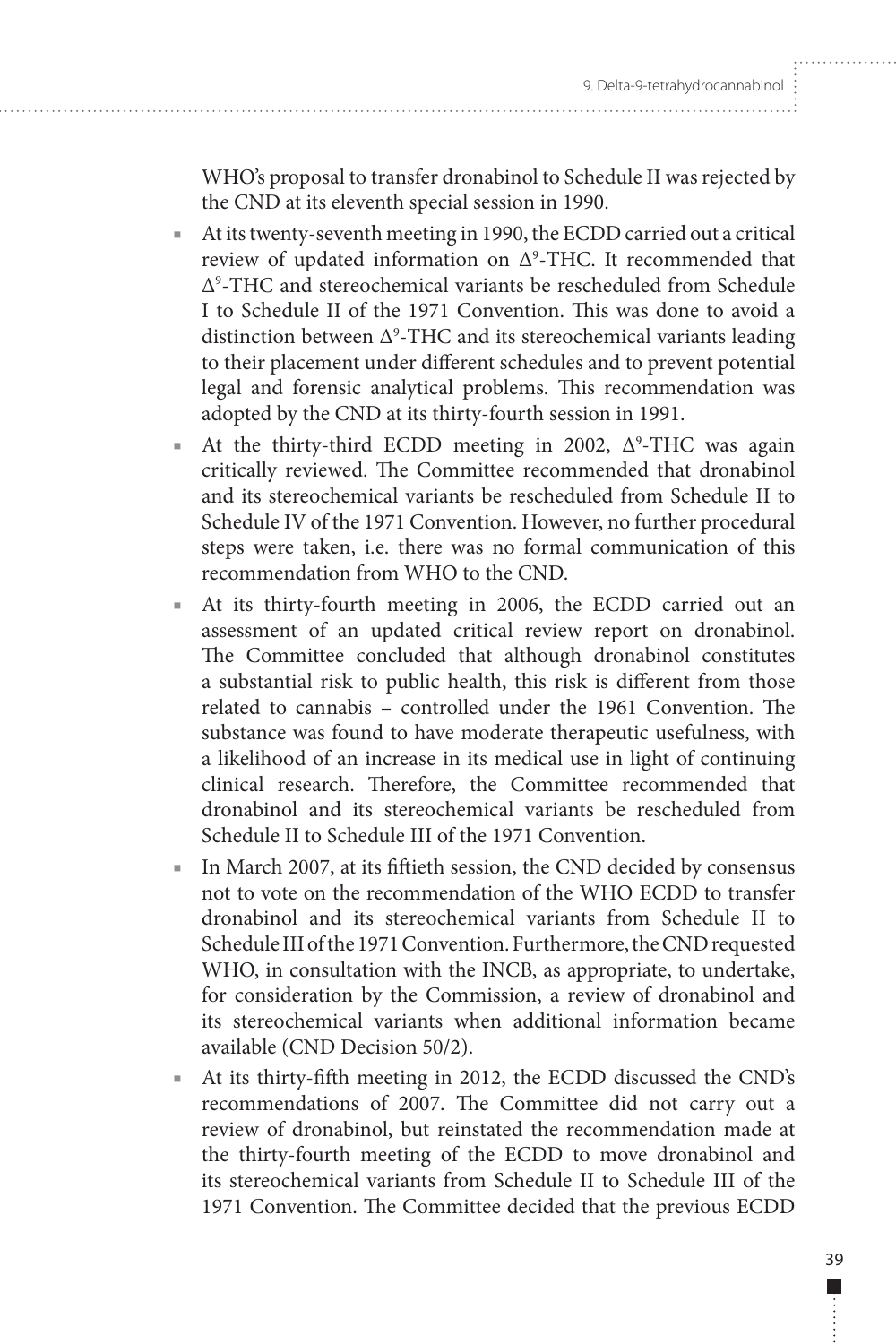<span id="page-49-0"></span>decision on dronabinol and its stereochemical variants should stand, since it was unaware of any new evidence that was likely to materially alter the scheduling recommendation made at its thirty-fourth meeting. This recommendation was communicated by the Director-General of WHO to the Secretary-General in October 2012.

- The CND reconsidered this issue in March 2013 at its fifty-sixth session. Concern was expressed by several delegations that, despite the recommendation received from WHO, no decision had yet been taken by the Commission to reschedule dronabinol and its stereochemical variants. A number of delegations noted that they were not able to support the recommendation made by WHO regarding dronabinol, as that recommendation could hinder efforts to prevent international cannabis abuse and could send a confusing message regarding the harm associated with the use of cannabis. It was suggested that WHO should continue to review dronabinol.
- In March 2014, based on the recommendation made by the ECDD at its thirty-fifth meeting in 2012, the CND voted against moving dronabinol and its stereochemical variants from Schedule II to Schedule III of the 1971 Convention.
- At its thirty-eighth meeting in 2016 the ECDD requested that Δ9 -tetrahydrocannabinol (Δ9-THC) be pre-reviewed along with cannabis and cannabis resin, extracts and tinctures of cannabis, cannabidiol (CBD) and isomers of THC.
- At its fortieth meeting in June 2018, the ECDD evaluated the above-mentioned pre-reviews and recommended to proceed to the critical reviews of cannabis and cannabis resin, extracts and tinctures of cannabis,  $\Delta^9$ -THC and isomers of THC at the forty-first meeting in November 2018.

# **9.20 Recommendation**

 $Δ<sup>9</sup>$ -tetrahydrocannabinol ( $Δ<sup>9</sup>$ -THC) refers to four stereoisomers of  $Δ<sup>9</sup>$ -THC. One of these stereoisomers is found in the cannabis plant and is also known by the INN dronabinol; it has recognized therapeutic uses.

Chronic administration of  $\Delta^9$ -THC can induce physical dependence in laboratory animals and in humans. This has been demonstrated by the presence of withdrawal effects in animals and human subjects. The subjective effects of Δ9 -THC when administered orally resemble those of cannabis. However, there is little evidence that oral  $\Delta^9$ -THC is used for non-medical purposes so as to cause a public health problem.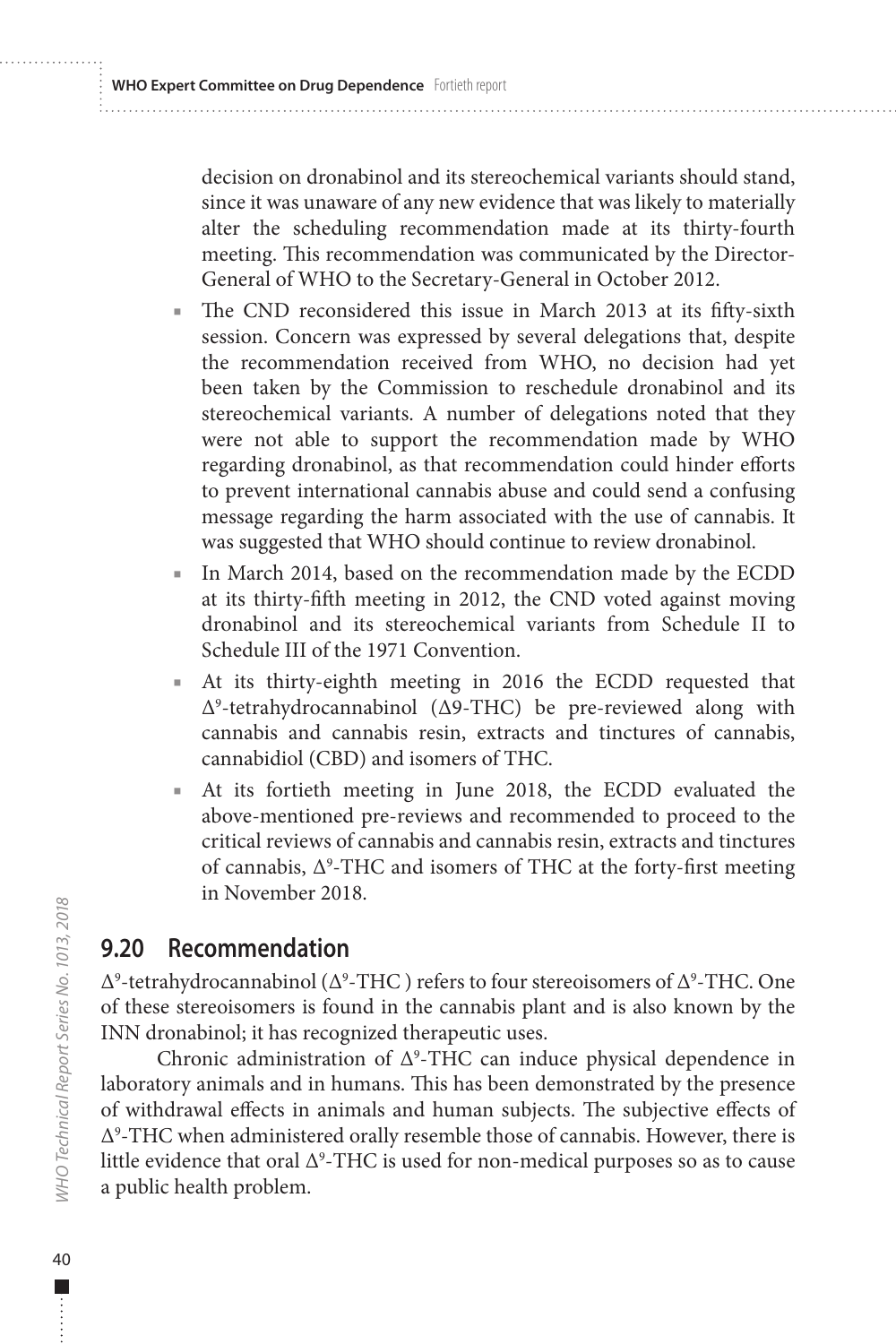Δ9 -THC (dronabinol) has approval in a number of countries for therapeutic indications including anorexia associated with weight loss in patients with AIDS and for nausea and vomiting associated with cancer chemotherapy.  $\Delta^9$ -THC (dronabinol) is routinely administered orally.

Δ9 -THC and its stereoisomers are listed in Schedule II of the Convention on Psychotropic Substances of 1971. In previous ECDD reviews, Δ<sup>9</sup>-THC, and especially dronabinol, had been considered in a synthetic form as a pharmaceutical preparation.

However, the Committee recognized that  $\Delta^9$ -THC, in particular, its active and naturally occurring stereoisomer, dronabinol, today also refers to the main psychoactive component of cannabis and cannabis-derived psychoactive products. In this form, dronabinol produces similar ill-effects, dependence and abuse potential to cannabis, which is placed under the 1961 Single Convention. A substance liable to similar abuse and productive of similar ill-effects to those of a substance already scheduled within the 1961 Convention would normally be scheduled in the same way as that substance.

The Committee concluded that there is sufficient information to recommend a critical review of  $\Delta^9$ -THC at a future ECDD meeting in order to address the appropriateness of its placement within the Conventions.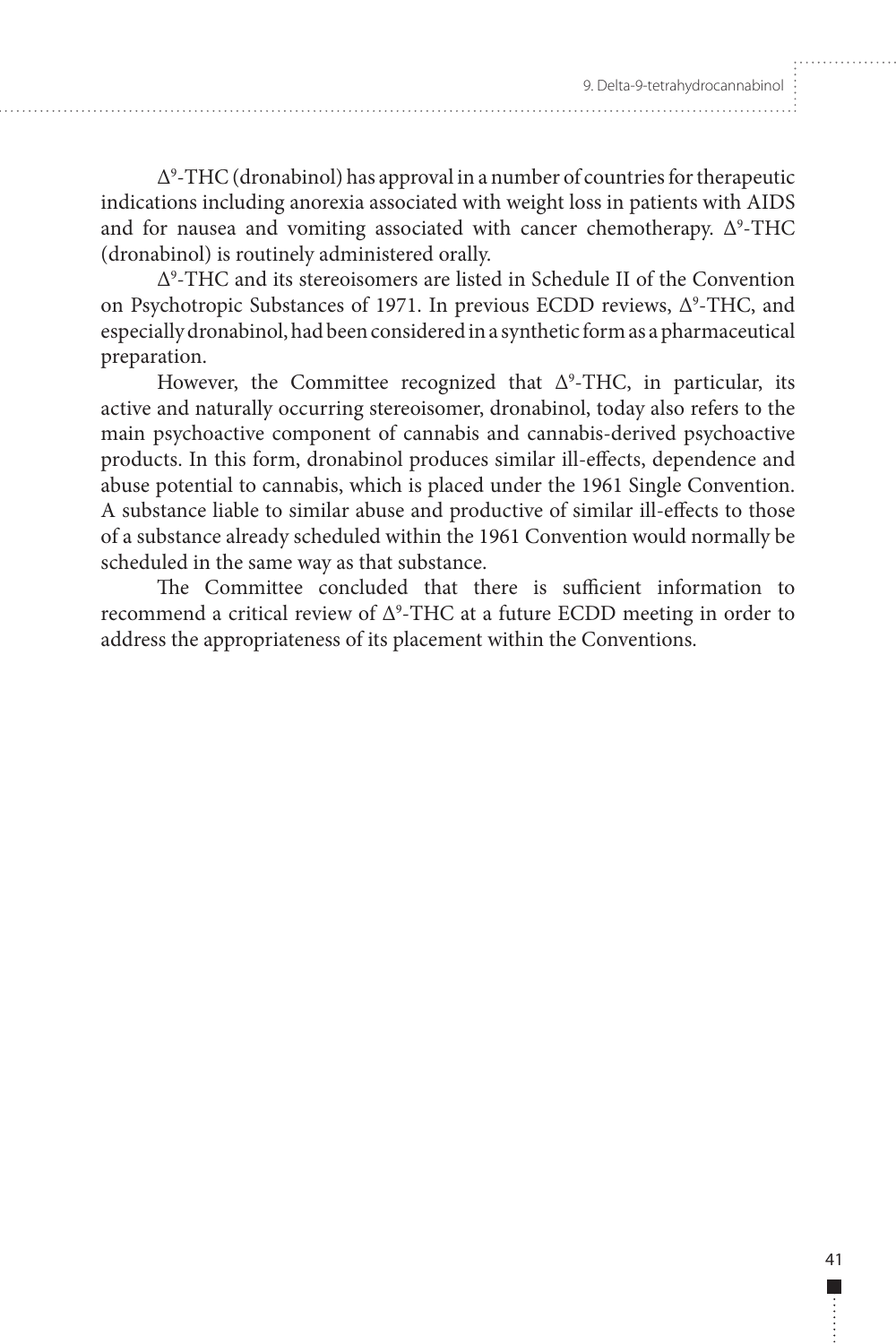# <span id="page-51-0"></span>**10. Tetrahydrocannabinol (Isomers of THC)**

# **10.1 Substance identification**

The isomers of THC include six molecules that are identified in Schedule I of the Convention on Psychotropic Substances of 1971 including their stereochemical variants. These molecules with their chemical designations are listed in Table 1. This entry in the schedules does not include delta-9-tetrahydrocannabinol (dronabinol).

# **Table 1.**

#### **Molecules of THC with their chemical designations**

| Molecule           | Substance identification                                                                              |
|--------------------|-------------------------------------------------------------------------------------------------------|
| delta-6a(10a)-THC  | 7,8,9,10-tetrahydro-6,6,9-trimethyl-3-pentyl-6H-dibenzo[b,d]pyran-1-ol                                |
| $delta$ -6a(7)-THC | (9R,10aR)-8,9,10,10a-tetrahydro-6,6,9-trimethyl-3-pentyl-6H-<br>dibenzo[b,d]pyran-1-ol                |
| $delta$ -7-THC     | $(6aR, 9R, 10aR)$ -6a, 9, 10, 10a-tetrahydro-6, 6, 9-trimethyl-3-pentyl-6H-<br>dibenzo[b,d]pyran-1-ol |
| $delta$ -8-THC     | (6aR,10aR)-6a,7,10,10a-tetrahydro-6,6,9-trimethyl-3-pentyl-6H-<br>dibenzo[b,d]pyran-1-ol              |
| $delta$ -10-THC    | 6a, 7, 8, 9-tetrahydro-6, 6, 9-trimethyl-3-pentyl-6H-dibenzo [b,d] pyran-1-ol                         |
| $delta-9(11)$ -THC | (6aR,10aR)-6a,7,8,9,10,10a-hexahydro-6,6-dimethyl-9-methylene-3-<br>pentyl-6H-dibenzo[b,d]pyran-1-ol  |

# **10.2 Chemistry**

Methods have been developed for synthesis of these isomers.

# **10.3 Ease of convertibility into controlled substances**

It is possible to convert (-)-*trans*-Δ<sup>8</sup>-THC into (-)-*trans*-Δ<sup>9</sup>-THC in laboratory facilities.

# **10.4 General pharmacology**

 $\Delta^8$ -THC and  $\Delta^{9(11)}$ -THC each produce  $\Delta^9$ -THC-like pharmacological effects in some animal models, whereas  $\Delta^{10}$ -THC does not. In humans,  $\Delta^{8}$ -THC is active when administered via several different routes, for example, oral, intravenous and inhalation. One stereoisomer of  $\Delta^{6a,10a}$ -THC ((S)-(-)-  $\Delta^{6a,10a}$ -THC) has psychoactive effects in humans similar to those of  $\Delta^9$ -THC but is quantitatively less potent (1:3 to 1:6), while the  $(R)-(+)$ - $\Delta^{6a,10a}$ -THC, a second stereoisomer was inactive.  $\Delta^{6a(10a)}$ -THC also produces  $\Delta^9$ -THC-like effects when smoked, but the effects are less marked and have a shorter duration than those of  $\Delta^9$  THC. None of the other isomers have been tested in humans.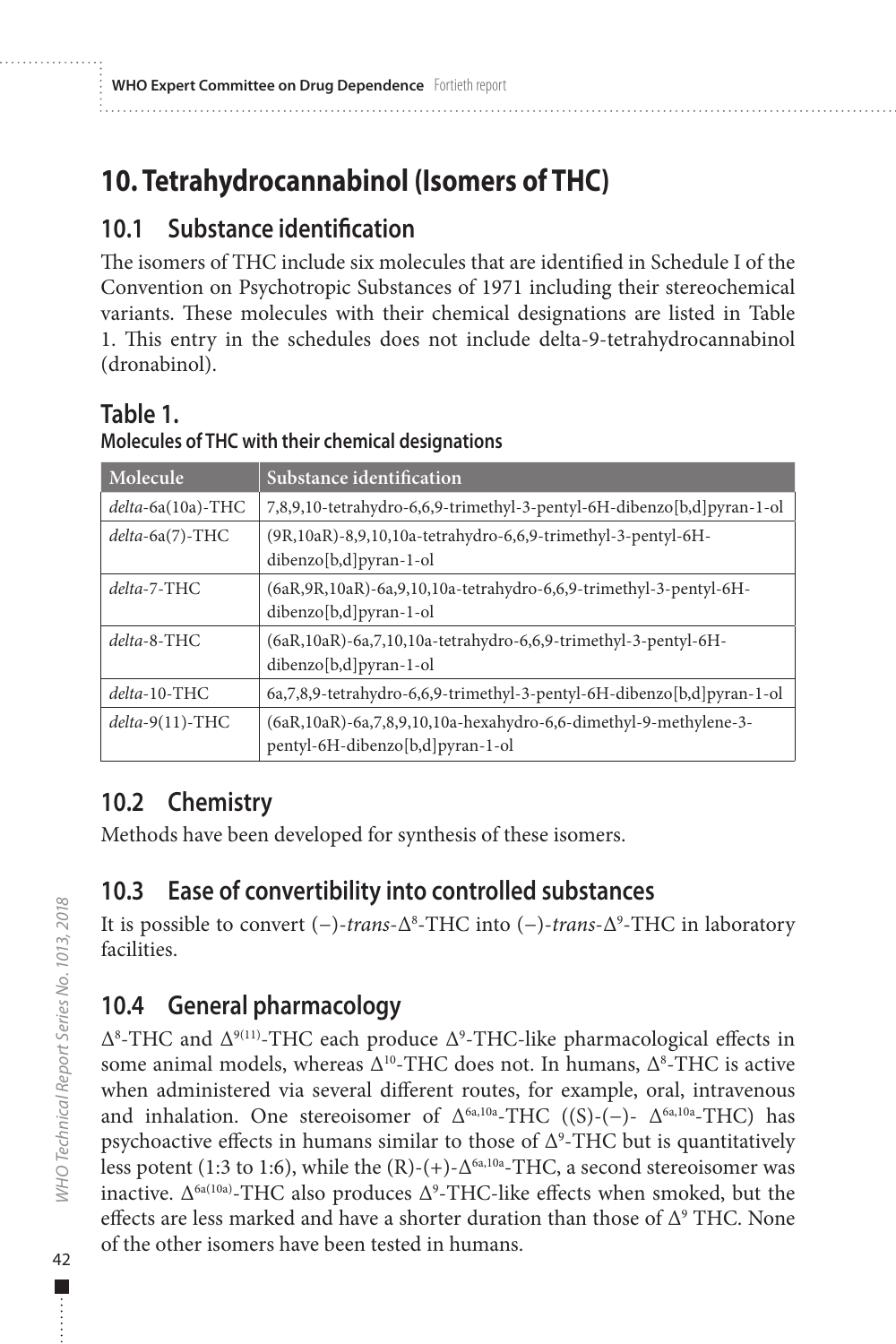# <span id="page-52-0"></span>**10.5 Toxicology**

Very little information exists on the toxicology of these isomers. There are limited preclinical toxicity data, and the isomers have not been administered to humans for extended periods. Limited toxicology data are available only for  $\Delta^8\text{-THC}$ ,  $\Delta^{6a,10a}$ -THC and  $\Delta^{9\,(11)}$ -THC.

The oral median lethal dose (LD50) of  $\Delta^8$ -THC in rats is 2000 mg/kg. Subcutaneous administration of Δ8-THC (up to 40 mg/kg) in rats prior to conception or during gestation did not have teratogenic effects. From the limited data available,  $\Delta^8$ -THC does not appear to be mutagenic.

In mice, intravenous administration of 200 mg/kg  $\Delta^{6a,10a}$ -THC did not promote mortality.  $\Delta^{6a,10a}$ -THC does not reduce locomotor activity in mice.

When administered to humans via smoking, Δ<sup>6a,10a</sup>-THC has much lower psychoactivity than  $\Delta^9\text{-THC}$ . The effects of smoking 15 mg  $\Delta^{6a,10a}\text{-THC}$ are less marked and have a shorter duration than a 12-mg dose of  $\Delta^9$ -THC. Δ6a,10a THC produced symptoms of light-headedness, numbness and tingling in the extremities and face, fatigue, cold perspiration, drowsiness and a feeling of relaxation. Impairment of thinking and the perception of time were less pronounced than with  $\Delta^9$ -THC.

 $\Delta^{9 \, (11)}$ -THC has an intravenous LD50 of 93 mg/kg in mice, which is double that found for  $\Delta^9$ -THC.

#### **10.6 Adverse reactions in humans**

Only  $\Delta^8$ -THC and  $\Delta^{6a,10a}$ -THC have been tested in humans. The acute intoxicating effects of these molecules are similar in quality but less potent than acute doses of  $\Delta^9$ -THC. These molecules are not available for medical or nonmedical purposes, so little is known about their adverse effects in humans.

# **10.7 Dependence potential**

No reports are available of studies that have assessed the potential of THC isomers for inducing physical dependence in laboratory animals or humans

# **10.8 Abuse potential**

Data on the specific abuse potential of the six isomers are sparse. Of the six THC isomers reviewed here, preclinical assessment of abuse liability of three isomers has been evaluated for their pharmacological similarity to  $\Delta^9$ -THC, particularly in discrimination tests for substitution of the  $\Delta^9$ -THC discriminative stimulus.  $\Delta^{9(11)}$ -THC demonstrated the cannabimimetic tetrad of characteristic  $\Delta^9$ -THC-like effects, including suppression of locomotor activity, hypothermia, antinociception and ring immobility in animal studies, and was found to be several-fold less potent than  $\Delta^9$ -THC for each dependent measure. It has also been shown to produce Δ9 -THC-like discriminative effects but at lower potency than Δ9 -THC.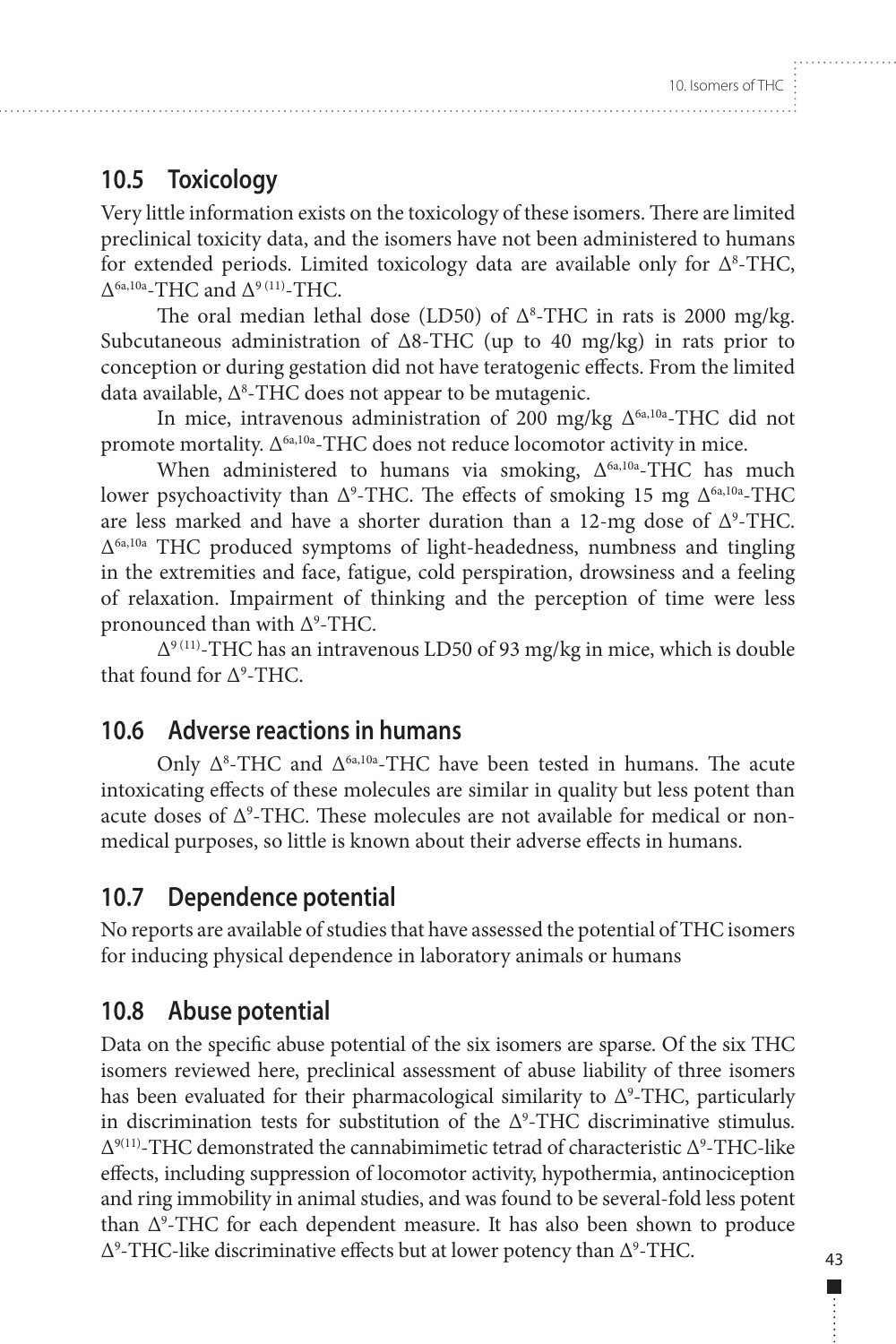<span id="page-53-0"></span> $\Delta^8$ -THC also produces  $\Delta^9$ -THC-like discriminative effects but at lower potency, and induces the characteristic tetrad of  $\Delta^9\text{-}\text{THC-like}$  effects as described in the paragraph above.

 $\Delta^{10}\text{-}\text{THC}$ , the third isomer that has been tested, did not produce  $\Delta^{9}\text{-}\text{THC}$ like discriminative effects.

Few studies addressing the abuse potential of THC isomers have been undertaken in humans. The information on abuse potential of THC isomers is based primarily on early observational studies in which their subjective or physiological effects in human volunteers were compared to those reported following Δ9 -THC administration. Of the six THC isomers reviewed here, only  $\Delta^8$ -THC and  $\Delta^{6a,10a}$ -THC have been tested in humans. The acute intoxicating effects of these substances are similar to those of  $\Delta^9$ -THC, but they are less potent.

# **10.9 Therapeutic applications, extent of therapeutic use and epidemiology of medical use**

No medical or veterinarian use of these isomers has been reported.

# **10.10 Listing in the WHO Model List of Essential Medicines**

None of the isomers is listed in the WHO EML (20th list) or the WHO Model List of Essential Medicines for Children (6th list).

# **10.11 Marketing authorizations (as a medicinal product)**

There are no known marketing authorizations for these isomers.

# **10.12 Industrial use**

These isomers have no known legitimate industrial use.

# **10.13 Non-medical use, abuse and dependence**

No case reports of abuse or dependence relating to the use of these isomers were available. Between 1995 and 2014, one study reported a change in the potency of seized cannabis products in the USA. The data showed that before 2009,  $\Delta^8\text{-THC}$ had not been detected in cannabis seizures in the USA. A gradual increase in  $\Delta^8$ -THC content was observed from 0.01% to 0.07% in 2014. However, compared to Δ9 -THC, Δ8 -THC content was lower by a factor of 10, and increasing potency of Δ8 -THC did not appear to impact Δ9 -THC concentrations.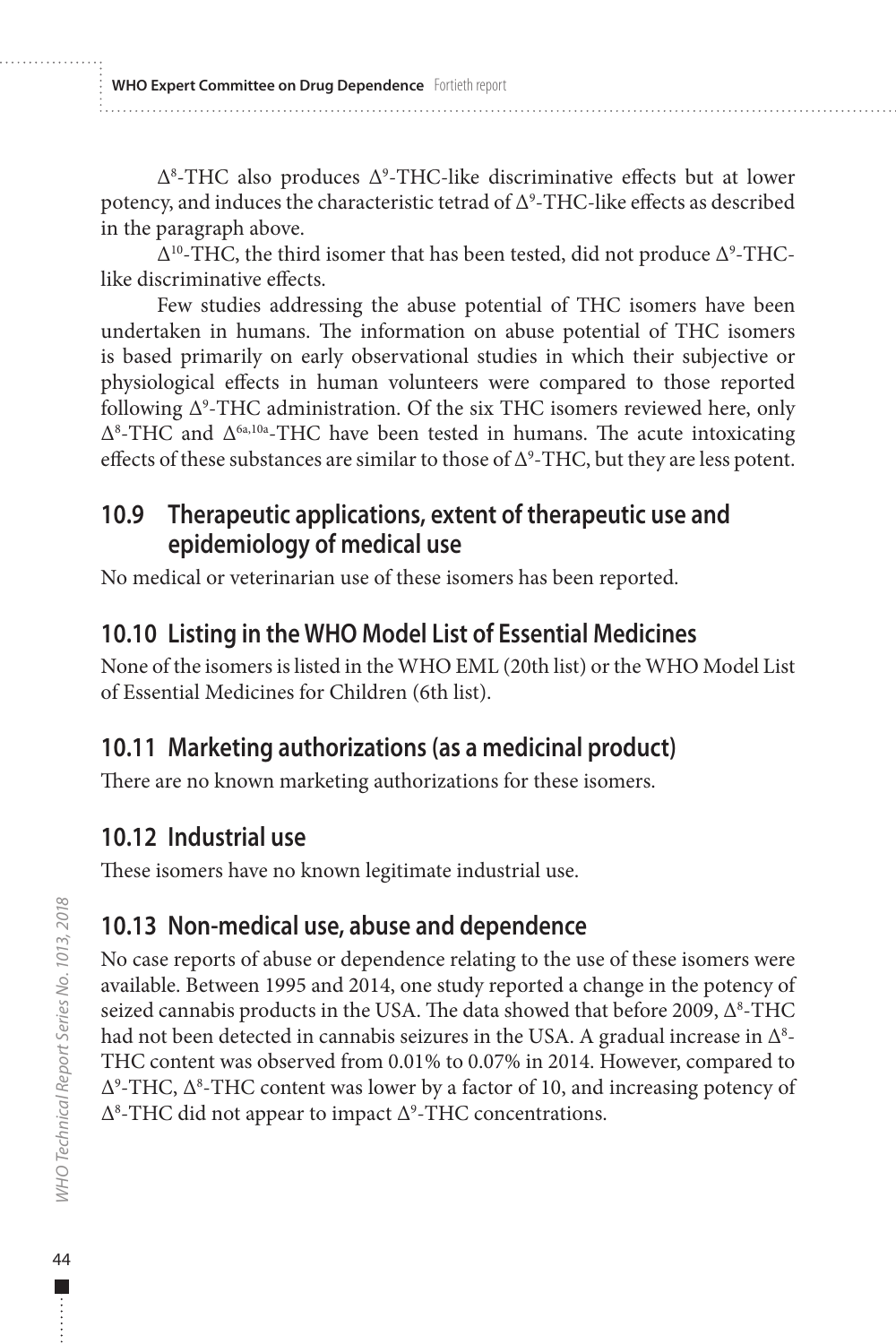# <span id="page-54-0"></span>**10.14 Nature and magnitude of public health problems related to misuse, abuse and dependence**

These isomers appear not to have been available for use. At present no public health problems (for example, driving under the influence of drugs or comorbidities) have been associated with their use.

# **10.15 Licit production, consumption and international trade**

There is no known licit production of these isomers.

# **10.16 Illicit manufacture and traffic and related information**

There appears to be no illicit manufacture or traffic of these isomers.

# **10.17 Current international controls and their impact**

These isomers are included in Schedule I of the Convention on Psychotropic Substances of 1971.

# **10.18 Current and past national controls**

The extent to which the isomers of THC, other than  $\Delta^9$ -THC, are controlled depends on the exact wording of the legislation in each jurisdiction.

# **10.19 WHO review history**

The isomers of  $\Delta^9$ -THC have never been subject to a critical review or pre-review by the ECDD.

# **10.20 Recommendation**

There are currently six isomers of THC listed in Schedule I of the 1971 Convention. Of the six THC isomers reviewed here, the abuse potential of only two,  $\Delta^8$ -THC and  $\Delta^{6a,10a}$ -THC, have been evaluated in a few human studies. These studies found that the acute intoxicating effects of these substances are similar to those of  $\Delta^9$ -THC, but they are less potent.

There are no reports that THC isomers induce physical dependence. There are no reported medical or veterinary uses of these isomers.

There is no evidence that any of these listed isomers are being abused or are likely to be abused so as to constitute a public health or social problem. However,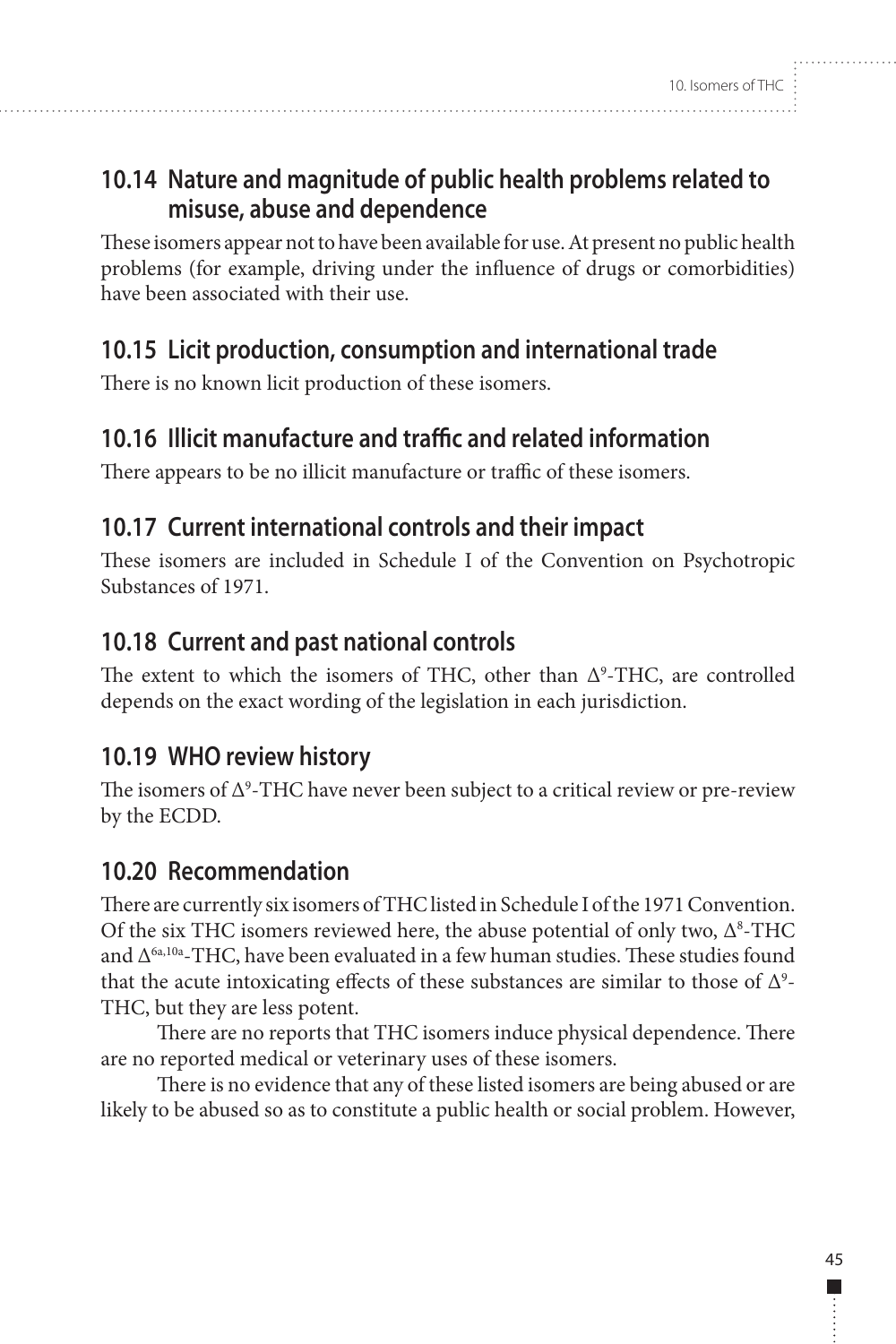<span id="page-55-0"></span>the Committee noted the potential difficulty of differentiating these six isomers (listed in Schedule 1 of the 1971 Convention) from  $\Delta^9$ -THC (listed in Schedule II of the 1971 Convention) using standard methods of chemical analysis owing to their chemical similarities. The Committee further noted that this is an important factor to consider in the scheduling of these isomers.

The Committee concluded that there is sufficient information to recommend a critical review of the isomers of THC at a future ECDD meeting and to explore further the relevance of their current scheduling within the 1971 Convention.

# **11. Summary**

The fortieth ECDD undertook a critical review of cannabidiol (CBD) and pre-reviews of cannabis plant and resin; extracts and tinctures of cannabis; Δ9 -tetrahydrocannabinol (Δ9 -THC); and isomers of THC. The following recommendations were made:

#### **Cannabidiol**

The Committee recommended that preparations considered to be pure CBD should not be scheduled within the International Drug Control Conventions.

#### **Cannabis plant and resin**

The Committee concluded that there is sufficient evidence to proceed to a critical review.

#### **Extracts and tinctures of cannabis**

The Committee concluded that there is sufficient evidence to proceed to a critical review.

#### **Δ9 -THC**

The Committee concluded that there is sufficient evidence to proceed to a critical review.

#### **Tetrahydrocanabinol (Isomers of THC)**

The Committee concluded that there is sufficient evidence to proceed to a critical review.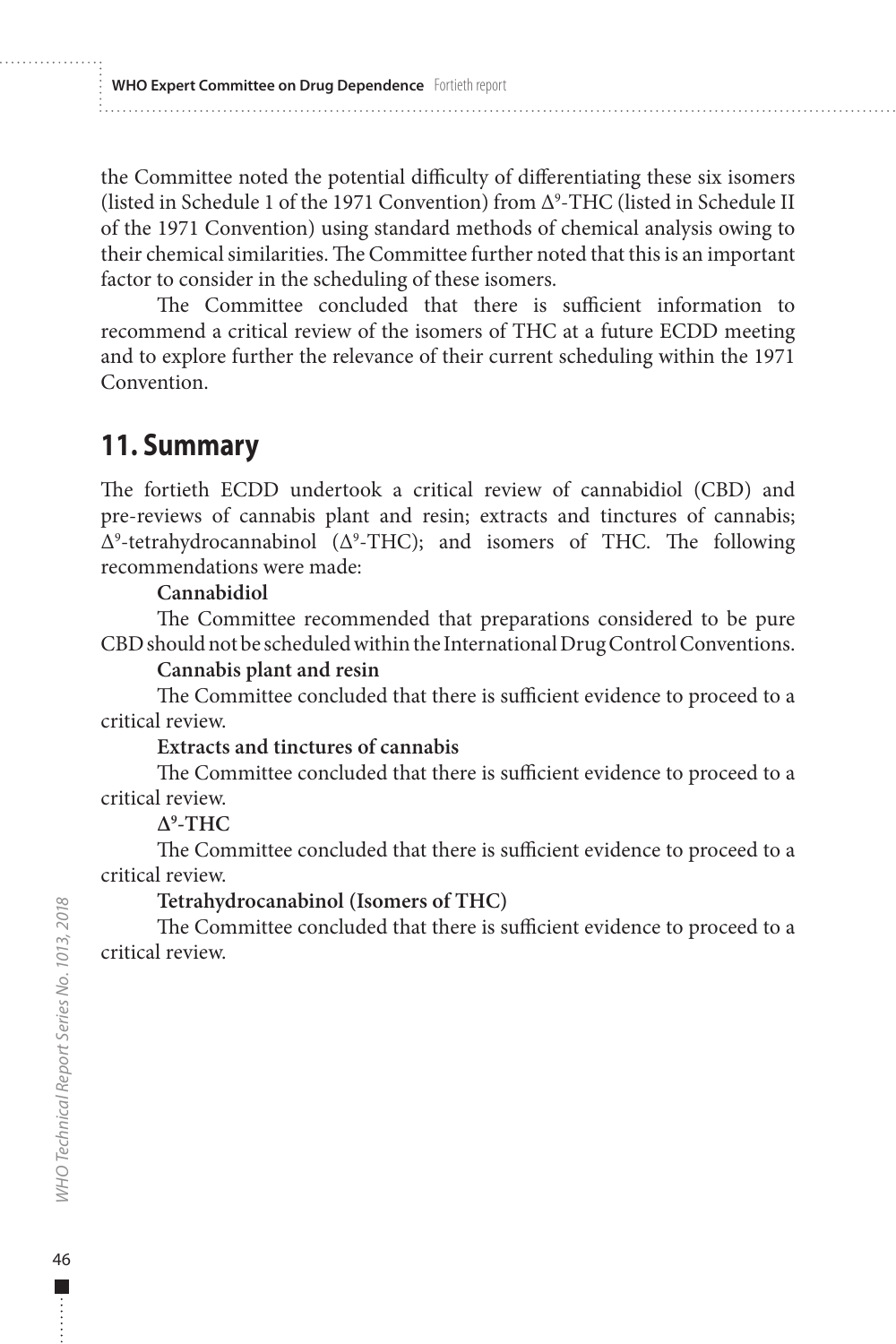# <span id="page-56-0"></span>**Acknowledgements**

This meeting was organized by the Secretariat of the Expert Committee on Drug Dependence (ECDD) within the Department of Essential Medicines and Health Products (EMP) of the World Health Organization (WHO), Geneva, Switzerland. The WHO staff involved in the production of all technical documents, developed under the overall guidance of Mariângela Simão (Assistant Director-General, Access to Medicines, Vaccines and Pharmaceuticals), Suzanne Hill (Director, EMP) and Gilles Forte (Secretary of the ECDD) were Dilkushi Poovendran (Technical Officer, WHO EMP) and Wil De Zwart (Technical Officer, WHO EMP). Administrative support was provided by Afrah Vogel, Christine Berling and Yosr Arfa. Technical support was provided by Thiago Miranda and Hassene Debbiche. Procurement support was provided by Elise Pacquetet.

WHO would like to acknowledge the following individuals who contributed to the technical reports:

Jonathon Arnold, University of Sydney, Australia; Susanna Babalonis, University of Kentucky, USA; Brock Bakewell, Thomas Jefferson University, USA; Giuseppe Cannazza, University of Modena and Reggio Emilia, Italy; Cinzia Citti, University of Modena and Reggio Emilia, Italy; Haya Fernandez, Centre for Addiction and Mental Health, Canada; Omer S.M. Hasan, Centre for Addiction and Mental Health, Canada; Kevin P. Hill, Harvard Medical School, USA; Jakob Manthey, Institute for Clinical Psychology and Psychotherapy, Germany; Astrid Otto, Centre for Addiction and Mental Health, Canada; Charles V. Pollack, Thomas Jefferson University, USA; Charlotte Probst, Centre for Addiction and Mental Health, Canada; Jurgen Rehm, Centre for Addiction and Mental Health, Canada; Julian Sauer, Centre for Addiction and Mental Health, Canada; Judith Spahr, Thomas Jefferson University, USA; Vidhi Thakkar, Centre for Addiction and Mental Health, Canada; Sharon Walsh, University of Kentucky, USA; Jenny Wiley, RTI International, USA.

Technical editing was provided by Susan Kaplan and Ann Morgan.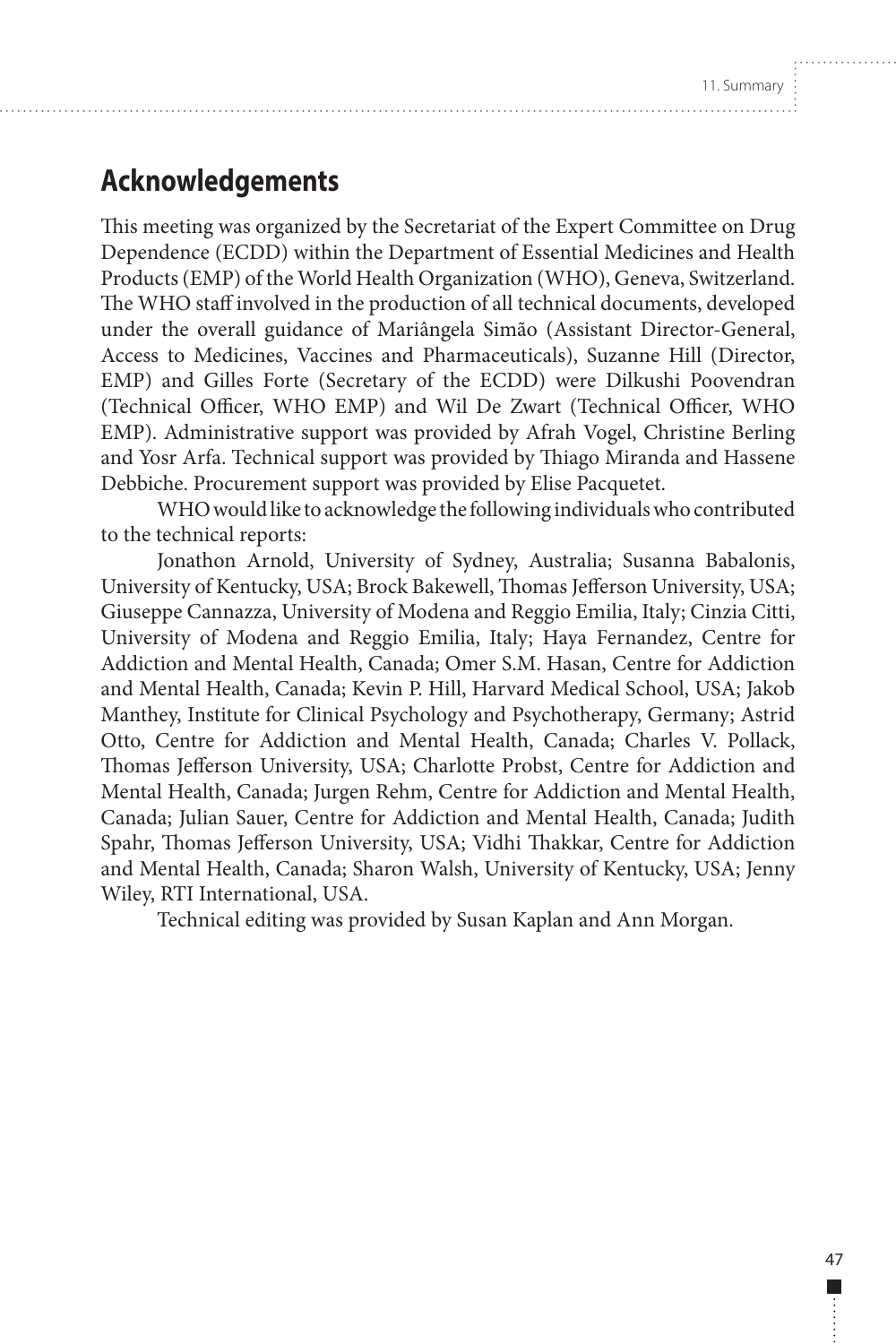#### <span id="page-57-0"></span>

# **References**

- 1. Guidance on the WHO review of psychoactive substances for international control. Geneva: World Health Organization; 2010. (http://www.who.int/medicines/areas/quality\_ safety/GLS\_WHORev\_PsychoactSubst\_IntC\_2010.pdf).
- 2. 1961 Single Convention on Narcotic Drugs (https://www.unodc.org/pdf/convention\_1961\_ en.pdf).
- 3. 1971 Convention on Psychotropic Substances (https://www.unodc.org/pdf/ convention\_1971\_en.pdf).
- 4. Regulations for expert advisory panels and committees: Report by the Secretariat. Geneva: World Health Organization; 1998. (http://apps.who.int/iris/bitstream/ handle/10665/79146/ee21.pdf?sequence=1&isAllowed=y).
- 5. 2018 World drug report. Vienna: United Nations Office on Drugs and Crime; 2018 (https:// www.unodc.org/wdr2018/).
- 6. List of precursors and chemicals frequently used in the illicit manufacture of narcotic drugs and psychotropic substances. Vienna: International Narcotics Control Board; 2017.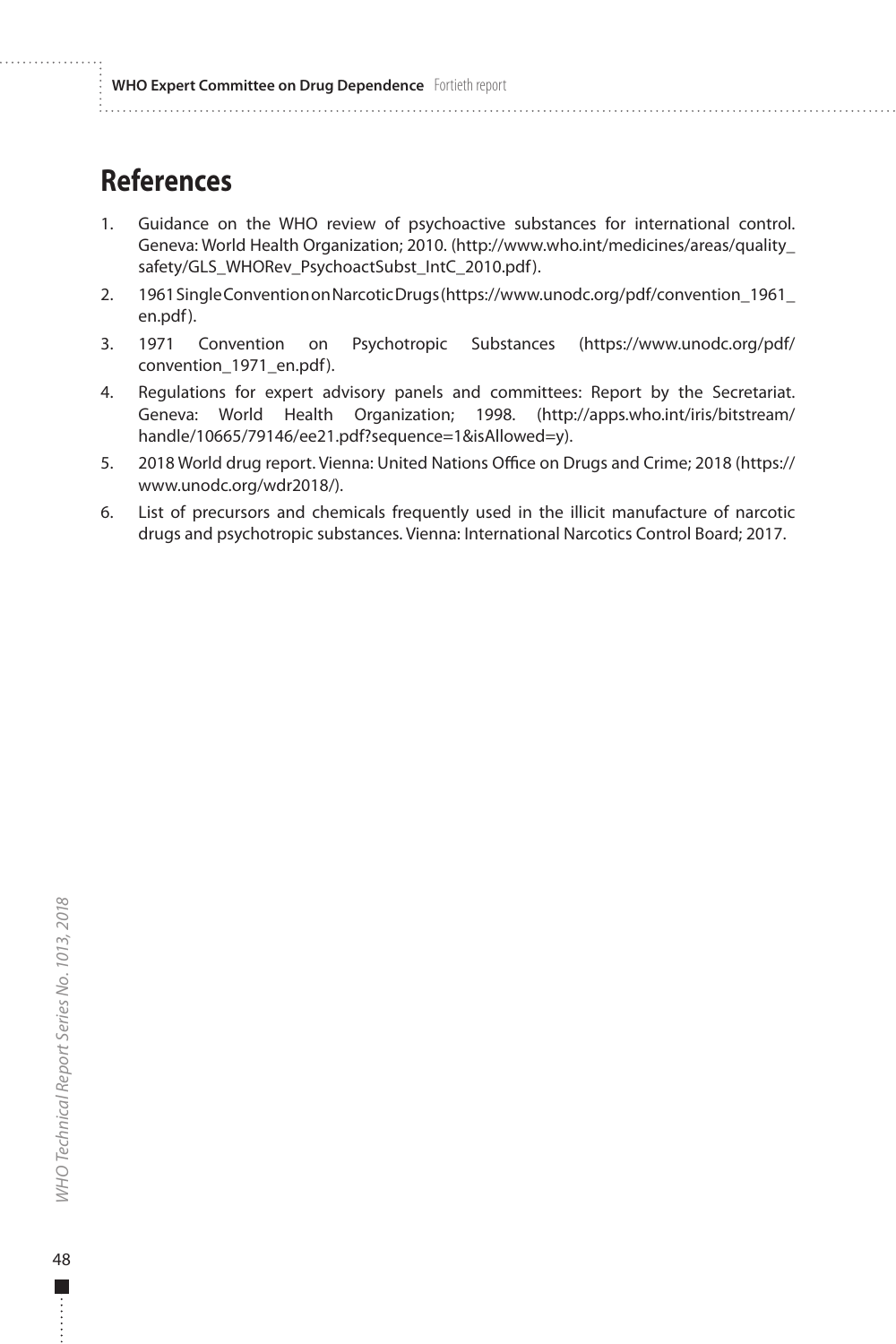# SELECTED WHO PUBLICATIONS OF RELATED INTEREST

#### **The Selection and Use of Essential Medicines**

**Report of the WHO Expert Committee, 2017 (including the 20th WHO Model List of Essential Medicines and the 6th WHO Model List of Essential Medicines for Children)**

WHO Technical Report Series, No. 1006, 2017, ISBN 978 92 4 121015 7 (604 pages)

#### **WHO Expert Committee on Drug Dependence**

Thirty-eighth report WHO Technical Report Series, No. 1005, 2017, ISBN 978 92 4 1210140 (44 pages)

#### **WHO Expert Committee on Drug Dependence** Thirty-seventh report WHO Technical Report Series, No. 998, 2016, ISBN 978 92 4 120998 4 (34 pages)

#### **WHO Expert Committee on Drug Dependence**

Thirty-sixth report WHO Technical Report Series, No. 991, 2015, ISBN 978 92 4 120991 5 (62 pages)

**Ensuring balance in national policies on controlled substances: guidance for availability and accessibility of controlled medicines** World Health Organization, Geneva, 2011, ISBN 978 92 4 156417 5 (78 pages)

**Persisting pain in children package: WHO guidelines on pharmacological treatment of persisting pain in children with medical illnesses** World Health Organization, Geneva, 2011, ISBN 978 92 4 154812 0 (229 pages)

#### **WHO Expert Committee on Drug Dependence**

Thirty-fifth report WHO Technical Report Series, No. 973, 2012, ISBN 978 92 4 120973 1 (27 pages)

#### **WHO Expert Committee on Drug Dependence**

Thirty-fourth report WHO Technical Report Series, No. 942, 2006, ISBN 978 92 4 120942 7 (27 pages)

#### **WHO Expert Committee on Drug Dependence**

Thirty-third report WHO Technical Report Series, No. 915, 2003, ISBN 978 92 4 120915 1 (25 pages)

**The Selection and Use of Essential Medicines**

**Report of the WHO Expert Committee, 2015 (including the 19th WHO Model List of Essential Medicines and the 5th WHO Model List of Essential Medicines for Children)**

WHO Technical Report Series, No. 994, 2015, ISBN 978 92 4 120994 6 (546 pages)

#### **Guidelines for the psychosocially assisted pharmacological treatment of opioid dependence**

World Health Organization, Geneva, 2009, ISBN 978 92 4 154754 3 (129 pages)

 Further information on these and other WHO publications can be obtained from WHO Press, World Health Organization = 1211 Geneva 27, Switzerland = www.who.int/bookorders **tel.:** +41 22 791 3264; **fax:** +41 22 791 4857; **e-mail:** bookorders@who.int